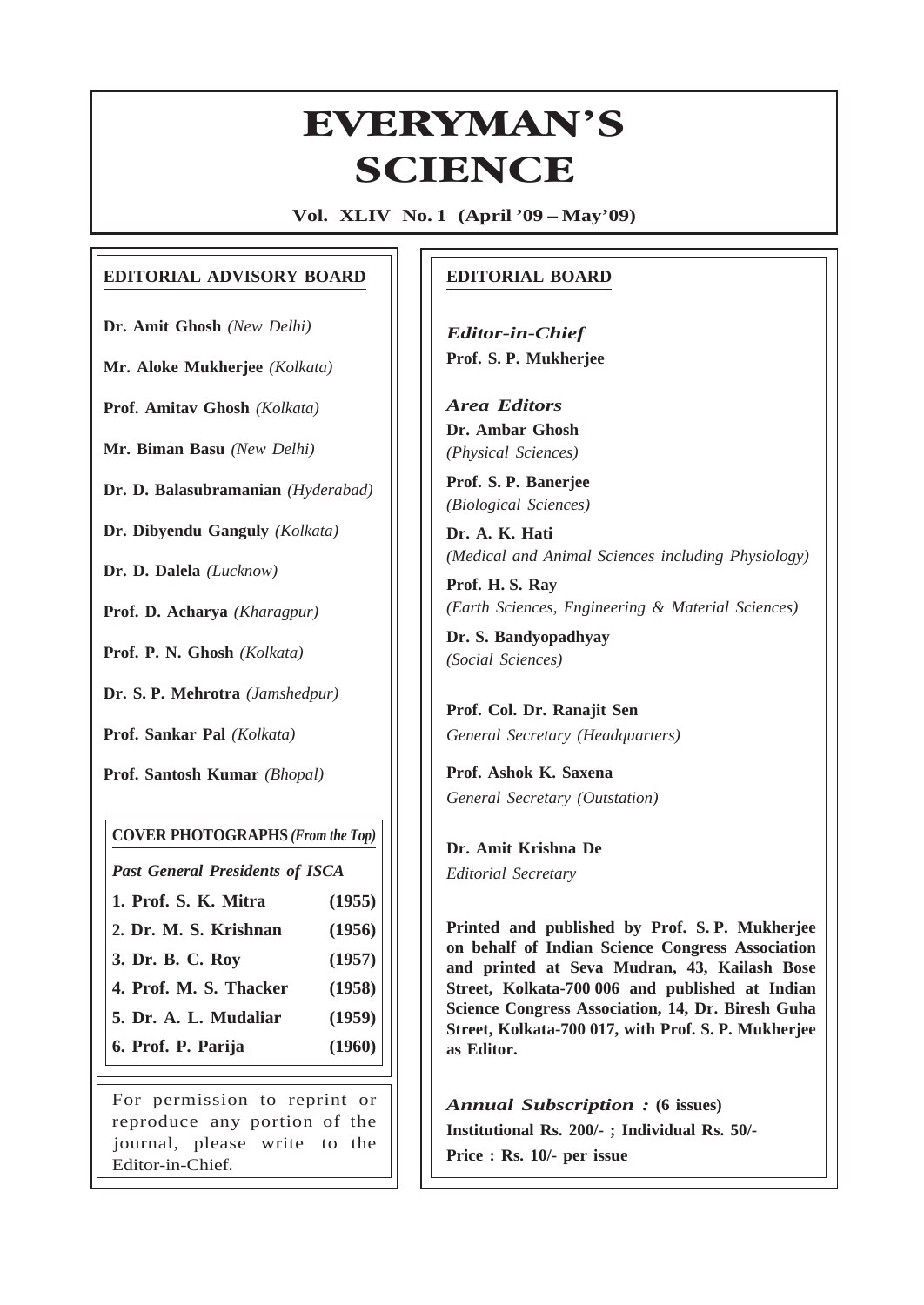# CONTENTS

**Everyman's Science VOL. XLIV NO. 1, April — May '09**

| <b>EDITORIAL:</b>                                                            | 3  |
|------------------------------------------------------------------------------|----|
| <b>ARTICLES:</b>                                                             |    |
| Presidential Address : Science and Progress : The Story of Radio-electronics |    |
| Prof. S. K. Mitra                                                            | 5  |
| Solid State Gas Sensor for Monitoring Environmental Pollution                |    |
| Pramod Kumar Sakharkar and Shail Upadhyay                                    | 23 |
| And Quiet Flows the River Kelvin: Looking Back to an 'Absolute' Lord         |    |
| Who Turned Natural Philosophy into Physics                                   |    |
| Bhupati Chakrabarti                                                          | 29 |
| Production of Cloned Animals Using Somatic Cells and Their                   |    |
| <b>Applications</b>                                                          |    |
| Yogesh S. Akshey, Arun Kumar De and Dhruba Malakar                           | 34 |
| <b>Assistive Technology for the Visually Impaired</b>                        |    |
| Meenakshi Singh                                                              | 39 |
| Swine Flu Facts : New Influenza A (H1N1)                                     |    |
| Sukanya Datta                                                                | 43 |
| SOMETHING TO THINK ABOUT                                                     |    |
| How Important are the Biofuels?                                              |    |
| Hem Shanker Ray                                                              | 48 |
| <b>ANSWERS TO "DO YOU KNOW"?</b>                                             | 50 |
| <b>KNOW THY INSTITUTIONS</b>                                                 | 51 |
| <b>CONFERENCES / MEETINGS / SYMPOSIA / SEMINARS</b>                          | 54 |
| <b>S &amp; T ACROSS THE WORLD</b>                                            | 55 |
|                                                                              |    |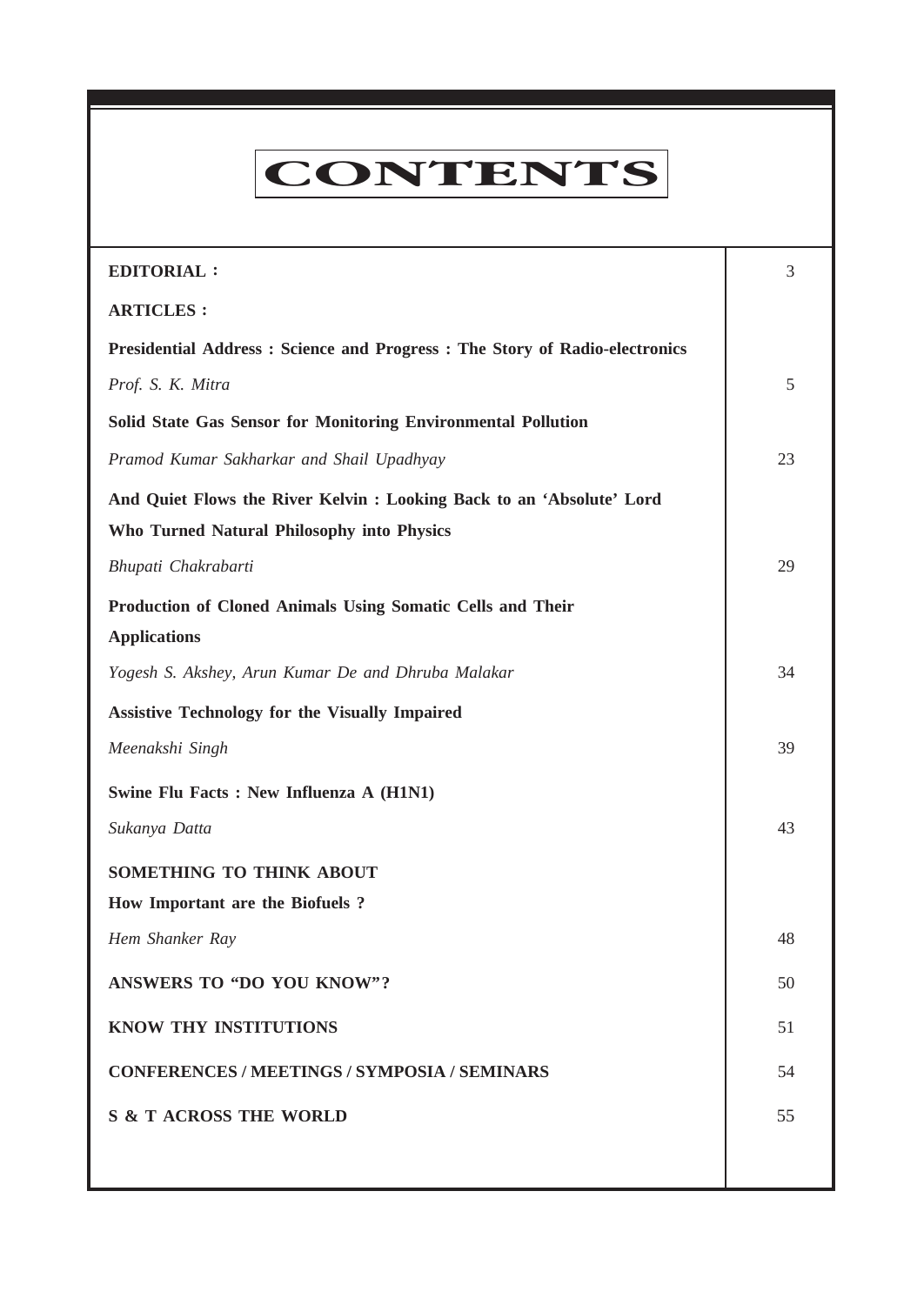## **EDITORIAL**

▒

Contemporary human culture and life styles are overtly dependent on science. The future will be dependent ever more. This calls for a society that is scientifically and technologically literate. The developmental persective of Indian society, too, depends on the creation of a scientific temper among the youth, so that the next generation can leapfrog over the technological lag that now prevails. In short, India needs committed scientists who can deliver and who can think creatively, scientifically and with ingenuity.

The prospective scenario, however, seems a bit different. The 1960's craze for academic careers in the sciences and in fudamental research has nearly vanished. No doubt, young hopefuls still adorn the portals of the numerous engineering colleges, but their target is, more often than not, to land secure jobs. Frequently, even this career in science/technology is abandoned for a degree in management followed by a non-science related job. In other words, what appears to be the popularity of science through engineering and medicine turns out to be a chimera.

For India to become a world power and a humane society of the future, the trend in aversion to a career in science needs to be reversed. No doubt the government has taken some measures to counteract the present trend by instilling scholarship schemes, four-year graduate and five year integrated masters' degrees. But these measures will not alone attract students to careers in science. In fact, raising remunerations of scientists, while necessary, will only serve as comparison markers, but not necessarily produce innovative and committed scientists. What then can be done to ensure that we get scientifically innovative youth in the future ? This certainly calls for soul-searching and examination of the system of science education right from the grassroots.

One of the main concerns is that of the science curriculum at the school level. Is it appropriate for generating that curiosity for matters scientific among tomorrow's citizens ? Or is it only the capsule of 'knowledge' that the learner is to be filled up with ? Is this 'knowledge' meant for retention, reflection, application and renovation, or is it to be evaluated through examinations and then discarded ? Is the content and the method of imparting the 'knowledge' interesting and rejuvenating ? Does it make the student want to know more ? Does it make the student want to use the 'knowledge' ?

Should we look around us, in our homes and in our schools, we'll see that what is taught are staid contents, in 'information pills' that are gulped down by the student and regurgitated in examinations. Not much effort is spent in making the knowledge significant and usable or to point out its consonance with everyday life. No encouragement is given to the student to think independently and critically. In fact, this is discouraged as it detracts from the over-weight syllabus and upsets preparations for myriad examinations.

It is no use blaming the teacher for the above contradiction. S/he is usually in a predicament– should s/he concentrate on imparting concepts in interesting and applicable ways, or should examinations take precedence ? Parental pressure too, acts against them. Parents want to ensure that their wards do well in examinations–true learning is usually not their concern. Interwoven with this is the evil of private tuitions, which takes the urge for teaching away from the teacher and makes it a money spinning affair to ensure success of students in examinations.

The other class of protagonists in the teaching profession is the training colleges for teachers. These institutions do not give enough importance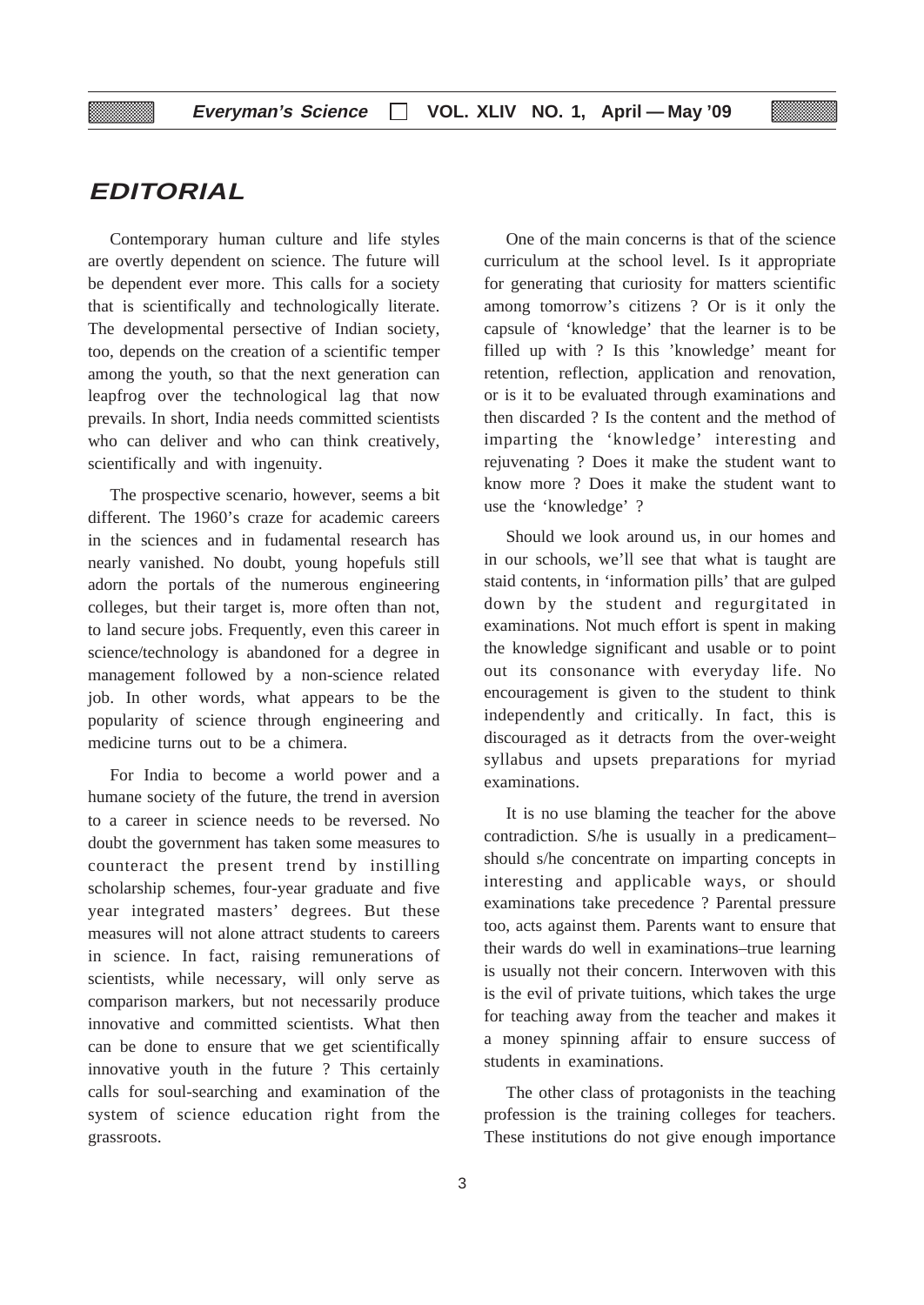#### **Everyman's Science VOL. XLIV NO. 1, April — May '09**

to modern methods of teaching or to challenge traditional mindsets. The new teacher therefore faces his/her class with the same techniques that generations before him/her have used. But changed circumstances and resources call for changed strategies. These require to be propagated. For example, software with computer simulations of experiments need to be used, attractive textbooks have to be written and entertaining general knowledge books too have to be made available.

Science clubs need to generate activities that enthuse students, and students' science projects require more appreciation–yes, almost as much as or more than the song and dances in school cultural activities. Most importantly, a constructivist attitude to teaching has to be

generated, so that students are attracted to science instead of being repelled, and be nurtured through student activity and not by dictation by the teacher.

The ball is, therefore, in the court of the teacher educators in science. It is also in the court of the boards of education, which must transform themselves from being mere examining bodies and take curriculum development and implementation in science more seriously. Once an aversion grows, it stays.

To paraphrase T. S. Eliot, "Where's the wisdom we have lost in knowledge ? Where's the knowledge we have lost in information ?"

Here's to the redemption and rejuvenation of science education in India.

*Dr. Ambar Ghose*

*"We know what we are but know not what we may become" —Shakespeare*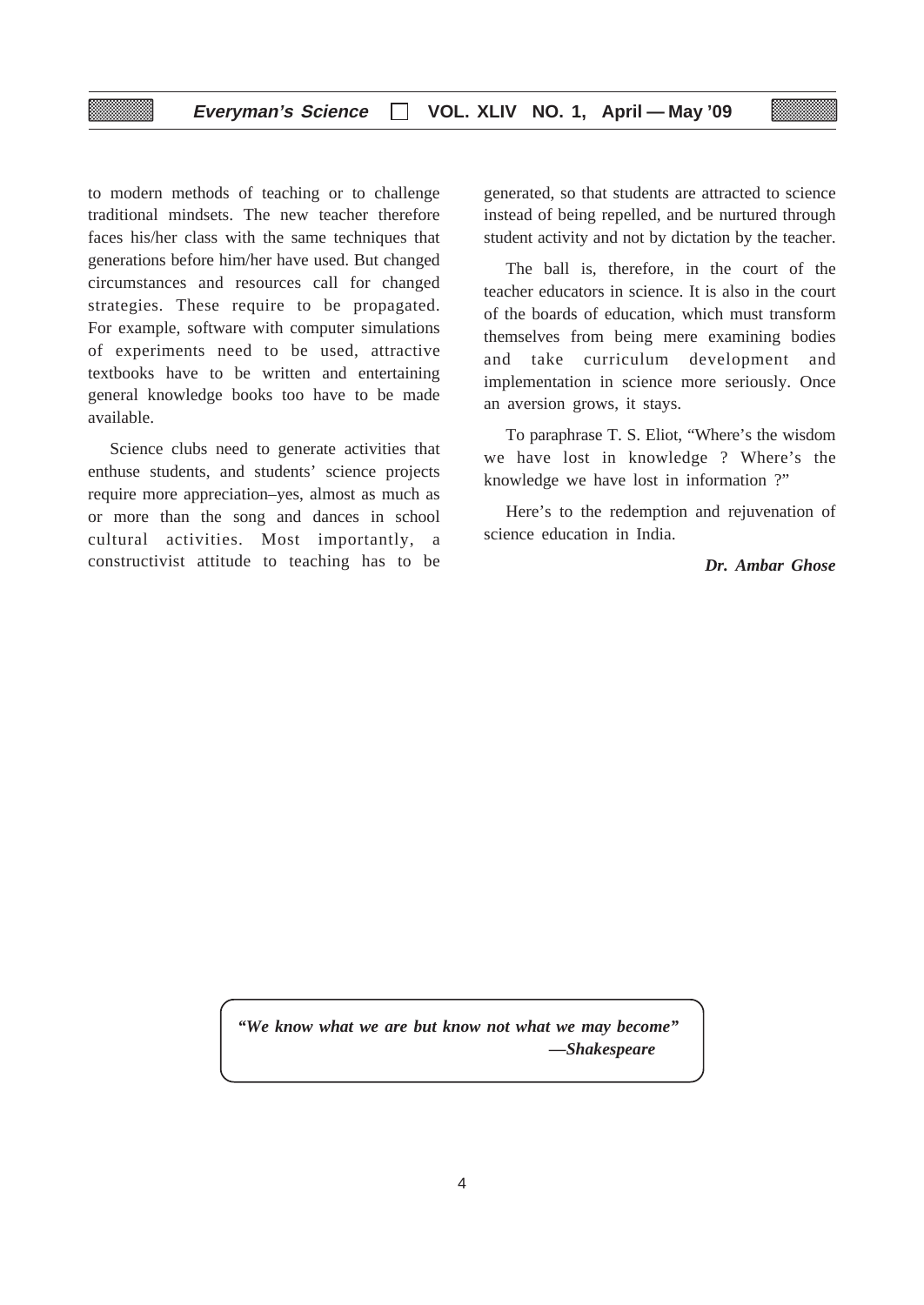## **PRESIDENTIAL ADDRESS**

## **SCIENCE AND PROGRESS : THE STORY OF RADIO-ELECTRONICS**

PROF. S. K. MITRA\* D. SC, F. N. I., F. A. S.

I must first express my deep appreciation of the great honour that my scientist colleagues have conferred upon me by electing me the General President of the Indian Science Congress Association.

I also offer our sincere thanks to our Prime Minister for coming to this Inaugural Meeting notwithstanding the innumerable demands on his time. Till year before last the Prime Minister had been attending our Inaugural Meetings as an honoured guest. But, he has since accepted the Honorary Membership of the Indian Science Congress and, as such, is attending today as one of us. The Prime Minister always places Science in the forefront of any plan of national development. His acceptance of our Honorary Membership is a proof—if indeed any such proof is needed—of his belief that in the progress and applications of Science lie the means of fighting the evil combination of poverty, ignorance and disease in our country. This belief of his is shared by all of us, the members of the Science Congress assembled here. But, I am afraid, there are still persons amongst the general public—and a considerable number of them—Who have, at best, a confused idea about the role of Science in the economic uplift of the country. And, even amongst knowledgeable persons, there exists not

infrequently, a doubt about the urgency of conducting scientific research in the country. Hence, as one of the objectives of the Indian Science Congress is to disseminate the knowledge of Science and its applications, I would, in the first part of my address, make a few remarks regarding the rationale of this role. What I will say will not constitute a learned thesis and will not contain anything new that is not already known to my scientist colleagues. It will rather be an appeal : an appeal to the general body of intelligentsia of the country to try to understand clearly, without allowing the main issue to be clouded by sentiment, the root cause of mass poverty and the right method of fighting it, and also to give intelligent support to the plan for carrying out the fight—the Five Year Plans adopted by the State.

#### **ROLE OF SCIENCE IN ECONOMIC PROGRESS**

#### **Science and National Reconstruction**

The economic progress of a country depends on the extent to which its natural resources have been exploited for creation of wealth, that is, for production of commodities of human need. Without such exploitation there may be the curious spectacle of a country which is rich in natural resources but whose people are poor. The spectacle is like that of a man who possesses wealth but who has to live in poverty because his wealth is locked inside a vault and he has not the key to open it. Science provides

<sup>\*</sup> General President, Forty second Indian Science Congress held at Baroda during January 1955.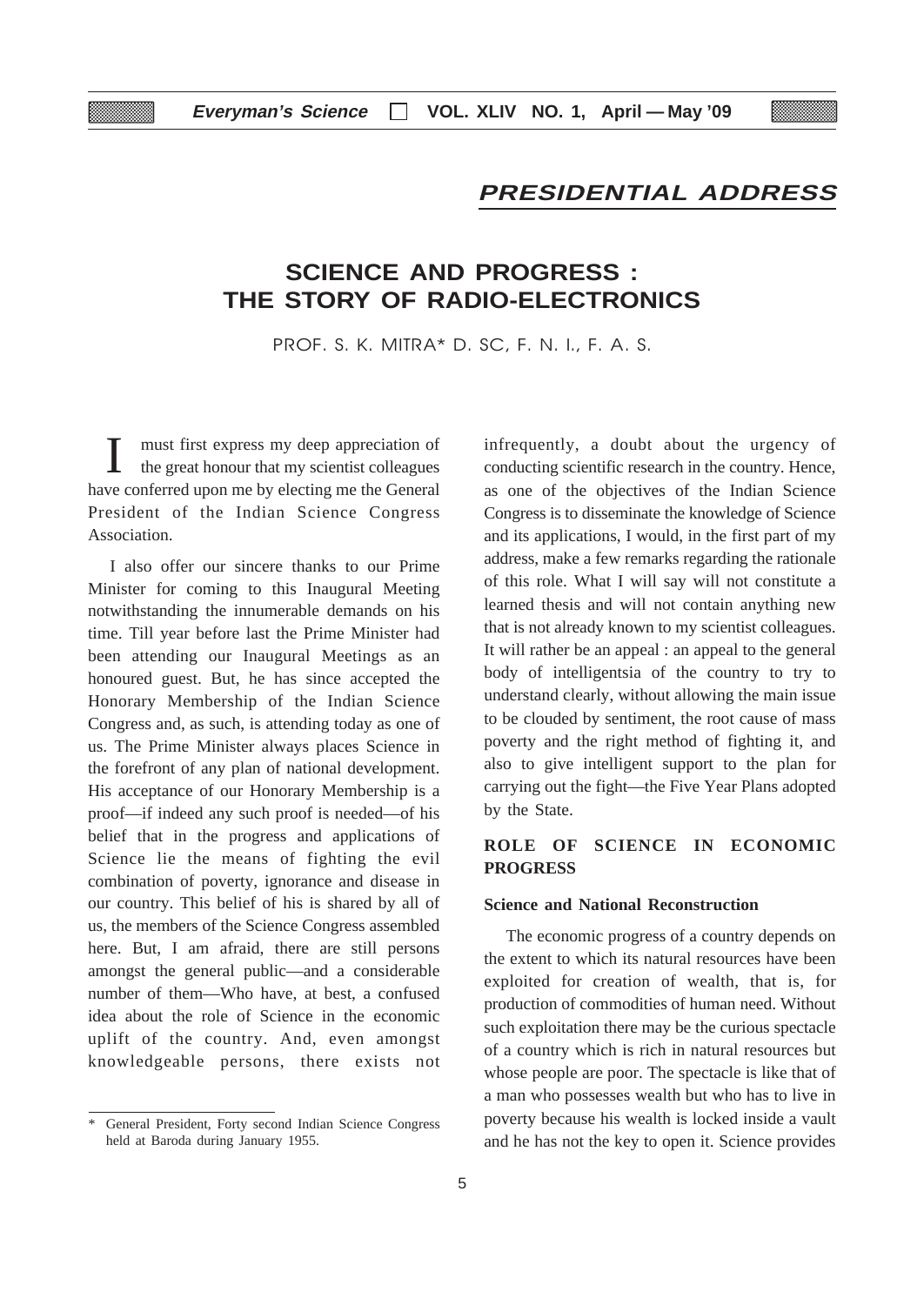the key for unlocking the wealth. Speaking without metaphor, Science, enquiring into the laws and regularities of Nature, indicates the methods of utilising the natural resources of the country for the production of the necessities of life and for their efficient distribution. Mere indication of the methods is, however, not enough. To implement the methods indicated one has to do work. And here again Science comes to the aid. Science provides labour-saving devices, power, machineries and tools, for doing the work—devices of all types, those for work involving only muscular effort, for work demanding manipulative skill and, in recent years, even for work necessitating brain effort. Without such aids the rate of production is extremely slow and the country cannot produce enough to become wealthy by any standard.

In the light of the above, the origin of poverty of the masses in India can be put in plain language thus : In order to get the comforts and amenities of life one must work. The amount of work necessary for supplying these, according to modern standard, is beyond the capacity of man and animal power. The western countries employ for this purpose labour-saving machineries. India does not do that to the same extent. Hence India cannot enjoy the same comforts and amenities as the western countries do. If India aspires to attain the status of a rich nation she must adopt the policy of making the fullest use of the natural power and the laboursaving machineries for increasing her production, that is, must industrialise herself. This is plain and simple truth and can be understood by the man in the street. But, strangely enough, when attempt is made to give effect to the policy, difficulties are found to arise. I well remember, in this connection, what I was told more than a decade ago, when I visited a nearby industrial city as one of the members of the Industrial Research Planning

Committee appointed by the Government of India. The manufacturers said, "We agree that scientific research will most certainly point the way to increased production. But will there be enough demand for the goods so produced ?"1 Even today, the same thing is said by the industrialist. We have thus the dilemma : people cannot purchase and support the industries because they are poor and the people are poor because there are not enough industries in the country. Then there is another dilemma. The industrialist asked to rationalise his methods of production says : I am ready to rationalise, but that will throw men out of their jobs and aggravate the problem of unemployment. The reason why these dilemmas arise is that in the policy of industrialisation emphasis is, not infrequently, put on the wrong end. In order to be fully effective industrialisation must proceed in an ordered fashion and not haphazardly. The right order of emphasis should be capital goods (machinery, steel, power plant, etc.), production goods (fertilizer, steel, heavy chemicals, etc.) and consumer goods (light electrical goods, paper, clothing, etc.) industries. If emphasis is laid on the last named ones first, the problem of overproduction is bound to arise, because, the purchasing power of the people cannot increase out of nothing. In this connection one may consider the case of agriculture—a major and vital industry of any country (belonging to the last category). Since 80% of our population is dependent on agriculture pursued primitively with hand and animal power it is tempting to begin by laying emphasis on mechanisation of agriculture. But one forgets in one's enthusiasm that if mechanisation is pushed too far, without having started industrialisation in other sectors, the agriculturist will be thrown out of employment and, at the same time, the lowered price of his produce will hit him adversely. The lowered price, in fact, will benefit the 20% nonagriculturist and not the agriculturist. If, however, one starts with emphasis on the establishment and expansion of the capital goods and production

<sup>1.</sup> It is pleasant to note that the industries referred to above have, since, combined to form a Research Association and have founded a fine Research Institute with the cooperation of the Council of Scientific and Industrial Research.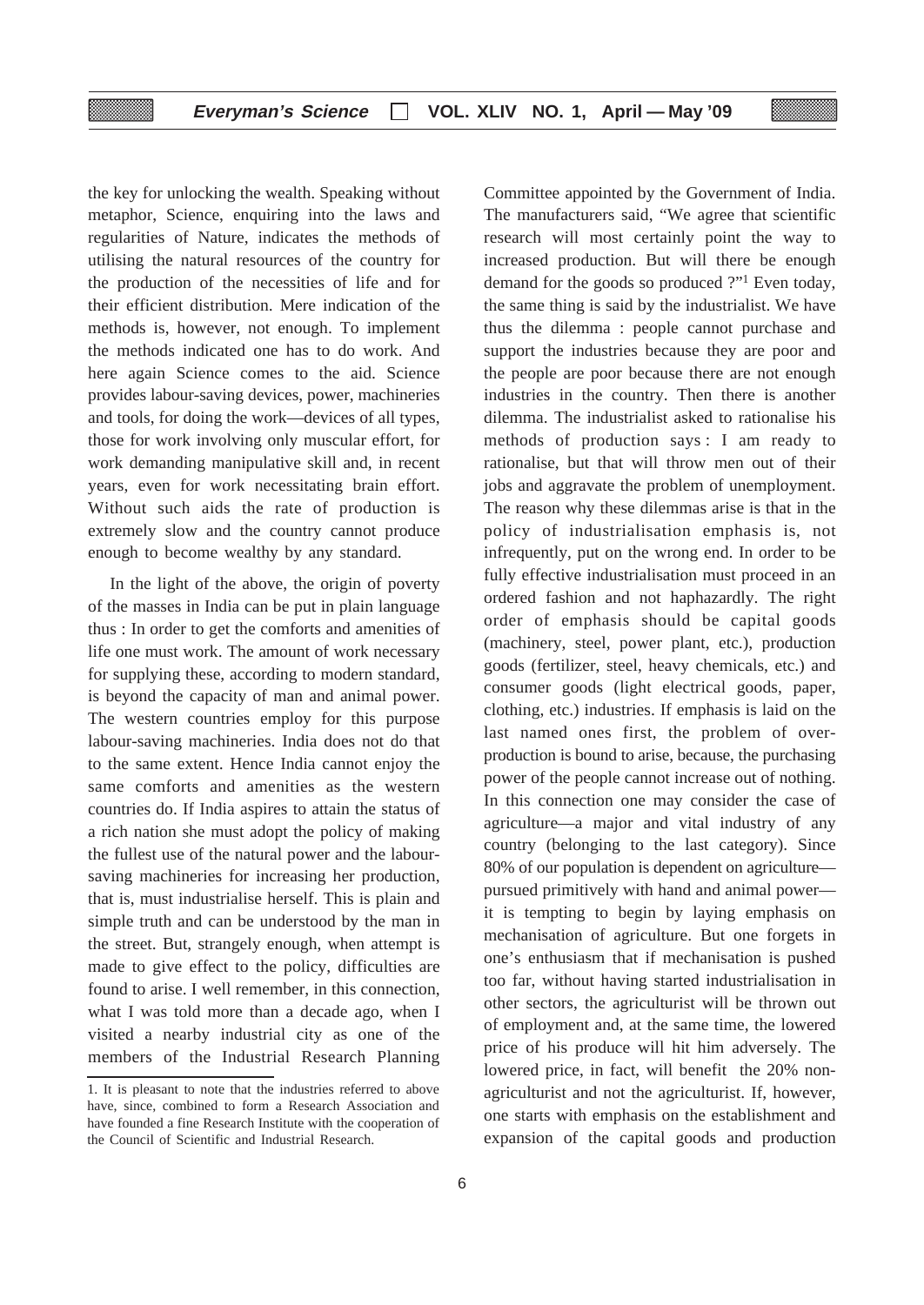goods industries, then, on the one hand, jobs will be created instead of destroyed absorbing men from the agricultural population, and, on the other, the consumer goods industries will be helped by the supply of proudction materials. The consumer goods industries, at the same time, will receive stimulus by the increasing purchasing power of the workers of the newly created industries. This will be a move in the right direction, right for progressive industrialisation and not in the direction in which industrialisation produces problems of unemployment and overproduction. Such progressive industrialisation will also ultimately bring about the much sought for transition of the economy of the country from one predominantly agricultural to one predominantly industrial.

I hope I shall not be misunderstood as having advocated neglect of agriculture. Agriculture, or for the matter of that, all village industries should have to be fully mechanised ultimately, because, rural economy based on hand-loom and primitive agriculture will never raise the standard of living of the villager above subsistence, though, some of our politicians still dream of effecting this by giving support to village handicraft, perpetuating inefficient and outdated methods of production.2 What I meant was that by giving prior emphasis to agriculture we shall only be endorsing the policy of the Government of the pre-independence days which had always said that since India is predominantly an agriculture country her salvation lay in improving her agriculture.

Effecting the transition from agriculture to industry is not a simple and easy task and there is no short cut to it. Vast amounts of capital goods in the shape of machinery, power plant, land and buildings will be needed for the purpose. The formation of the necessary capital—if we are to depend on the peoples savings only—will take time, because saving of the people are meagre. The problem is further complicated by the rapid rise in population. There will, in fact, be a race between the increasing earning capacity of the capital formed and the increasing population. If the former wins we shall be richer and richer. If the latter wins we shall be poorer and poorer. And, if neither wins we shall continue to be as poor as we are today notwithstanding our industrial developments. (If population growth is not controlled, then, according to some estimate, the investment rate has to be Rs. 2,000 crores per annum for the next few years to double the national income in 10 years.) Besides, even supposing that the capital is progressively built up and invested, the transition will have to proceed according to a well thought out plan. The developments in the different sectors—agriculture, the various capital, producer and consumer goods industry, power production and social services and will have to be so coordinated that the growth of one will stimulate the growth of others and will ensure the most rapid progress of the country as a whole. This requires planning on a comprehensive scale—Total Planning. Without such a total plan we shall be more planned against than planning. (I hope to be excused for using the word "Total" but I could not find a better substitute.) That the planning, in order to be effective, has to be comprehensive and total was recognised by our Prime Minister even in preindependence days. In 1938, he accepted the chairmanship of the National Planning Committee set up by the Indian National Congress and worked

<sup>2.</sup> Those who think in terms of village handicraft may consider the following figures. A man working continuously can wield one-tenth horse-power (H.P.). If he works for 8 hours a day, his output of work in electrical unit is 0.6 kilowatt-hour (1  $H.P. = 0.746$  K.W.). Assuming that the average man works only 300 days in the year, and that in a population, excluding the sick, the children and old only one-third can be engaged in manual labour, the average output of human labour comes to  $300 \times 6 \times 1/3 = 60$  units per capita per year or 1/6th unit per capita per day.

An ordinary electric fan consumes the latter amount of energy in about 2 hours. This shows how poor is the average output of human labour of a country.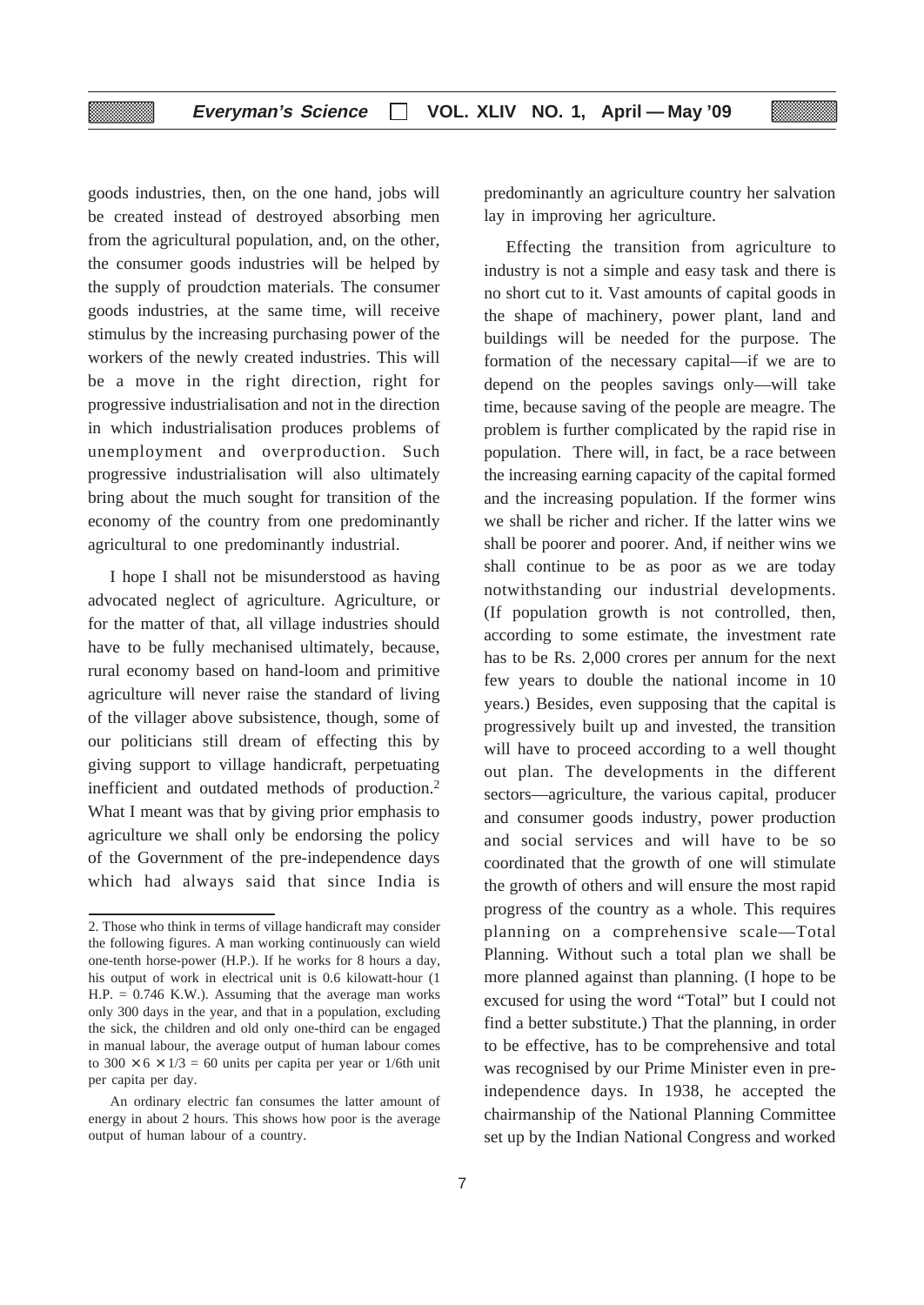indefatigably for it till he was sent to prison—for the eighth time-in 1940. Even in prison he gave much thought to the problem of planning. (See, for example, *Discovery of India,* pp. 332-44). It is, therefore, a matter of great satisfaction that the Planning Commission has been set up by the Central Government. Notwithstanding criticisms, the Commission has achieved significant results in the First Five Year epoch soon coming to a close. After years of food shortage, the country has attained self-sufficiency. But, there is yet no ground for complacency. There are still hungry and halffed people in the country. We have been able to meet the food demand, but not the food want of the people. We have yet a long way to go to be able to equate want with demand and thus to reach the goal of the plan. But, to reach the goal—no mater how thoroughly the plan is made—it is essential that we have peace—peace not only in the international sphere, but also domestic peace. It is often said that the U.S.S.R. has achieved wonders by her Five Year Plans. A very large measure of this success is no doubt due to the objective thoroughness of the Plans ; but it is also in no small measure due to her having internal peace, no strike, no industrial dispute. In our country also if the plans are to succeed there must be complete understanding and full cooperation between workers of all classess in industry, in business and in every other occupation. The workers—amongst whom I include both employers and employees—must realise that they should, in their own interest, maintain peace and work wholeheartedly for the success of the Plans. Because, wealth and prosperity resulting from the success will benefit and will be shared by both.

#### **Place of Scientific Research**

I will next try to answer the question sometimes asked: What is the urgency of establishing research institutes and of carrying out researches in the country, when the fruits of the Applied Sciences, the labour-saving devices and the methods of production,

at least those employed in the principal industries, are available in the western countries? The answer to this question is that importation of ideas and goods from abroad — though always necessary — is not enough. Problems arise in connection with the processes of production in even well-established profit-earning industries and also with the utilisation of the natural resources which are peculiar and special to the country concerned. Clear understanding of such problems needs scientific approach and their solution scientific guidance. This is only possible if the country has her own trained scientists and her own research laboratories and organisations. It is also to be noted that, not infrequently, researches concerning the problems and the difficulties to be solved lead to invention of new processes of production, and improvements of the existing ones. And, above all, one must not forget that applications of new scientific principles are almost invariably followed by technological developments which give rise to new industries creating wealth. Part of the wealth so created always finds it way back to the organisations for research and for the training of research and technical personnel. The research activities thus intensified lead to fresh scientific discoveries from which again flow new technological developments providing newer means of creating wealth. This is the process we are witnessing in the western countries, the rising spiral raising their people to giddy heights of prosperity.

The economic and cultural advancement of a country is, in fact, today judged by the number of scientists it engages in proportion to its population. According to the Steelman Report (Report to the U.S.A. President by John R. Steelman, Chairman of the President's Scientific Research Board) the proportion in the U.S.A. in 1956-57 is expected to be about 2 per thousand. This is also the proportion believed to be in the U.S.S.R. For Great Britain the proportion is 1/2 per thousand. According to some authorities the target for a progressive country should be 3 per thousand.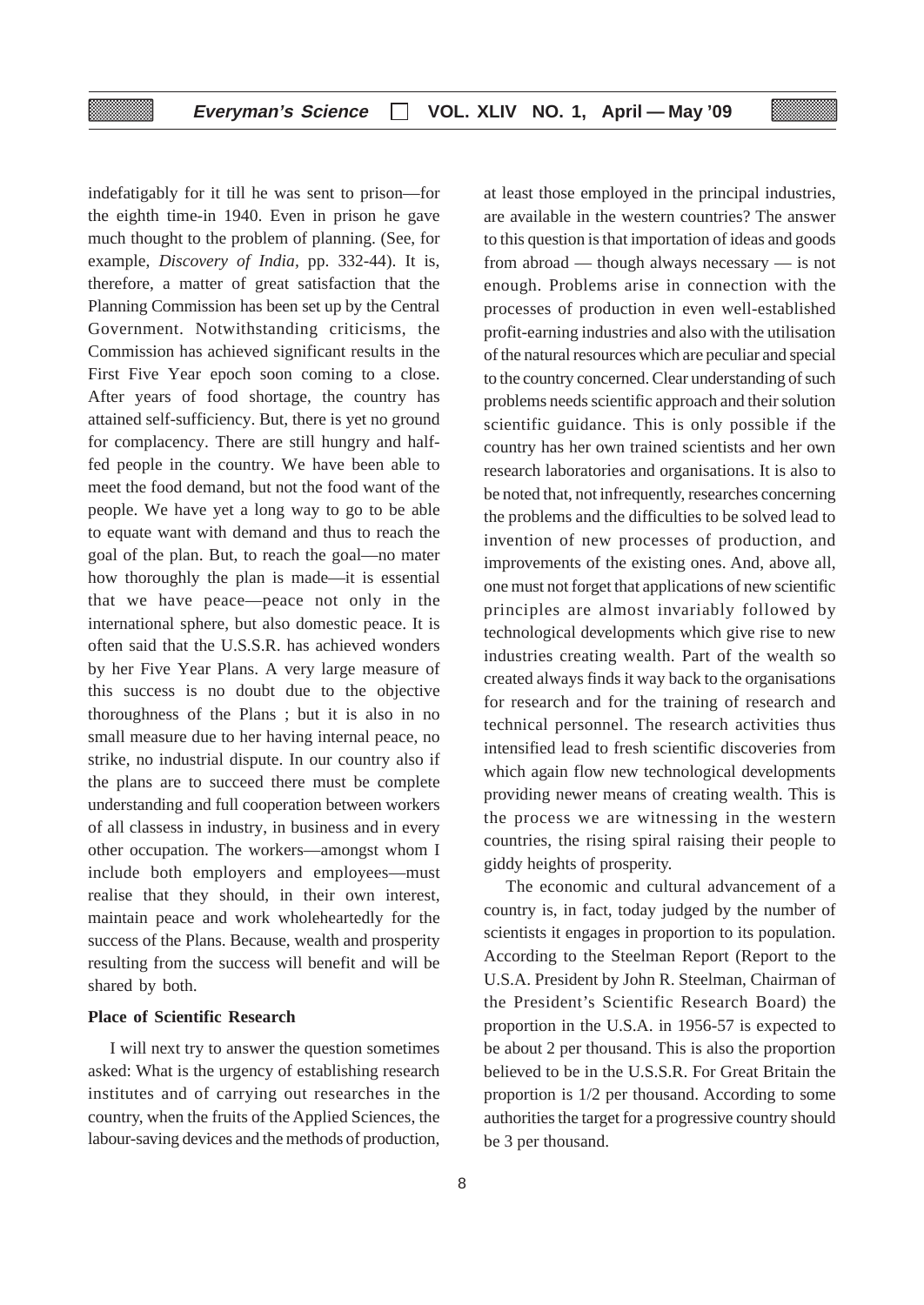Fortunately, we in India have not been entirely unmindful of the value of scientific research for the economic advancement of the country. For some considerable time there had existed in the country government organisations for research in agriculture, in irrigation, in forestry, in the medical and veterenary sciences, and for surveys in Geology, Botany and Zoology. About a decade and a half ago the Central Government adopted the policy of giving general support to both fundamental and applied researches and established the Council of Scientific and Industrial Research. Also, with the advent of the Atomic Age at the close of world war II, an Atomic Energy Commission was appointed in 1948 for the purpose of developing atomic raw materials, for seting up a nuclear reactor and generally for nuclear research.

Every thinking Indian regards these scientific institutions as assets of utmost value to the country. The C.S.I.R. has been sponsoring researches in the University Laboratories and other institutions, has helped in the formation of Research Associations by some of the industries and, above all, has established a chain of National Laboratories covering a range of subjects in Science and industry. It is very necessary that to extend these activities of the C.S.I.R., the recommendations that have been made by its last Reviewing Committee receive due consideration from the authorities concerned. The Reviewing Committee, be it noted, was greatly impressed by all that has been accomplished and recorded its high appreciation of the devoted efforts of the Director, Scientific and Industrial Research, the late Dr. S. S. Bhatnagar. I would, in particular lay stress on the recommendation advocating the necessity of so orienting the relationship of the National Laboratories and the Institutes with the universities that the whole scientific organisation may be operating in concert. This is because, as the Reviewing Committee has very pertinently pointed out, "The future depends to a great extent on the education by *the Universities* (italics are mine) of young people of high calibre to

man the laboratories and to fill, while they are still in full vigour, posts of responsibility."

The country also expects great things of the A.E.C. India, as is well-known, has not a large reserve of coal, the source most widely used for generation of power. In fact, her reserve is extremely small compared either to countries like the U.K. and the U.S.A. which are already highly industrialised or to a country like China which is on the way.to industrialisation. It is, therefore, of utmost importance that sources of power generation other than coal be searched for from now. The only other source which can seriously take the place of coal is atomic energy. It may be noted, in this connection, that the U.S.A., the U.K. and the U.S.S.R. have already begun generating electricity from power derived from reactors, though, the cost is still higher than that generated from coal. It is, therefore, hoped that the most important objective of the A.E.C. will be that of building atomic reactors out of Indian materials and also carrying out researches on economic power reactor development. Undue stress need not be laid on secrecy, because, after all, we shall be carrying out atomic investigations for peaceful ends only; secrecy leads to sterilization by naturally putting the responsibility on the shoulders of only a few.

It is, also hoped that in the Second Five Year Plan, allocation of expenditure on research will be on a scale more generous than what it has been in the First Five Year, which was only a small fraction of the 2.5% of the total expenditure allocated under the heading Miscellaneous. It may not be out of place to refer here to expenditures on research and on organisation of scientific efforts in the U.S.A. and in the industries by the various industrial concerns, the Federal expenditure on research in the U.S.A. is more than 2,000 million dollars per annum. This is exclusive of the huge sums spent on Atomic Energy (more than 400 million dollars) and on Aeronautical Research. In the U.K. the annual government expenditure on research is of the order 225 million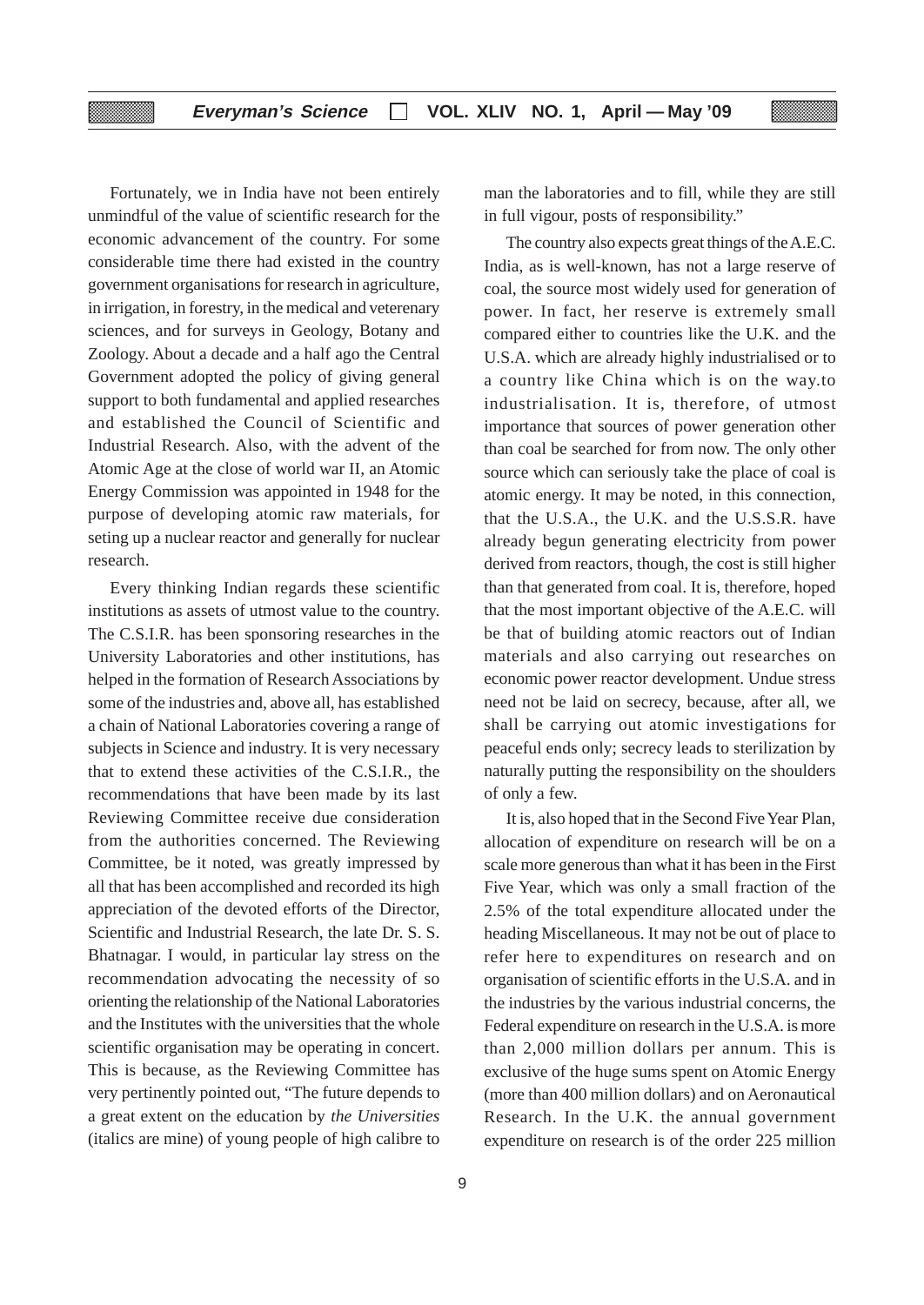pounds. (In this case the expenditure is inclusive of that on researches in relation to aircraft and to atomic energy development.) Besides, more than 30 million pounds is spent annually by the British industry on research and development within its own establishments. (This is 1947 figures, representing about 0.7 per cent of the total annual value of British manufacture). We in India cannot, of course, expect the Governmental expenditure on research to be as lavish as in the U.S.A. and the U. K., nor in the existing state of our industrial and other developments, we need such large expenditures. It is still felt, however, that the amount allocated for research is small and should be more than what it has been under the First Five Year Plan. With a more generous allocation it will not only be possible to make more generous grants to the Government Research Organization, but also to give liberal aids to such of the individual reserch workers in Universities and in the non-official research institutes, who, by their devoted efforts, have built up centres of research in special branches of Science. Such grants will greatly encourage fundamental and applied research.

I have pleaded thus for increased scientific effort, because, I firmly believe, and, I am sure this belief is shared by the scientific workers of all countries, that principles of scientific discoveries properly utilised for production and distribution, and not for destructive purpose, can provide sufficiency for all.

#### **The Story of Radio-Electronics**

As an illustration of what I have said in the first part of my address concerning technological developments flowing from applications of scientific principles contributing to the general progress of mankind, I will, in the second part, tell you the story of the birth and growth of the twin Sciences Radio and Electronics or, Radio-electronics in short. I have chosen this subject partly because I have spent many years of my life in the organisation of its teaching and research and partly because the subject is of great national interest having given rise to one of fastest growing industries of the world, producing goods not only for civilian and industrial use but also for vital defence needs.

Radio-electronics with its innumerable ramifications is too vast a subject for even a brief survey in an address like this. I will, therefore, only touch the highlights. Further, since the subject is of great popular interest, I will try to make the address intelligible to all. It will therefore be somewhat of a popular nature. But, I do not apologise for it. Much of what I will say is well-known to the physicists and radio specialists. But I hope they will have a little patience for the sake of the majority here who may be ignorant of them.

I begin by trying to define the subject Radioelectronics, though, it is difficult.

#### **Radio**

The word radio is derived from radiation<sup>3</sup>. meaning specially electromagnetic radiation, or, electric oscillations. Radio is the art of communicating messages across space without the use of connecting wires. The message to be communicated may be in simple dots and dashes, in sound of varying pitch and intensity, in writing or picture, or as a living scene.

Radio was born on the day on which Heinrich Hertz, the German scientist produced electromagnetic waves—the carrier of all such messages—by discharging an electrified condenser across a spark gap circuit (1887).

<sup>3.</sup> The terms *radio* and *wireless* are now used almost synonymously. But it has not been so always. It appears that *radio* was for the first time substituted for *wireless* by the Germans in the articles of the International Wireless Telegraph convention in Berlin on November 3, 1906. It was, however, not until the advent of broadcasting (early twenties of the present century) that the term radio began to be currently used in other countries. The great wireless operating companies in the U.S.A. were "wireless" until 1918. "Wireless" is still in common use in Great Britain.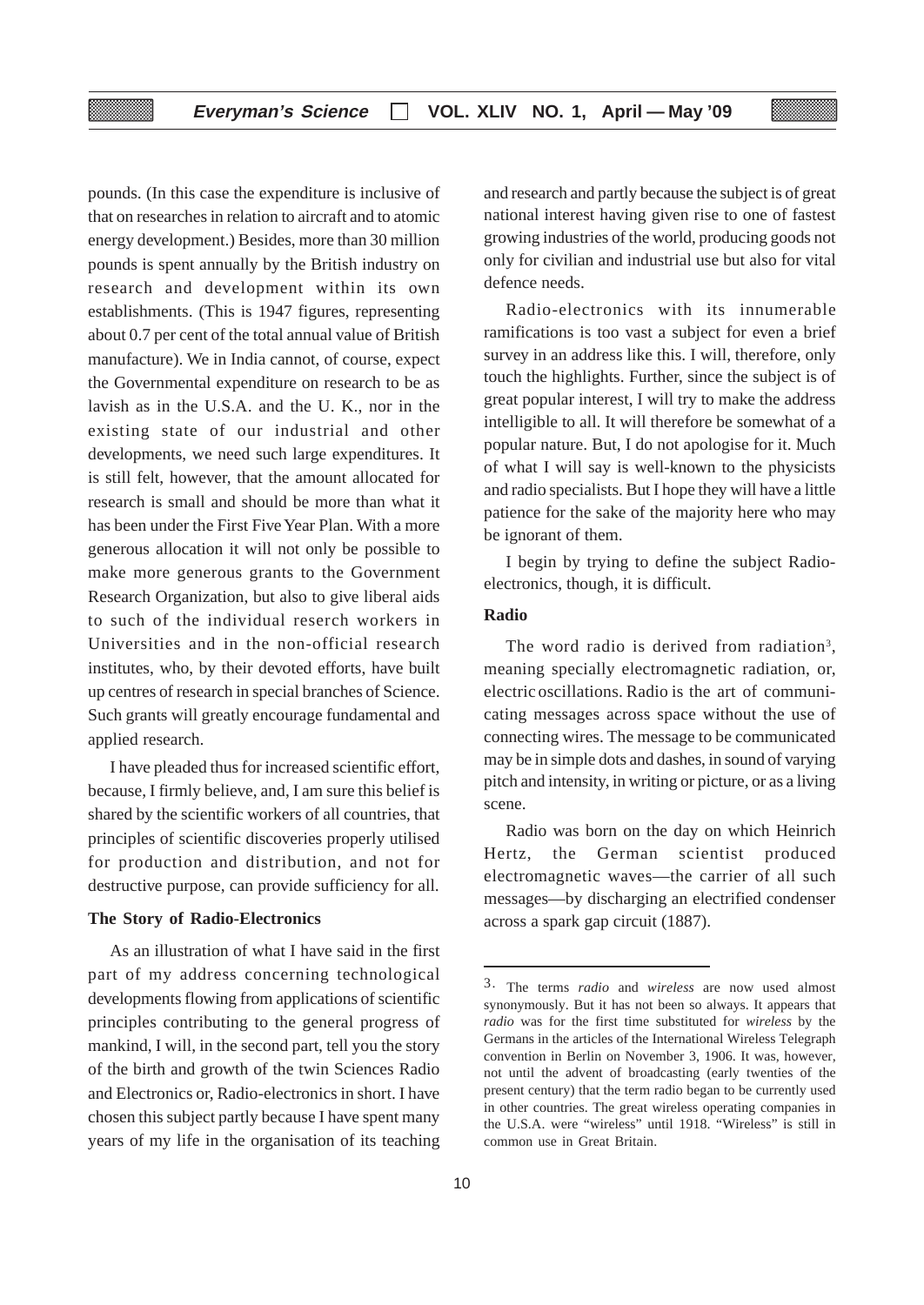#### **Electronics**

Electronics is the science and the art of controlling the movement of electrons, the light negatively charged particles which surround the massive atomic nuclei. The electrons are easily detached from the atoms and their existence was discovered towards the close of the last century in the course of studying the phenomena of electric discharge in partially evacuated glass vessels (like the modern neon sign tubes).

The discovery of electron cannot be ascribed to any single individual. The many phenomena observed in the course of experiments on electric discharge in glass vessels evacuated to various degrees (carried out mainly at Cambridge, England, by J. J. Thomson and his school towards the end of the last century and the beginning of the present one) could only be explained on the assumption of the existence of free electrons in the vessels. The name *electron* is due to Johnstone Stoney, who, much earlier, had suggested the particle character of electricity (1874).

Neither the discoverer of the electromagnetic waves, nor those of the electron could have foreseen the amazing developments that were to follow these discoveries in the course of a few decades, discoveries made in the course of investigations carried out purely in the spirit of research. In the case of electromagnetic waves it was to check Clerk Maxwell's mathematical deductions on the unity of light and electromagnetism made 23 years earlier, and in the case of electron to understand the composition of atoms.

#### **Radio-Electronics**

The spectacular development of the art of radio that we have witnessed, culminating in some of the greatest wonders of the modern age—the radar and the television—has been possible only because of the parallel development of many electronic devices and the utilisation of the same in radio technique. On the other hand, results of many investigations connected with radio circuitry have found their place in the art of electronics and have made possible its many successful applications. The growth of the one has thus helped in the growth of the other. Thus has grown up what may be called radio-electronics, which is radio and electronic techniques at work in new ways and in diverse fields of human activity.

The revolutionary developments that followed Hertz's experiments and the discovery of electron in evacuated glass vessels proceeded in three distinct stages :

In the first stage there was the development and perfectioning of wireless telegraphy. This was in the period between the closing years of the last century and the years immediately preceding world war I.

The second stage began with the invention of twoelectrode and three-electrode electronic valves for use in wireless telegraphy and telephony, and thus ushered in the age of radio-electronics. The age also saw the advent of short waves for round the world communication leading to the discovery of the Ionosphere—the radio roof of the world. The stage roughly covers the period intervening the two world wars.

The third is the present stage—the age of Microwaves-waves in the centimetre range. In them radioelectronics has found an entirely new field of applications.

The future stage, if one may venture to make a prophecy, will be the era of the uses and applications of the element *germanium,* the wonder child of electronics. We are on the threshold of this era. One foresees with a certainty the advent of radio equipments of unbelievably small size replacing many of the cumbrous and heavier ones in the use today. And, at the same time, as it had happened before with a fundamentally new invention—there will open up many new fields of application of radioelectronics.

#### **The First Stage : The Age of Wireless Telegraphy**

The story of the first stage of development—the utilization of Hertzian waves for signalling across space—is well-known and needs only a brief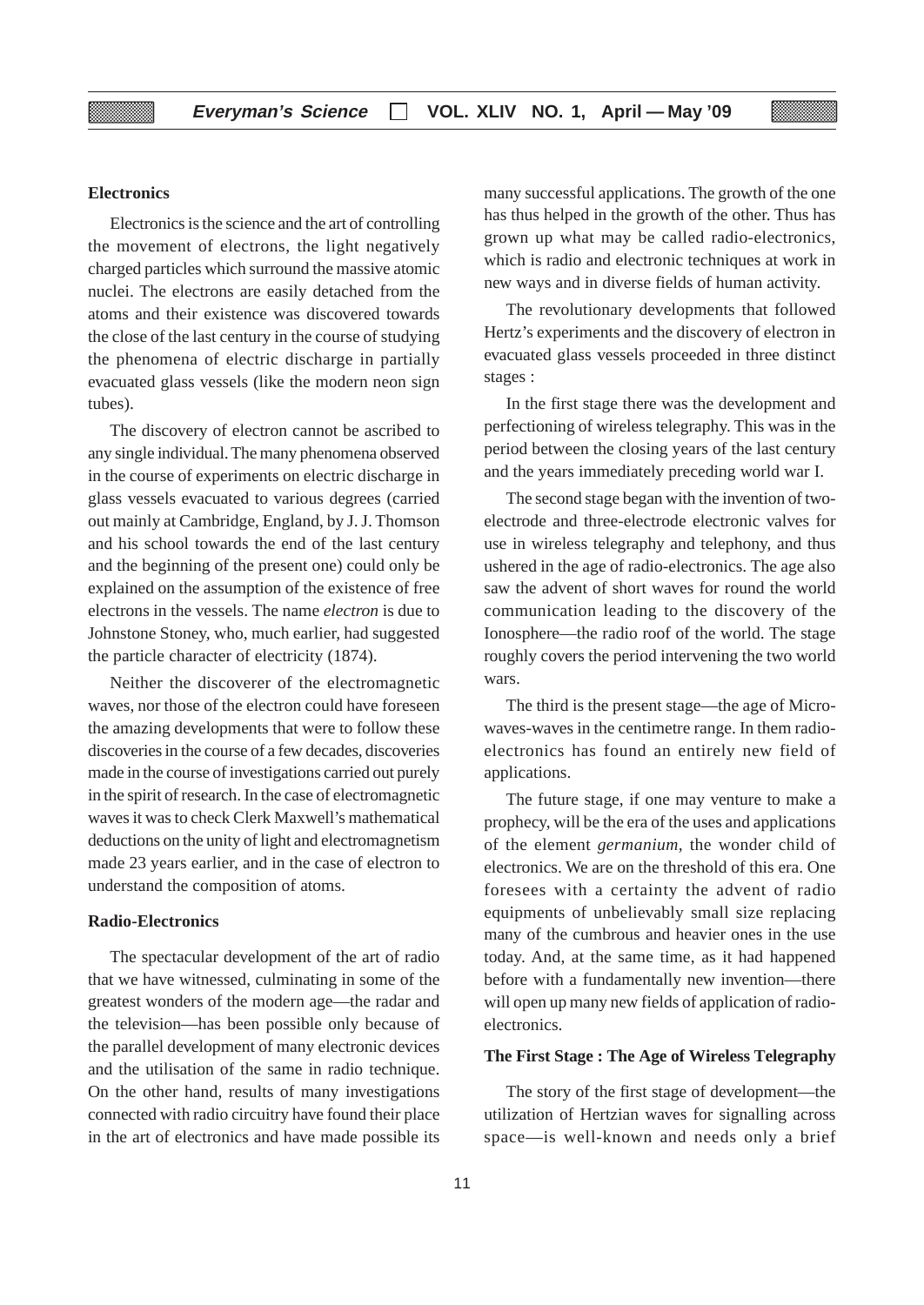reference. In this stage wireless came to be increasingly used for long distance communication supplementing submarine cable service and, not infrequently, totally supplanting the same. Wireless also was adopted by the steamship companies and by the Navy as a means of communication between two moving vessels, or between a moving vessel and a fixed land station. It was also adopted by the Defence Services as an indispensable aid to army manoeuvre. The technical developments in this stage consisted in the installation of long and very long wave (12,000 to 30,000 metres) transmitters and erection of tall masts carrying extended aerial systems for increasing the range of the service. At the beginning, the electric oscillations were produced by simple adaptation of the Hertzian oscillator. This, however, generated trains of highly damped wave packets, which were not only wasteful to produce, but were also not well-adapted for tuning. Novel forms of spark gaps like the so-called syntonic spark gap were, therefore, devised to minimise the damping. Ingenious devices were also invented to do away with the spark gap altogether and generate continuous oscillations. Thus were evolved high frequency alternators like the one associated with the name of Alexanderson and the arc oscillator like that of Poulsen. Attempts were also made at wireless telephony, that is, transmission of speech as opposed to dots and dashes with some success.

This passing reference to the first stage of development would be incomplete without a mention of the controversy that has arisen in recent years regarding the real inventor of wireless. Popularly, the name of Marconi is associated with this invention. But a few years ago it was claimed that the distinction of being the first man to utilise the Hertzian waves for signalling across space should go to the Russian physicist-engineer Popov. Evidences were produced to show that Popov was not only the first to use earth connected elevated aerials for efficient radiation and collection of electric waves, but also was the first to use them for signalling across space. Counter claims

by Marconi's supporters were put forward and the controversy, I am afraid, is still unfinished. Be that as it may, a correct statement of facts concerning the invention of wireless would be to say that of the many scientists immediately following Hertz and interesting themselves in researches on electric waves, there were a few—including Sir Jagadish Chandra Bose in India—who, purely in a spirit of research, had experimented with these waves for signalling across space. But, amongst them Marconi was certainly the first to realise fully the enormous commerical possibilities of the Hertzian waves, and the stream of developments that followed Hertz's work was also mainly due to him.

#### **The Second Stage—Advent of the Three-Electrode Valve : The age of Radio Electronics**

The story of the evolution of the three-electrode valve which ushered in the age of radio-electonics is as follows :

In 1883 the great inventor Thomas Alva Edison, while developing his electric lamp discovered that if an isolated metal plate is sealed inside the lamp bulb, an electric current would flow between the incadescent filament and the plate if the plate is made positive, but not if it is made negative. Edison did not follow up this far-reaching discovery of his the Edison Effect. We now know that the current was due to the flow electrons, emitted by the hot filament, across the gap between the filament and the plate. In 1904, J. A. Fleming an English physicist utilised the Edison effect for constructing the diode or the twoelectrode Fleming valve. The diode was put into commercial use by the Marconi Company for detecting wireless signals picked up by the receiving aerial. In 1908, Lee de Forest, an American engineer, introduced between the plate and the filament of the Fleming valve a third electrode (grid) for controlling the flow of the electronic current by controlling from outside the charge on the grid. The "Audion", as this device was called by its inventor, was put into certain uses, but, lay in comparative obscurity for a number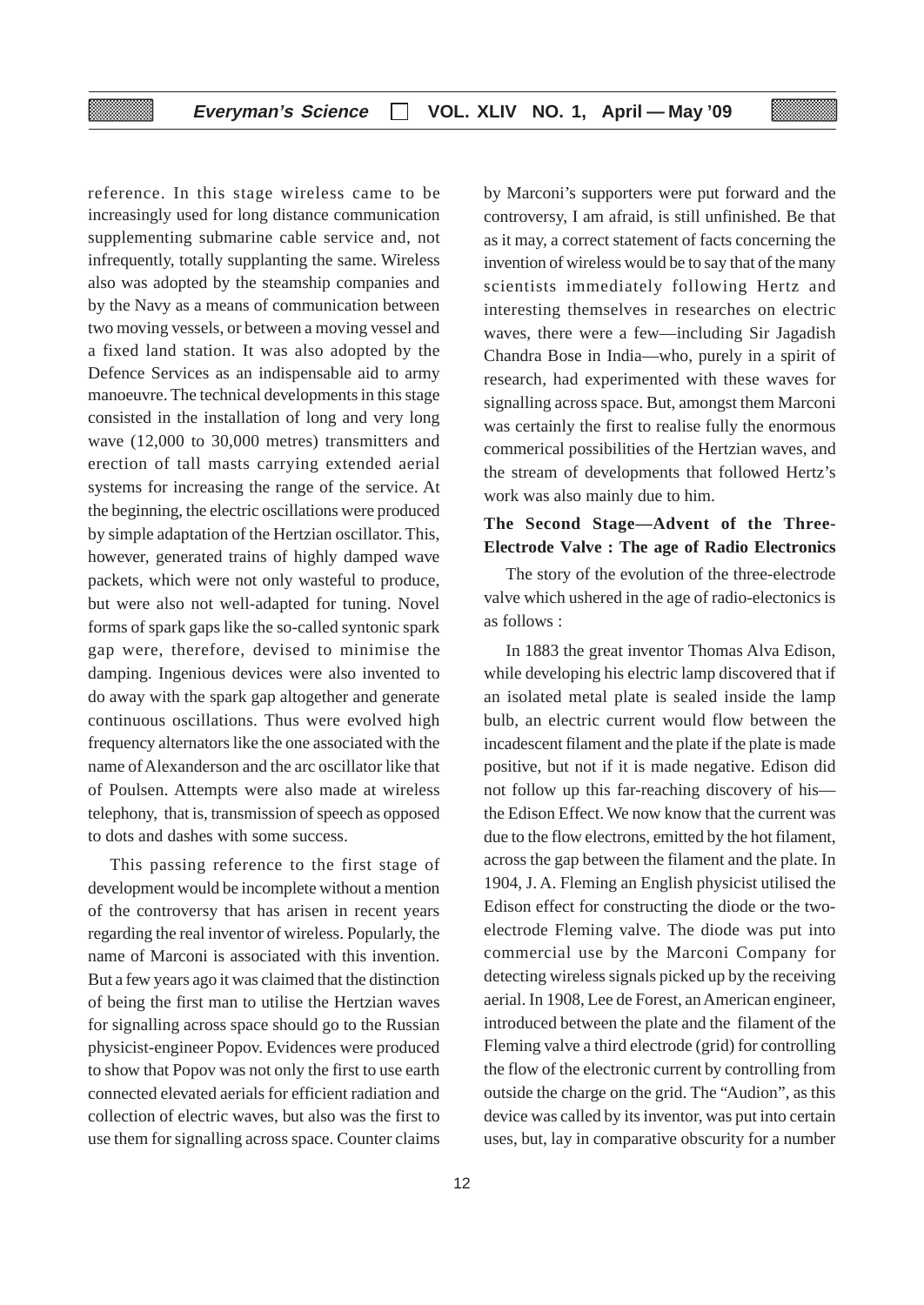of years. This was chiefly because of its erratic behaviour due to the presence of residual gas inside. Perfectioning of the vacuum and thus making its use more reliable was the work of other investigators, mainly that of Irving Langmuir with the aid of high vacuum pump of his own invention. The revolutionary possibilities of the triode were realised only in 1914 when was invented the feedback principle, by which a triode, correctly connected to a properly designed electrical circuit, could, on the one hand, detect and amplify extremely weak electric signals and on the other could generate electric oscillations.4 Many of the subsequent improvements and modifications of the triode and the triode circuit were made during world war I by the belligerent nations under pressure of war exigency. These were made known after the war was over in 1919 when the world was presented with a practical system of radio telephony which immediately made possible the operation of long-distance trunk telephony and also paved the way for broadcasting (1923).

An interesting development of very great practical interest also followed. With the release of the triode valve for general use, there appeared on the scene the amateur radio experimenter. To play with, the amateurs were allotted the use of short waves (waves less than 200 metre length) as these were considered useless for practical long-distance communication. The amateurs, however, soon discovered that they could do with these short waves just what, according to the radio *pundits,* they were not expected to be able to do. With power of a few watts (compared to hundreds of kilowatts of commercial stations) and simple homely aerials they began exchanging greeting with fellow amateurs in distant parts of the world. The experts at first received these reports with scepticism. But they could not shut their eyes to facts. They, therefore, began investigating the possible mode of long-distance short wave propagation and were led to the re-discovery of the radio wave reflecting region of the upper atmosphere—the Ionosphere.

The many applications of the triode and of its modifications and of many newly invented electronic devicesafterthe close of world war I, to the promotion of almost every form of human activity—education and entertainment, transport by sea and air, controlling industrial productions, medical therapy, offensive and defensive operations in I and, sea and air and to researches in pure and applied sciences are too numerous for detailed description. I shall make only a passing reference to one, the electronic computing machine.

The history of high-speed electronic computing machine or "giant brains" as they are called, is only about 10 to 15 years old. Every such machine is basically composed of the following units : A computation unit, a control unit, and a memory unit. The first carries out addition, subtraction and division at incredible speed, the second directs and supervises the various operations and the third stores the information and instructions. There are also devices which feed the data and the instructions to the machine and also those which obtain the answers in intelligible forms. The computing unit can multiply

<sup>4.</sup> A distressing feature of the invention of the triode valve has been the many litigations in the field of patent rights that it gave rise to. In 1904, the Marconi Wireless Telegraph Company of America claimed that the de Forest Radio Telephone Company had no right to manufacture "Audion" as it infringed the patent right of the Fleming valve. In 1916, the Court decided in favour of the Marconi Company holding that the de Forest Company could not manufacture the three-electrode valve without the consent of the other party. Again, there was a litigation starting in 1914 and lasting for twenty years concerning the invention of the "feedback" system. The Court in this case awarded the credit of the invention to Lee de Forest. But it must be admitted that there had been other inventors like Langmuir and Hull of the G.E.C. Laboratories, Arnold of the Bell Telephone Laboratories, Meissner and Armstrong who contributed sub-stantially to the practical development of the "Audion" and to the clarification of its use as an amplifier. Special mention should be made of E.H. Armstrong, Professor of Electrical Engineering in the Columbia University, U. S. A., Who was not only the first to explain clearly the action of the "feedback" principle, but was also the inventor of the super-heterodyne and the super-regenerative circuits and of the frequency modulation system.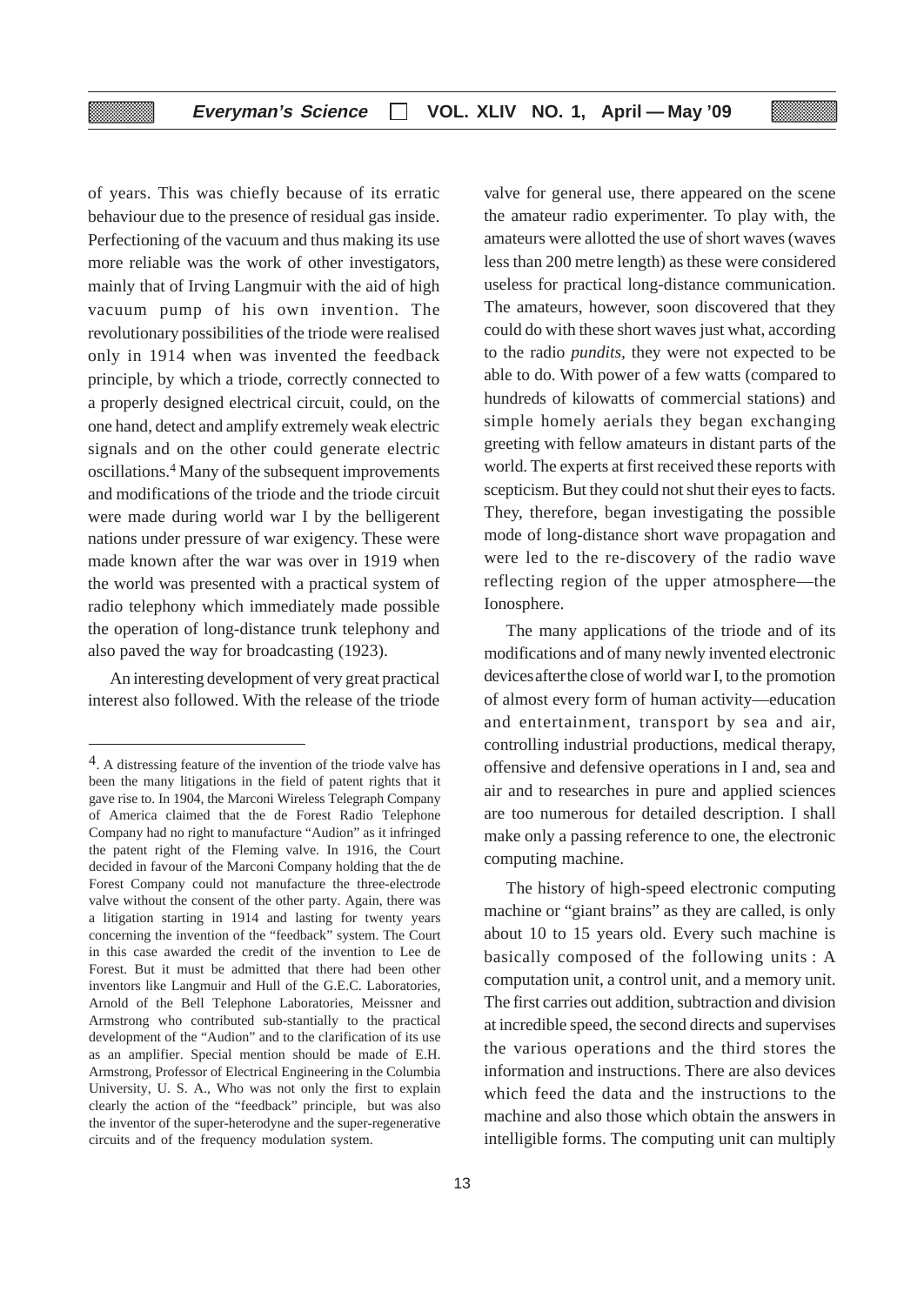4000 times faster than a human computer and can add 30,000 times quicker than a computer. The actual speed of calculation for a particular problem may, however, be much lower because the information has to be supplied to the machine in a particular code. The basic difference is that electronic machine, unlike the usual decimal system, uses binary digit system for calculation. The major fraction of time is taken in encoding the computing matter in a particular fashion suitable for the machine and this time varies from problem to problem. But even then the speed of these machines is enormously greater than what can be achieved by human computers. Due to this high speed, the electronic computers are finding new applications in the fields of science, engineering, and business organization. Amongst their many applications in Science mention may be made of solution of differential equations with large number of variables, investigations in quantum mechanics and X-ray analysis of crystals. In the engineering field also electronic computers are finding increasing applications. Computers are used to analyse results of wind tunnel experiments, analysis of ballistic trials, flutter characteristic of aeroplane wings and complicated optical problems.

The use of computing machines is greatly speeding up the accumulation of knowledge. This accumulation is sure to have repercussion on the Theoretical Sciences. The accumulated knowledge may be expected to lead to the formulation of modifications of the existing theories, making them more powerful.

#### **The Third Stage : The Age of Microwaves**

Microwaves—waves in the centimetre range had been used by the early investigators for their researches on Hertzian waves. Thus, Sir Jagadish Chandra Bose in India used waves as short as halfcentimetre for his elegant experiments on the optical properties of Hertizian waves. However, at that time and also for many years afterwards waves of such short length were considered to be of only academic interest. Since the second world war, however, these

waves have assumed great importance. The reasons for this are as follows :

Firstly, special types of thermionic valves (involving principles entirely different from those employed in the three-electrode valve) have been invented with which one can generate continuously the extremely high frequency electric oscillations tens of billions per second — necessary for such short waves. (The ordinary three-electrode valve becomes inoperative at such high frequencies because the time of flight of the electrons from one electrode to the other becomes comparable with the period of the oscillations.) It is pleasing to note that both of the two mdoern types of valve commonly used for generating microwaves—the klystron and the magnetron with cavity resonator—were invented in the University research laboratories, the former by the brothers R. H. and S. F. Varian of the Stanford University, U.S.A., and the latter by J. T. Randall of the Birmingham University, U. K.

Secondly, the waves on account of their short length can be focussed like light waves with compact devices and, when falling on a distant object, e.g. an aeroplane, can be scattered back with sufficient intensity to actuate a distant receiver built with modern refinements.<sup>5</sup> The microwaves can, in fact, be used just like searchlights for locating a distant object in the dark. The transmitter, with its focussing aerial, takes the place of the searchlight and the

$$
P_r = \frac{CP_t SA^2}{R^4 \lambda^2}
$$

<sup>5.</sup> The energy returned by an object (metallic) is extremely small if the wavelength is large compared to the size. It attains a large value when the wavelength is resonance wavelength which occurs when the wavelength is of the same order as the dimension of the object. For wavelengths lower than the resonance wavelength it decreases very slowly. The received power  $P_r$  is given by

where  $R = \text{range}$ ;  $P_t = \text{transmitted power}$ ;  $C = \text{a constant}$ depending on the type and efficiency of the antenna;  $S = a$ factor depending on the nature and size of the target;  $A =$ aperture of antenue;  $\lambda$  = wavelength.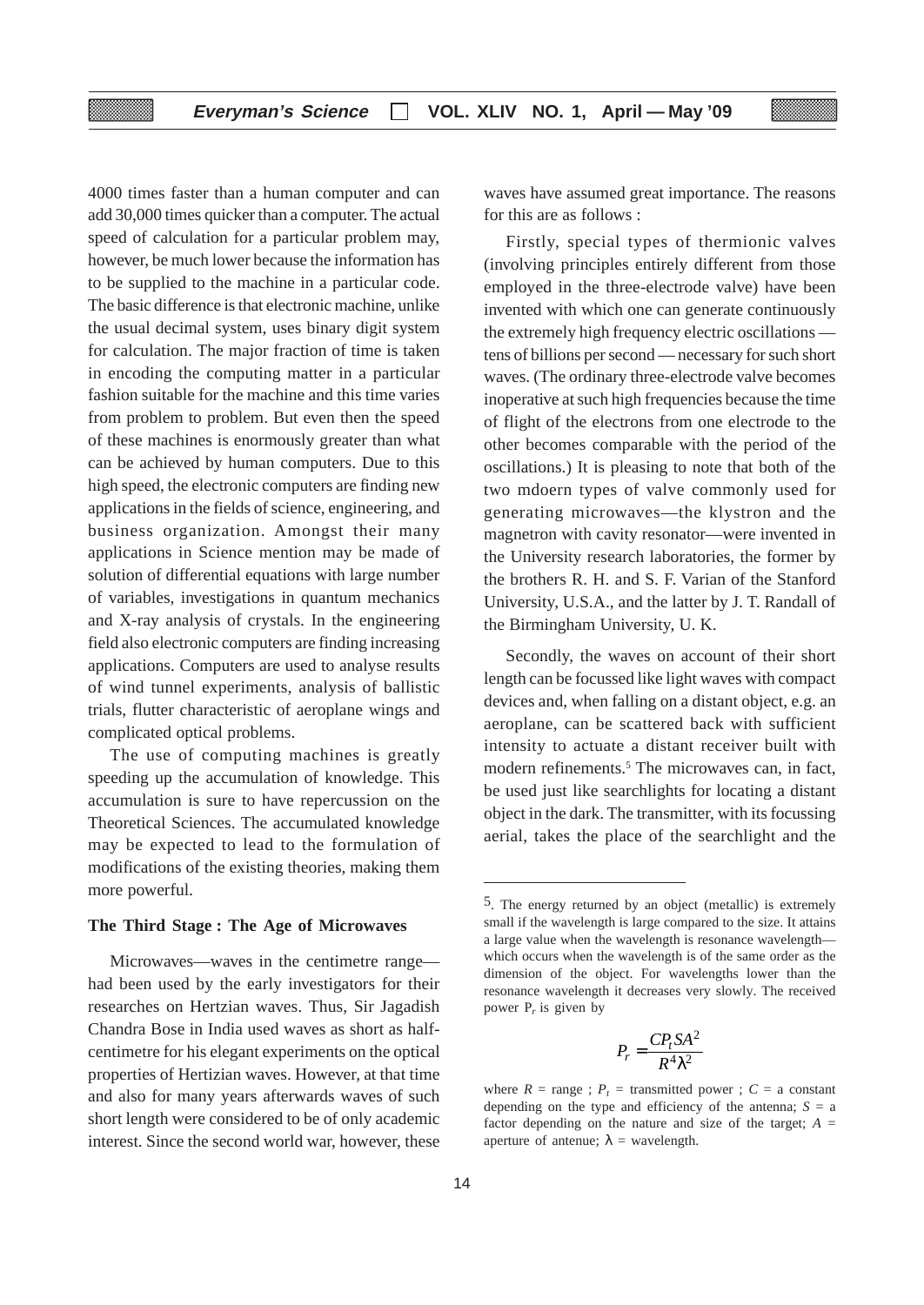senstitive receiver with the cathode ray device that of the eye. There is, however, the great advantage that unlike the light waves, the microwaves pass freely through fog, haze and clouds. Thus has developed the wonderful technique of Radar (*Radio Direction* and *Range Finding*), with its unlimited variations. One can, for example, follow the movements of an aeroplane from the ground or take from a plane the picture of a landscape hidden by clouds. One can control the course of a vessel or a plane from a distant station. The application of the principle has led to the evolution of the guided missile which can be made to follow the target by controls from the ground. There has also developed automatic control systems with the electronic brain—which does away altogether with the human element. An anti-aircraft gun, for example, will automatically train itself on an enemy plane or a rocket bomb when sighted by the radar, will follow its movements and, as soon as the target comes within its range will fire at it ; if the target does not come within the firing range the gun will move back to its rest position. Perhaps the last word in the perfection of such automatic fighting devices is the supersonic anti-aircraft missile which will follow and hit an enemy target regardless of any evasive movement on the part of the latter. The missile, in fact, is able to manoeuvre on its own throughout the flight, by picking up the scattered microwaves (microwaves which it itself had sent out) from the target.

▒

Of the numerous other peaceful applications of the radar technique, mention may be made of the radar control by which an aeroplane can land safely and rapidly at a rate previously deemed impossible and of the radar picturing of distant cyclones and regions of storm which provide safety aid to sea and air navigation—specially of the latter.

Of the other uses of microwaves, one may mention the easy point-to-point communication along straight distance. Such system of communication has extended greatly in recent years in the U.S.A.

The perfectioning of the marvellous invention of the modern age, the Television, is also a result of direct application of the many new inventions and refinements of microwave and electronic techniques made during world was II. By means of microwave point-to-point communication or, by means of good quality co-axial cables, it will now be possible to relay television programme over long-distances. The day is not far distant when it will be possible to sit in Baroda and see on the television screen topical news pictures transmitted from London, New York or Moscow.

Microwave propagation phenomena through the atmosphere (lower troposphere) has given rise to a new branch of meteorology—the radio-climatology. The propagation is affected by super-refraction caused by special types of height distribution of temperature and humidity in the lower troposphere. Radio-climatology attempts to correlate these phenomena.

The phenomenal development of microwave and electronic techniques that took place during world war II and which paved the way for further spectacular developments during the post-war period, would have taken many decades in normal peace time. The success has been due, on the one hand, to the spirit of team work between different groups of workers—scientists, technicians and engineers that prevailed during the war period and, on the other, to the lavish support from the State.

#### **The Coming Era of Germanium**

Germanium, element number 32 in the Periodic Table, was discovered by the German chemist Winkler in 1886 and was named thus after his native land. The importance and the possibilities of Germanium in radio-electronic devices lie in the fact that two mechanisms of electrical conductivity—the *n*-type, due to electrons as carriers, and the *p*-type, due to positively charged "holes" as carriers—can be induced and controlled in this non-conductor by deliberately introducing certain kinds of impurities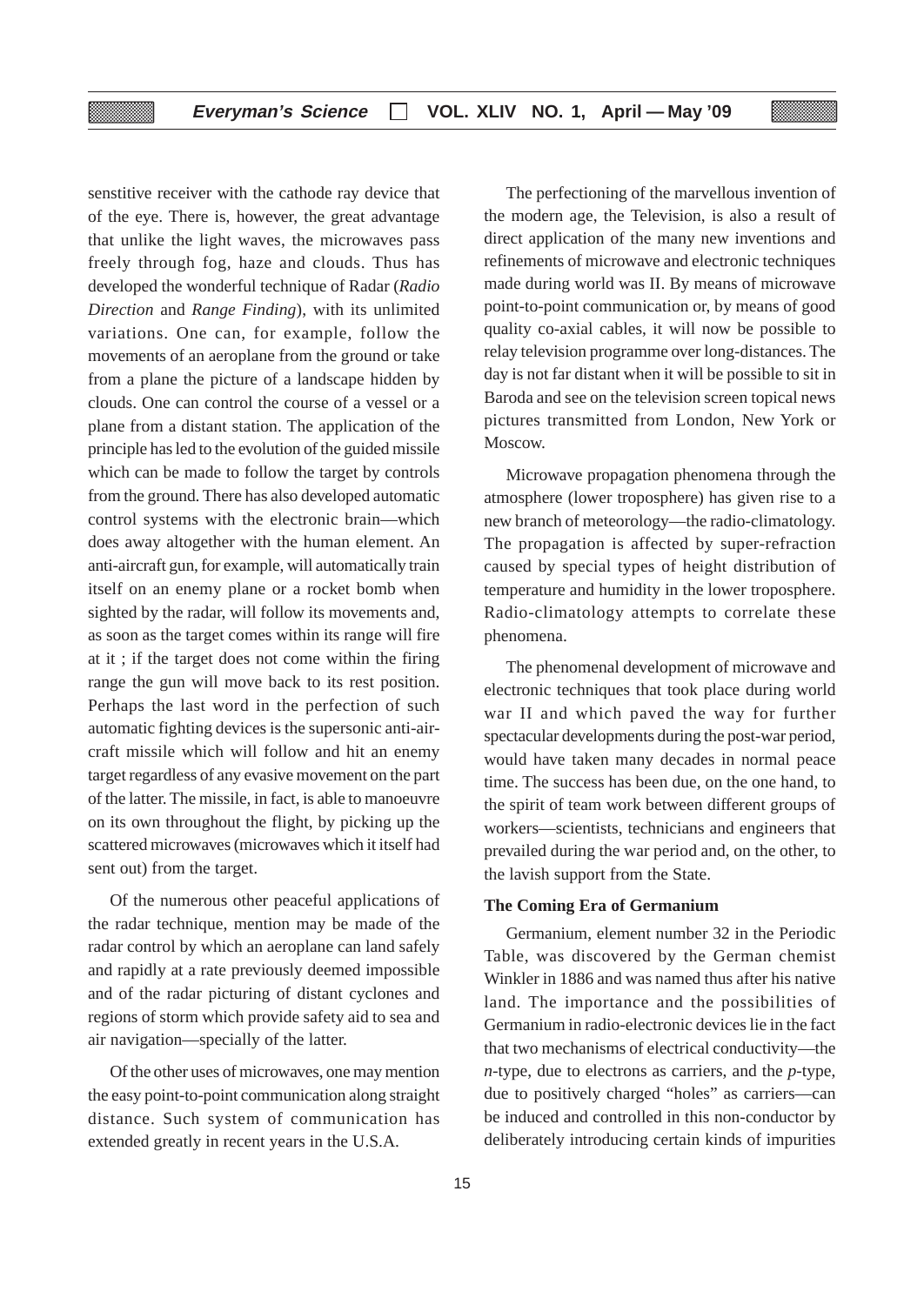into it. (These impurities are of the order of one part in one thousand, and are called "donors" which produce electrons and "acceptors" which produce "holes".) The posibility of the existence of the two types of carriers endows the crystal with termendous possibilities, for, in such an event, the electrical properties of a region having a certain type of carrier may be easily altered by injecting into the same those of the other type. The region of contact of two crystal samples, one with electrons and the other with "holes" as carriers, therefore, becomes a seat of great interest and possibilities. Of these, the triode action is the latest and the most significant.

The story of the successful application of germanium to the invention of the transistor—which can replace a triode valve in many of its functions affords a striking example of how fundamental research leads to first class practical inventions of far-reaching importance. The story is as follows :

In the Bell Telephone Laboratories at Murray Hill, N. J., U.S.A., there is a research group known as the "Solid State Physics Group". The business of this group for many years had been to investigate the properties of semi-conductors, not merely because of their useful elecrical appliaation, but also because of their rich scientific interest. Now, the usefulness of semi-conductors in electrical application lies in the fact that their indifferent conductivity due to poor supply of current-carrying electrons (of the order one electron per million atom as compared to one electron per atom in a good conductor) can be altered over a wide range—varying about 100 fold—by varying the electronic structure of the material. In the middle of the last decade Dr. Shockley of the Solid State Physics Group had been examining critically the implications of the current theory of electrical conduction in semiconductors. As a result of this examination, he predicted that the meagre supply of electrons in a semi-conductor ought to be controllable by influencing them with an electrical field imposed from outside without actually contacting the material. Dr. Shockley was quick to realise the practical importance of his deduction and devised some test experiments to check his hypothesis. But,

unfortunately, he could not obtain any positive result. The electrons failed to behave according to his prediction. They were somehow trapped in the surface of the material. Dr. John Bardeen, also of the Solid State Physics Group, now attacked the problem theoretically. The theory he developed showed what happened at the surface and also explained many of the observed facts satisfactorily. Further experiments were now carried out in collaboration with Dr. Brattain, another member or the Solid State Physics Group. These experiments led to the invention of the transistor.

Besides its use as transistor—which replaces triode valves in many of their applications—The germanium has two other uses as electronic components. These are, its use as detector as in the old "cat's whisker" crystal radio set and its new commercial use as rectifier.

Germanium junction rectifiers are now used in television sets, in radio receivers, in electronic computers, in "walkie-talkes" and in many other equipments for civil and military use. They replace diode valves in their respective fields quite efficiently.

The transistor is now available in two different types, viz. the point contact and the junction type. It saves space and power and is impervious to blows, shocks and vibrations. Though the transistor has certain drawbacks—its use at high frequencies being limited and its noise figure being large—efforts are being made by research engineers to eliminate them. These efforts have already led to several new developments of which the crystal tetrode deserves special mention. The great future of transistor can be visualized if it is remembered that a transistor does not need an L.T. battery and that its weight and the space it occupies are many thousand times smaller than those of a conventional triode.

It is interestng to note that very little of germanium used commercially is mined. Most of it used at persent is recovered from chimney dust—smelter chimneys of refineries of lead, titanium and zinc in the U.S.A. and industrial chimneys of England. The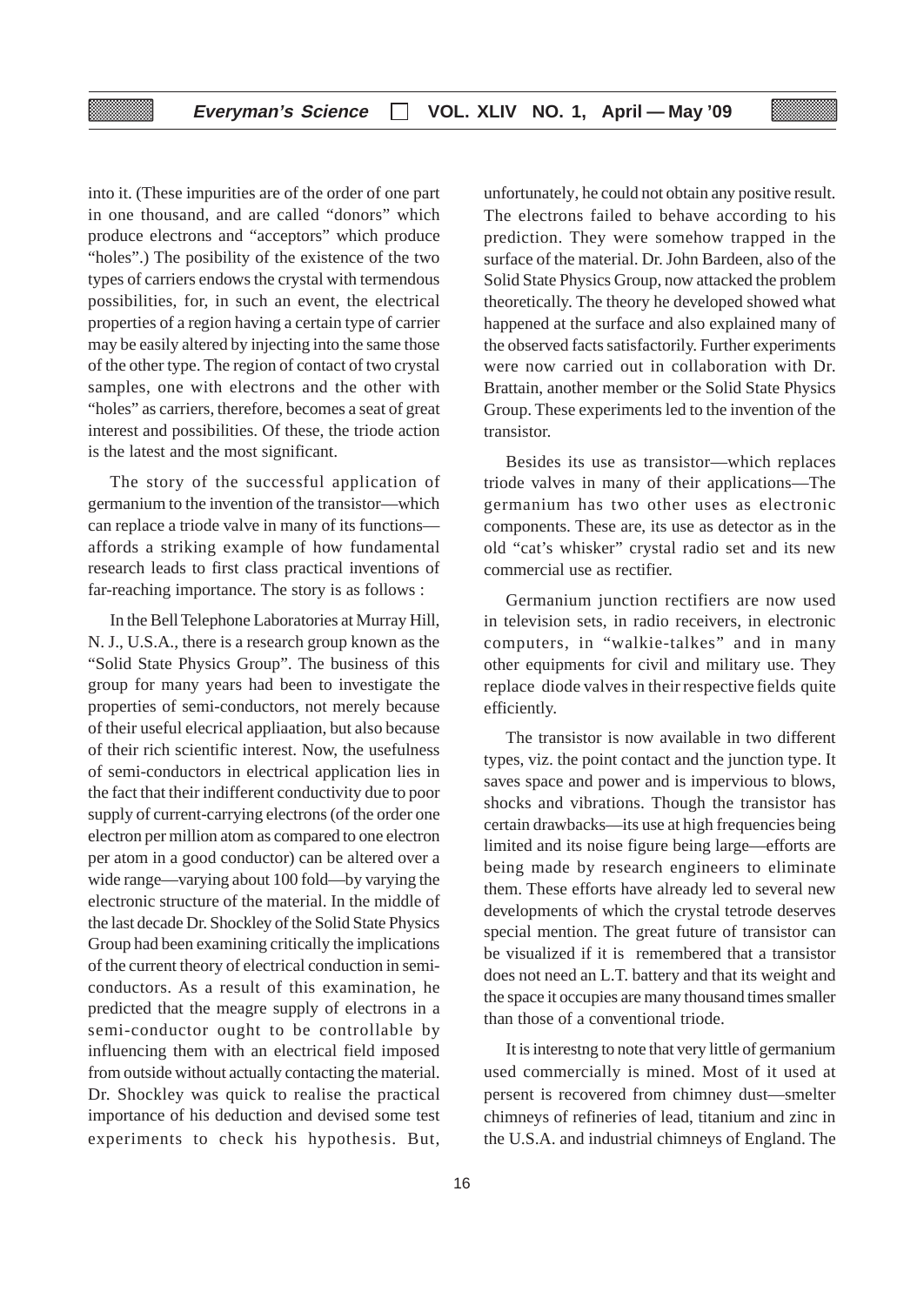dust of the latter is specially rich in germanium as the English coal contains a large proportion of the same.

It is to be noted that properties akin to those of germanium are also exhibited by other materials. Silicon has been extensively used as detector in the microwave region. Very recently announcement has also made of silicon transistors.

#### **RADIO-ELECTRONICS IN THE SERVICE OF SCIENCE**

Besides providing new apparatus, instruments and techniques for research in almost every branch of Science pure and applied, radio-electronics has given rise to two new branches of Science, one pertaining to the starry heavens, called Radio Astronomy and other to molecules and atomic nuclei called generally Radio Frequency Spectroscopy (or, Microwave Spectroscopy when it pertains to the molecules.)

#### **Radio Astronomy**

███

The strange discovery that there are heavenly bodies which emit radio waves has opened up a new remarkable chapter of modern Astronomy. The discovery has been possible only because of the invention of various types of electronic valves, which enables one to construct radio receivers so sensitive that they can detect the faintest of radio noise. The study of the celestial radio waves has led to the discovery of hitherto unknown types of astronomical objects.

The nearest heavenly radio source is the sun. The sun steadily emits waves in the metre range (the intensity increasing with the wavelength) even when it is quiet. When disturbed, there is much stronger emission from active spots superposed on the steady emission. Emissions from the disturbed sun are in much shorter wavelength range.

Besides the sun numerous other discrete sources of radiation have been discovered in the celestial firmament. Some of these belong to our own galaxy and some are extra-galactic. One of the problems of radio astronomy is to identify these discrete sources

with heavenly objects discernible with big telescopes. Of the discrete sources in our own galaxy, there is one in the constellation of Cassiopeia which is the strongest of all the heavenly radio sources. It has been identified with a hitherto unknown type of nebulous object, the nebulosity consisting of a network of gaseous filaments in violent motion (velocity – 1000  $to +3000$  km. per sec.). How strong this radio source is, will be apparent from the fact that estimate shows that if the source were removed ten times far away, it would still appear as a strong source, though, optically it would be too faint to be seen even by the largest telescope. A similar nebulous object, though much less intense, has been observed in the constellation Puppis. Again, a source has been identified with the Crab nebula — the remnants of the supernova of 1054 A.D. Another radio source close to the strong source in Cassiopeia metioned above has been identified with the remnants of Tycho Brahe's supernova, too faint to be observed now.

Of the extra-galactic sources, many have been identified with the normal type of galaxies observed with the telescopes. An interesting result obtained is that the radio flux from these nebulae bears a constant ratio (nearly unity) to the light flux. There are also extra-galactic sources which do not belong to the normal type of galaxies. Thus there is Cygnus A, second in intensity to the strongest galactic Casseopeia source, which appears to be two galaxies in collision. Similar abnormal galaxies have been identified with radio sources in the constellations of Centaurus, Virgo and Perseus.

The radiations from any of the types of sources mentioned above cover a wide range of wavelength from decimeter to several metres. But a source has also been found — the hydrogen clouds distributed in the interstellar space of our own galaxy — which emits "line" radiation of waelength 21 cm. The discovery made simultaneously by Dutch, Australian and American radio-astronomers in 1951 has opened up a new avenue of exploring the remotest parts of our galactic system. It has yielded new and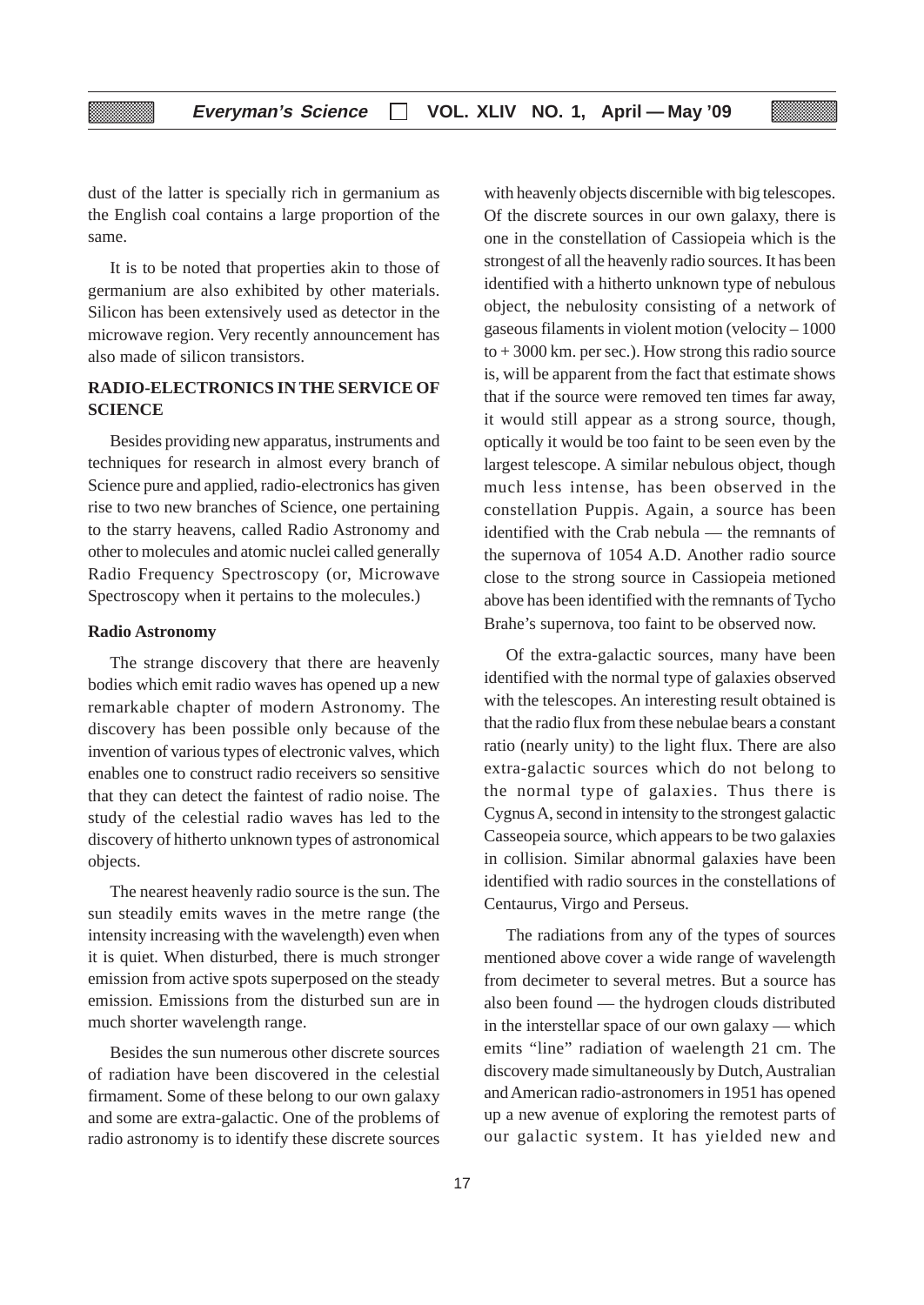fundamental information regarding the spiral structure and the rotation of our galaxy extending to distances which could never have been reached by optical means.

A natural question to ask, what is the mechanism of radio emission from the heavenly bodies? Unfortunately, no definite theory is yet available. Only surmises have been made regarding the special features of the objects, photographed with telescopes, which may be associated with the radiation process. Thus, radiation from the quiet sun is believed to be associated with chromosphere; that from the disturbed sun, at the time of solar activity, is associated with "the relatively dense hot coronal material infused into the solar atmosphere". For radio emissions from the numerous discrete sources galactic and extra-galactic — the only feature common to these objects which point to the presence of some connection with the emission, is the large random and violent motions of the gases in the nebulosities.

The radio stars provide an interesting method of studying the upper regions of the ionosphere which are not accessible to study by the standard "pulsesounding" method from the earth's surface. The radio stars are found to "scintillate" and the scintillations have been shown to be due to irregularities in the ionosphere. The ionosphere, in fact, makes its presence felt to the radio astronomers, not only by the scintillation phenomenon but also by reflection and absorption of the radio waves emitted by the radio stars. Studies of these phenomena enable one to investigate conditions in the ionosphere which are not otherwise possible.

A few words may now be said regarding the method of studying the celestial radio sources. Two types of apparatus are in use for the purpose — the radio telescope and the radio interferometer. The former is a suitably mounted metallic paraboloid which brings the radio waves to a focus where the receiving antenna is placed. The latter is a suitably disposed system of antenna for producing an interference pattern. Since the wavalength is of the

order decimetre to metres, the focusing paraboloid has to be many metres in diameter if a reasonable degree of intensity and resolution is desired. The diameters of the smaller paraboloids in use are of the order 20 to 50 ft., while that of the largest under construction at the Jodrell Bank Station of the University of Manchester is 250 ft.

Study of the heavens by the radio method is being pursued vigorously in the U.S.A. (Naval Research Laboratory, the Universities of Ohio, Cornell, Michigan, Harvard, Carnegie Institution of Washington), Canada (National Reseach Council), Great Britain (Universities of Manchester and Cambridge), France, Holland and Australia (C.S.I.R.O.). It has not yet been started in India. It is perhaps not too much to hope that it will be so in the near future under the auspices of our Council of Scientific & Industrial Research. There will be no dearth of technically trained personnel.

#### **Microwave Spectroscopy**

An atom with its electronic structure, or a molecule composed of electrified atoms can act like a receiving or transmitting aerial, that is, it can absorb electromagnetic radiation falling on it or, if suitably excited, can emite the same<sup>6</sup>. Till recently the apparatus for studying the emission and absorption phenomena had been spectro-graphs, the detectors of the electromagnetic radiation being photographic plates, specially prepared if necessary, for the ultraviolet, visible and the near infrared regions, or

<sup>6</sup> Transitions between the electronic energy levels of an atom or a molecule give rise to emission or absorption in the visible and ultraviolet regions, the effects of vibration and rotation of the molecule being observed as perturbation effects. Transitions between vibrational energy levels may also be measured directly in the infrared region, the rotational effects appearing as perturbations of the same. The spectral regions involved in the above are studied by optical methods. Absorption spectra due to rotation are now studied directly in microwave spectroscopy, the nuclear effects appearing as perturbation. Finally, nucler effects can be observed directly in the radio frequency region. It is to be noted there are also a few very special cases in which electronic energy-level differences in an atom are associated with microwave spectrum. The best known example of this is that due to the so-called Lamb-Rutherford shift in the spectrum of hydrogen atom.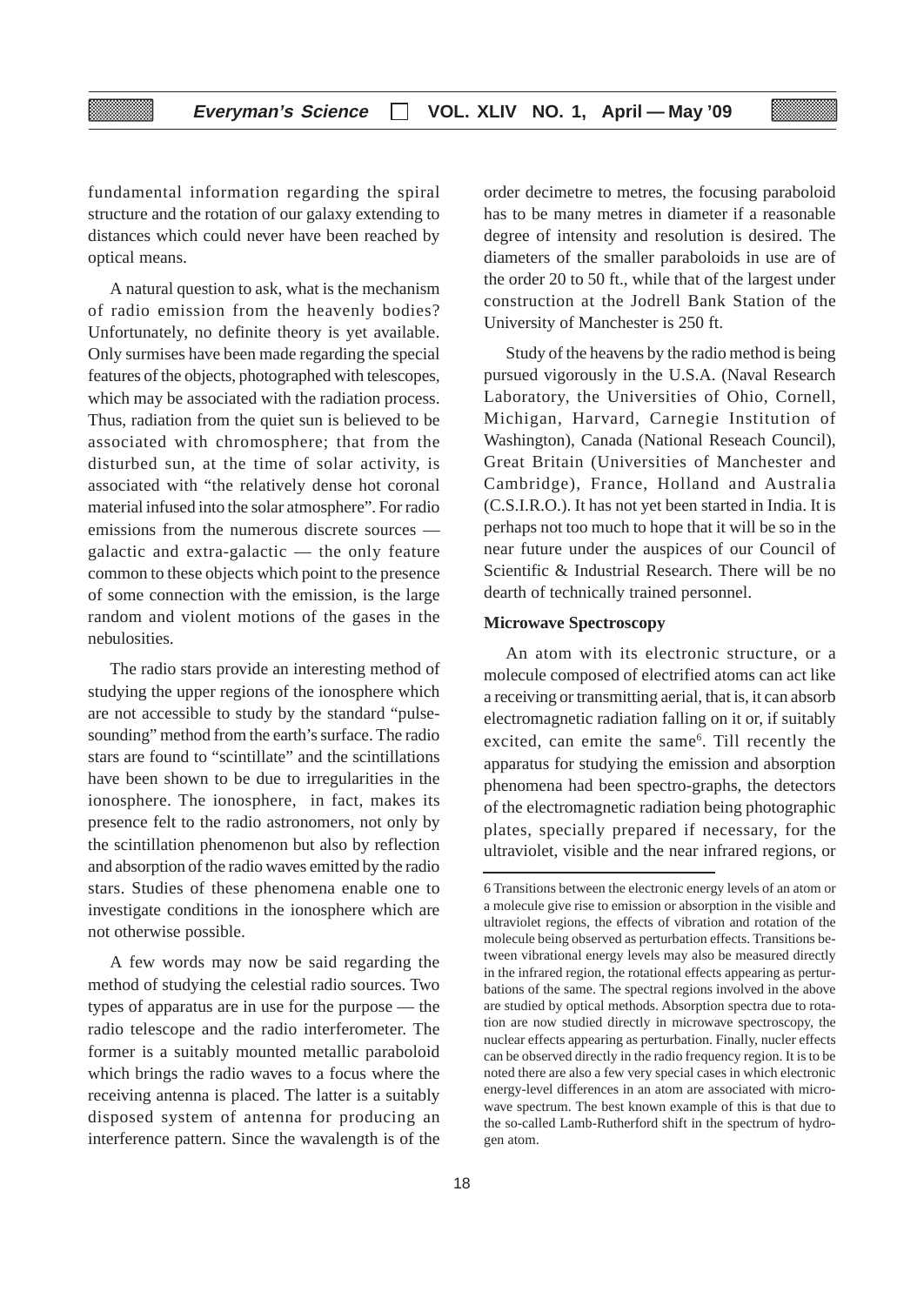bolometers for the far infrared regions. No one had thought of using purely electromagnetic apparatus for the purpose, though, it was known that the wavelengths of emission or absorption due to the rotation of molecules fall within the centimeter range or those due to the spins of the nucleus lay in the radio frequency range. But this is exactly what has been accomplished thanks to the many novel radio electronic techniques developed specially in connection with the radar.

<u>mana</u>

Microwave spectroscopy, though barely a decade old, has already added greatly to our knowledge of the structure of atoms and molecules. Study of the shapes and widths of the microwave spectral lines has yielded new information on intermolecular interactions. The well-known phenomena of Zeeman Effect and Stark Effect have acquired a new interest. The theories that had been developed of the phenomena can now be subjected to rigorous tests. Microwave spectroscopy has also made possible more accurate determination of the many nuclear, atomic and molecular parameters, such as, magnetic and quadrupole moments of the nuclei, nuclear spin, atomic masses, inter-atomic distances, bond angles and dipole and quadrupole moments of a molecule.

Microwave spectroscopy will also have many industrial applications. Of these the most extensive one will perhaps be the quantitative and qualitative analysis of chemical compounds and of isotopes.

#### **Radio-Electronics Industry in India**

Radio-electronics industry is one of the fastest growing industries of the world. In the U.S.A. it is said to be a 9 billion dollar industry. Every important country in the west has its own radio-electronics industry, specially because of its vital importance to national defence. In India the industry is only in the stage of assembly of home receiving sets with imported components. There are about 200 smallscale assemblers and 18 registered large assembling

factories. And, almost all these concerns draw their designs from abroad. Radio industry proper in India is thus in an extremely backward state. This is undesirable not only because we have to spend large amounts of foreign currencies for import of receivers, component parts and valves, but also from the point of view of national defence. In case of any international complication our position would be very insecure. It is, therefore, urgent that steps be taken to establish a full-fledged radio and electronics industry in the country at an early date. Two questions naturally arise in this connection : Firstly, whether the basic materials as are necessary for the industry are available in the country and secondly, whether the demands for the equipment and components produced would be large enough for economic production. In regard to the first, it is to be noted that no country can be completely self-supporting in regard to any industry. For the case of radio and electronics industry in India a survey was made some time ago of the availability of basic materials in the country. The survey, unfortunately, revealed that only about 25% of the basic materials is available. The survey was naturally concerned with the needs for radio sets for civilian use. For specialised and high quality equipment for communication, defence and industrial purposes the specifications are more stringent and hence the availability of basic materials becomes still further restricted. However, the situation is not as hopeless as it appears to be at first sight. With our programme of industrialization, many of the basic materials may soon be expected to become available, and many others may be made available if some of the existing industries are induced to undertake manufacture of these material, which they are, at present, reluctant to do on account of small demands (e.g. magnet steel).

 Regarding the sufficiency of demand of radio equipment and components it may be said that the Government Departments alone would import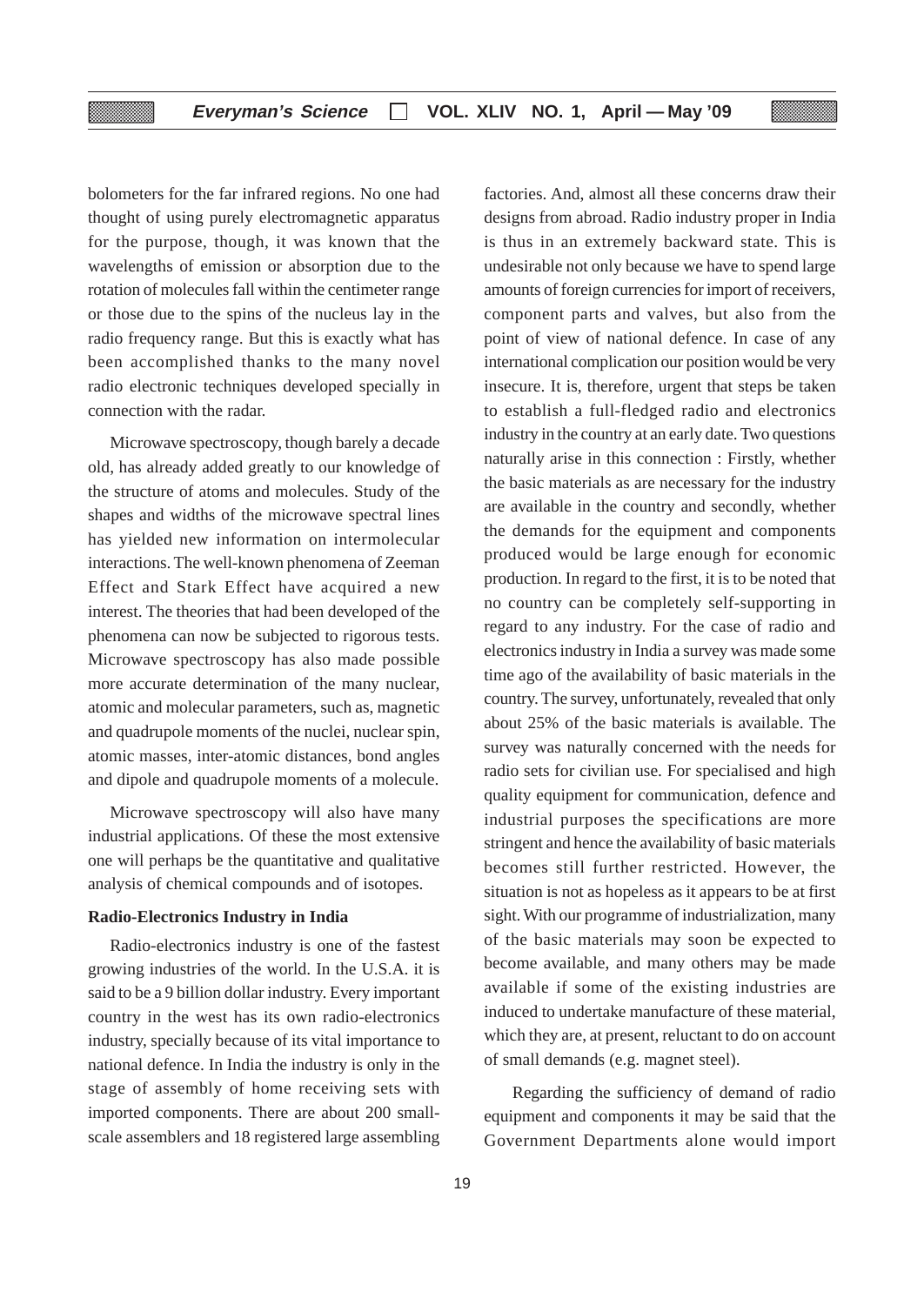annually radio goods worth about 4 crores of rupees. The components and valves which go into the production of radio goods of this value may be estimated to be 24 crores of rupees. One is therefore tempted to conclude that economic manufacture of radio components and valves, which is the first step in the establishment of a radio industry, is possible in the country. Unfortunately, the components are many and varied so that the total number of any individual type may not be sufficiently large for economic mass production.

The same remark applies to valves which are imported to the extent of about 2 million in number worth about 40 lacs of rupees. (This excludes transmitting and industrial types of valves.) There are hundreds of types of values in use imported from all over the world. The types become still further varied if we consider the valves used in communication equipment and radar systems which we import. These employ miniature and subminiature valves in addition to the normal receiving valves. However, radio receivers may be adapted to the use of such miniature valves, because, they are not more costly than ordinary valves and are capable of performing the same functions. Bearing this in mind it may be possible to standardize the valves to as low as 20 preferred types which would enable various designs of radio receivers to be made with these valves. Hence, the requirement of a particular type of valve would be high enough for economic production with a semi-automatic plant. It is to be noted that high power transmitting tubes employ manual construction and as such the economic figure is considerably lower. It would be in the region of about 500 for valves 500 watts and above.

A beginning has already been made in India for production of radio valves with the establishment of Messrs. Bharat Electronics Limited at Jalahalli, Bangalore7 . The well-known French firm Compagnie Generate de Telegraphic sans Fil has been appointed technical consultant of the Bharat Electronics. The factory is expected to commence production of miniature valves in the latter half of 1956. It will also undertake the production of components not manufactured by the private sectors, the ultimate objective being manufacture of complete radio communication equipment including radar worth about Rs.4 crores every year for the different Government Departments. The civilian needs appear to have been left out of consideration till now. It is, therefore, suggested that the establishment of radio industries for supplying such needs may be taken up in the Second Five Year Plan.

#### **CONCLUDING REMARKS**

#### **Research and Training**

In closing my address let me briefly refer to the position of India in regard to research and training in radio and electronics. The position in regard to industries I have just described. We are happy that steps have been taken for the establishment of statecontrolled industry which is to supply our vital national needs. In speaking of the position in regard to organisations of research and training, I hope to be excused if I am in a reminiscent mood.

Many years ago — in the twenties — when, as a result of lessons learnt from world war I, the western countries were organising study and research in radio and electronics, two European institutions established for the purpose greatly appealed to me. These were, the Radio Research Board of England and the Heinrich Hertz High Frequency Research Institute of Germany. I often wished that institutions like these were established in India. The former of these was a

<sup>7</sup> The figures and data for this section are taken from a note kindly supplied by Messrs. Bharat Electronics Limited.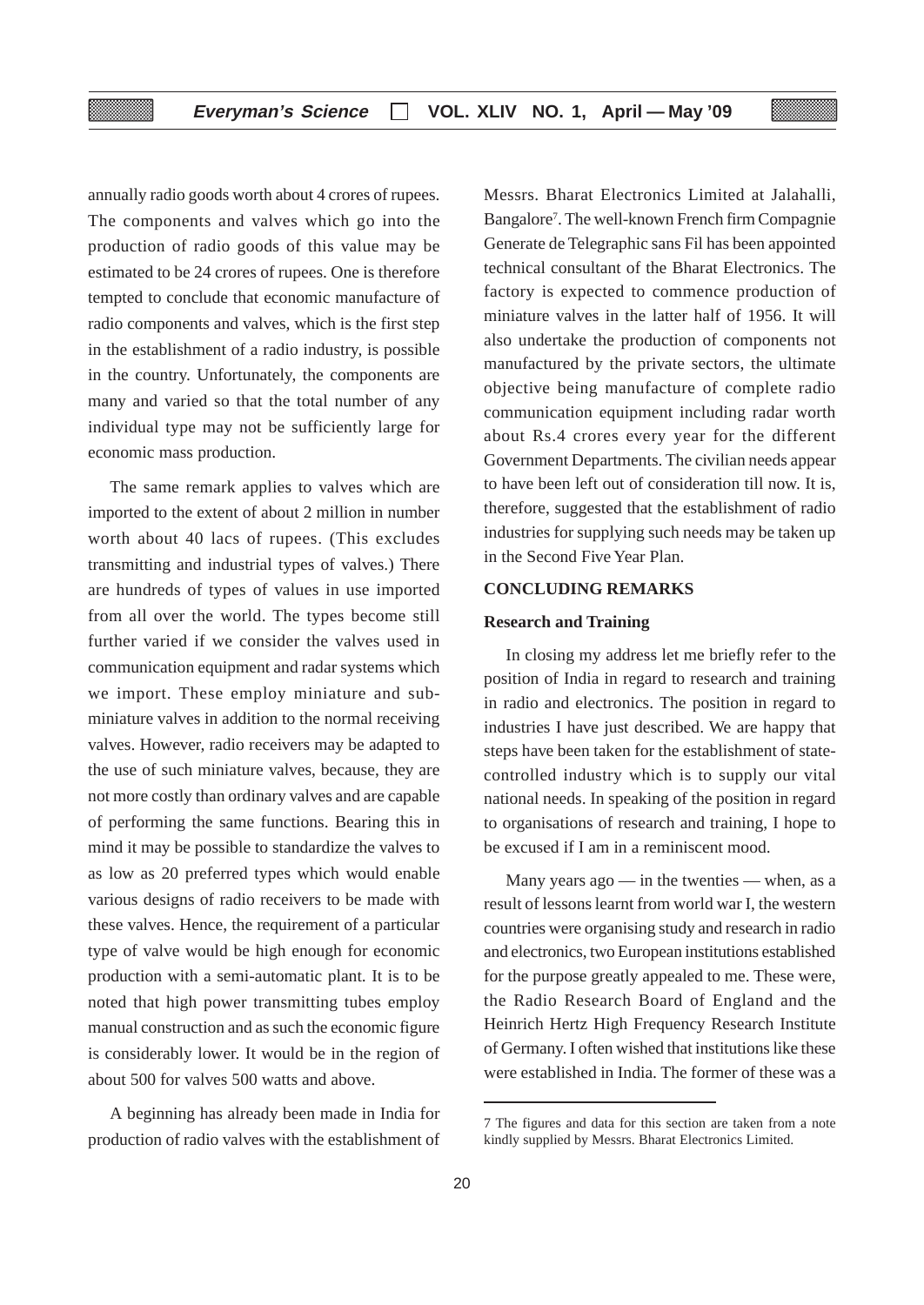government sponsored body, the main object of which was to provide a liaison between results of fundamental research carried out in the universities (many of these under the auspices of the Radio Research Board itself) and the many developmental problems faced by the radio industries. The latter was a semi-government institution carrying on both fundamental and applied researches on radio. Knowing the policy of the then government I had, of course, no illusion as to what the fate of a proposal for the establishmnt of such organizations in India would be, coming specially from an insignificant individual like myself. Nevertheless, I always used to conduct a little propaganda whenever an opportunity presented itself in support of my pet ideas with the hope that this would perhaps produce some effect.

▒▒▒

Thus, in 1935 when I had occasion to visit the U.K. I got together a number of distinguished British men of Science for discussing the advisability of establishing in India a body like the Radio Research Board of England. Speeches delivered during the discussion, all in favour of its establishment, were reported in India. The late Sir Richard Gregory, Editor of *Nature,* who was one of the guests present at the party, was good enough to write an editorial in *Nature*<sup>8</sup> supporting the idea. When, therefore, I returned to India, some months latter, I was very hopeful that perhaps the opinions expressed by the very distinguished men of Science would have some effect. But I was sadly disappointed. When I approached responsible authorities I was told that research on radio, or for the matter of that of any scientific research of an applied character, could best be carried out in research centers in England and the results, as occasion arose, communicated to India. However, my dream was fulfilled six years

later, when, in 1942, the newly formed Council of Scientific and Industrial Research, inaugurated the Radio Research Committee. The Radio Research Committee is now one of the most important Research Committees of the C.S.I.R. It must, however, be said that considering the very wide range of problems to be tackled and the number of schemes sponsored the amount of grant available is extremely inadequate. This should be increased at least tenfold to keep pace with the rapid advance that is being made in other countries.

Regarding the establishment of an independent institute for researches on radio and electronics I had always, when I was Chairman of the Radio Research Committee, tried to impress upon my colleagues the need of it. In 1945, in fact, the Radio Research Committee did actually submit a preliminary plan for the establishment of such an institute. However, it was then thought that researches on radio and electronics could be better carried out in one of the specialised sections of the proposed National Physical Laboratory. I felt therefore, very happy when nine years later I found that my long cherished desire was going to be fulfilled with the laying of the foundation of the Central Electronic Engineerig Research Institute at Pilani, though, I would have liked to see the Electronic Research Institute and the Electronic industrial establishment (Jalahalli) situtated closer together instead of being separated by a distance of more than a thousand miles.

In regard to teaching, it is interesting to note that "Wireless" had for a long time (since 1926 in the University of Calcutta) been one of the elective subjects in the postgraduate Physics course of our universities. But, as the subject advanced rapidly along with electronics, need was felt for introducing teaching in Radio-electronics at the postgraduate level, as an independent self-contained course. This has now been made possible mainly through the

<sup>8</sup> Nature, Vol. 137, p. 841 (1936). For a report of the discussion meeting see Science and Culture, Vol. 1, pp. 755-58 (1935-36).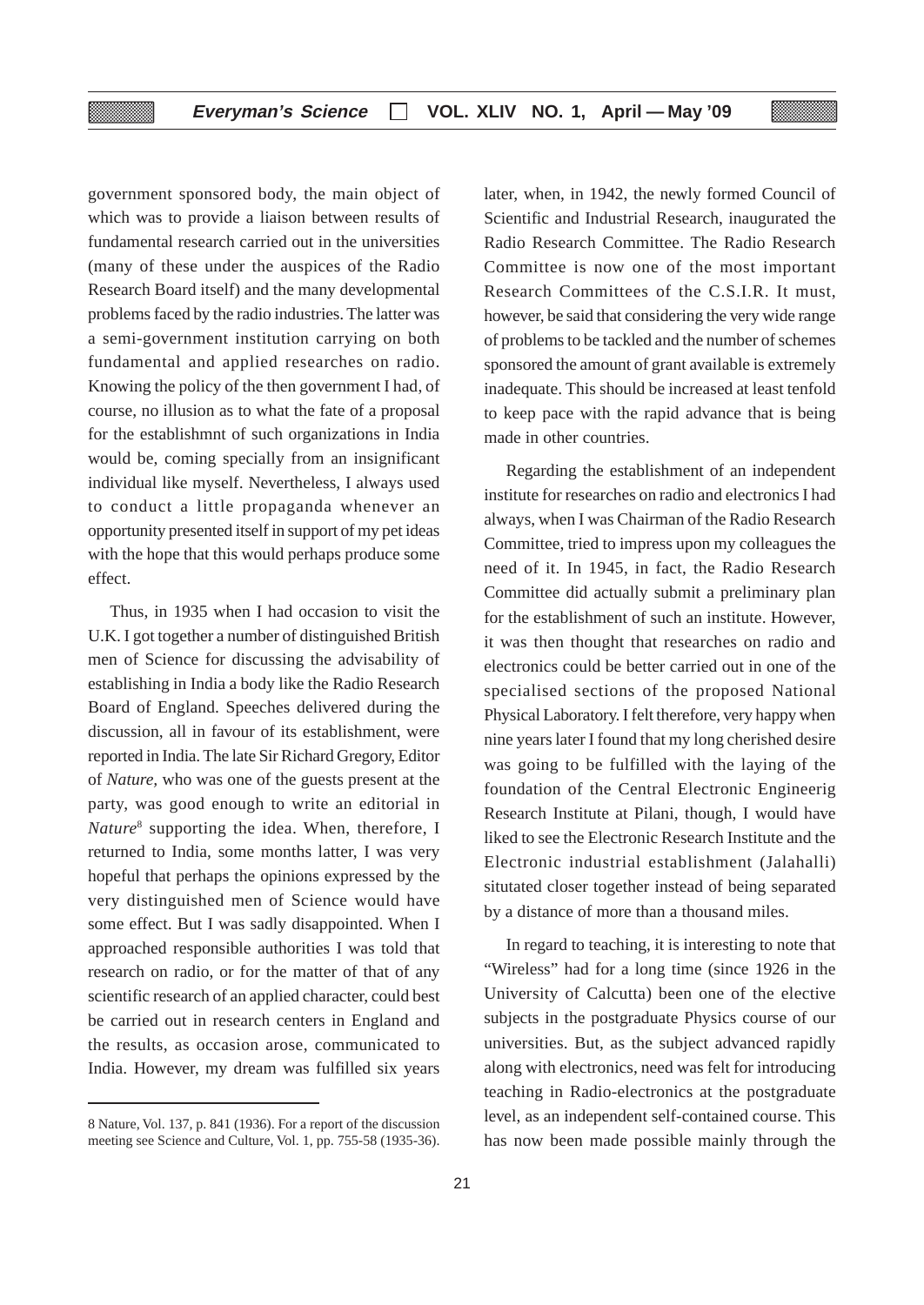support of the All-India Council for Technical Education. (Support now transferred to the University Grants Commission.)Teaching and research in Advanced Electronics will also be organised in certain institutions with the help of special grants made by the U.G.C. These are good beginnings. It may be confidently hoped that the younger generation will now find better opportunities for acquiring knowledge of and for research in this subject of national importance.

I may, therefore, conclude my address with an optimistic note. The hopes that I had cherished in my younger days regarding developments of research, training and industry in radio and electronics in our country are on their way to fulfillment. I now only wish that the developments proceed at a faster pace to meet the fast growing demand of trained men on the one hand, and of the various radio and electronic equipment on the other, for meeting civil, industrial and defence requirements.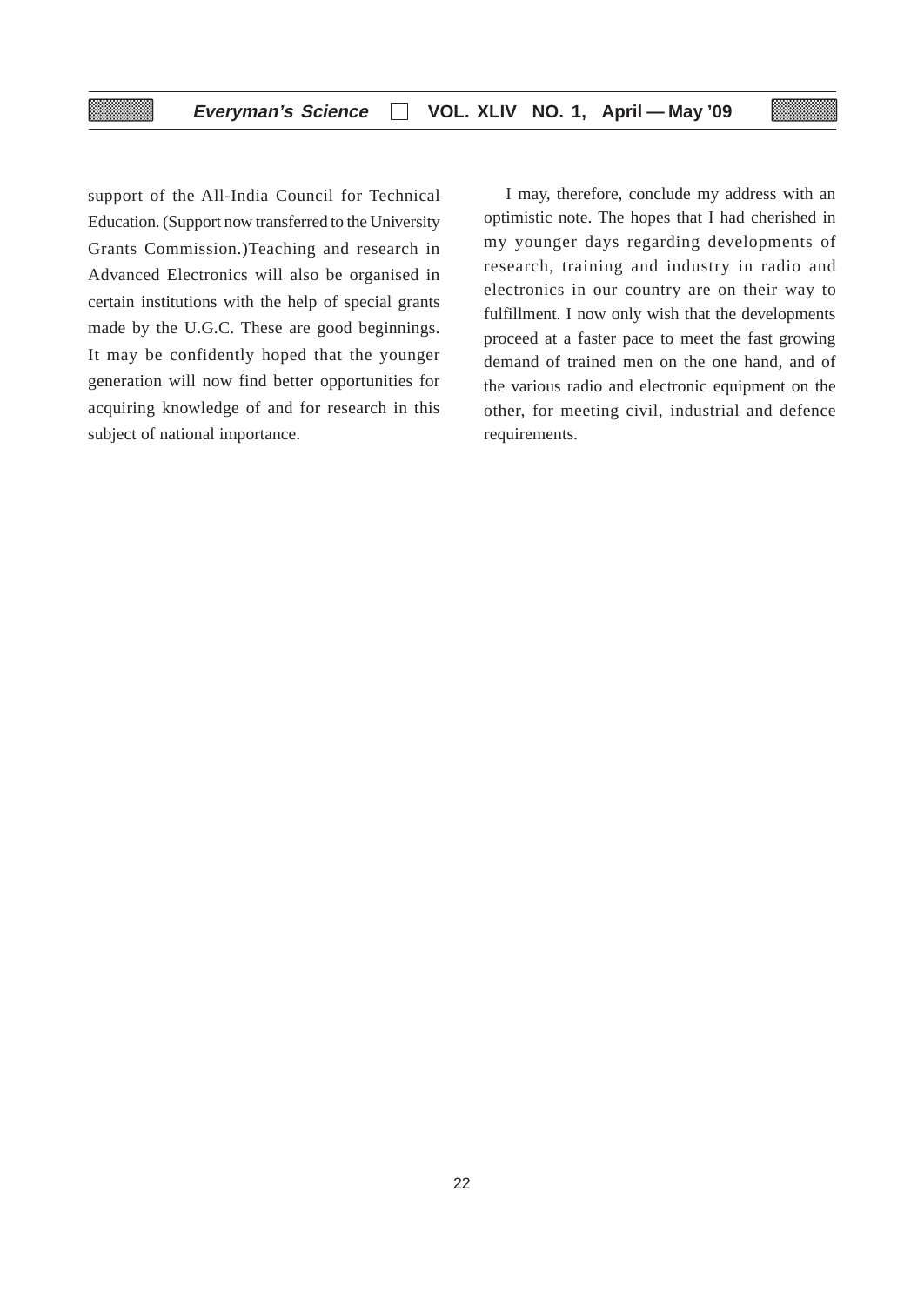## **SOLID STATE GAS SENSOR FOR MONITORING ENVIRONMENTAL POLLUTION**

Pramod Kumar Sakharkar\* and Shail Upadhyay\*\*

**Due to the enormous growth in industrial development and population, the natural atmospheric environment has become polluted. Thus, monitoring and control of such pollutants are imperative to prevent environmental disasters. Conventional analytical instrument for this purpose are time consuming, expensive, bulky and seldom used in real–time in the field. As such, a solid state gas sensor that is compact, robust with versatile applications and of low cost could be equally effective to analytical methods.**

#### **ENVIRONMENT POLLUTION : INTRODU-CTION**

dvancement in science and technology has produced an incredible rise in living standards, which is accompained by variety of serious environmental problems. For example of various chemical pollutants including  $No_x$ ,  $SO_x$ , HCl,  $CO<sub>2</sub>$ , volatile organic compounds (VOC<sub>s</sub>) and flurocarbon are being released from the industries, automobiles and homes. The release of various chemical pollutants into atmosphere by various industries, automobiles and homes is causing global environmental problems (bearing well known effects) which are given in Table 1. A

**Table 1 :** Global Environmental Problems and Related Gases

| <b>Environmental problem</b> | <b>Related gases</b>                                                        |  |
|------------------------------|-----------------------------------------------------------------------------|--|
| Acid Rain                    | $NO_x$ , $SO_x$ , HCL                                                       |  |
| Greenhouse Effect            | $CO_2$ , CH <sub>4</sub> , Flurocarbon,<br>NO <sub>2</sub> , O <sub>3</sub> |  |
| Ozone Layer Destruction      | Flurocarbon, Halocarbon                                                     |  |

Department of Physics, S.F.S. College, Seminary Hills, Nagpur–440006, E-mail : pkskharkar@yahoomail.com

Environmental pollution can be classified into three categories : atmospheric or air, water and soil. Atmospheric and water pollutions cause major disaster within short period of time, since this type of pollution can diffuse rapidly over large areas and survival habits are dependant on it (i.e. for breathing and drinking water). Atmospheric pollution is defined as air containing above the regulation limits in specific regions<sup>1</sup>, gases, offensive odors and particles that are harmful to humans, animals, vegetables or living environments.

The kind and quantities of pollution sources have also increased dramatically, hence the development of a method for monitoring and controlling these sources has become very important. The monitoring and controlling systems are needed which can rapidly and reliably detect and quantify pollution sources within the range of the regulation standard values. Until now, air pollutant measurements have been carried out with analytical instrument using optical spectroscopy or gas chromatography/mass spectrometry. However, although these instruments can give a precise analysis, they are time consuming, expensive and can seldom be used in real-time in the field. In this context, a gas sensor which is compact, robust, with versatile applications and also low cost could

<sup>\*\*</sup> Department of Physics, Priyadarshini College of Engineering, CRPF Campus, Hingna Road, Nagpur–440019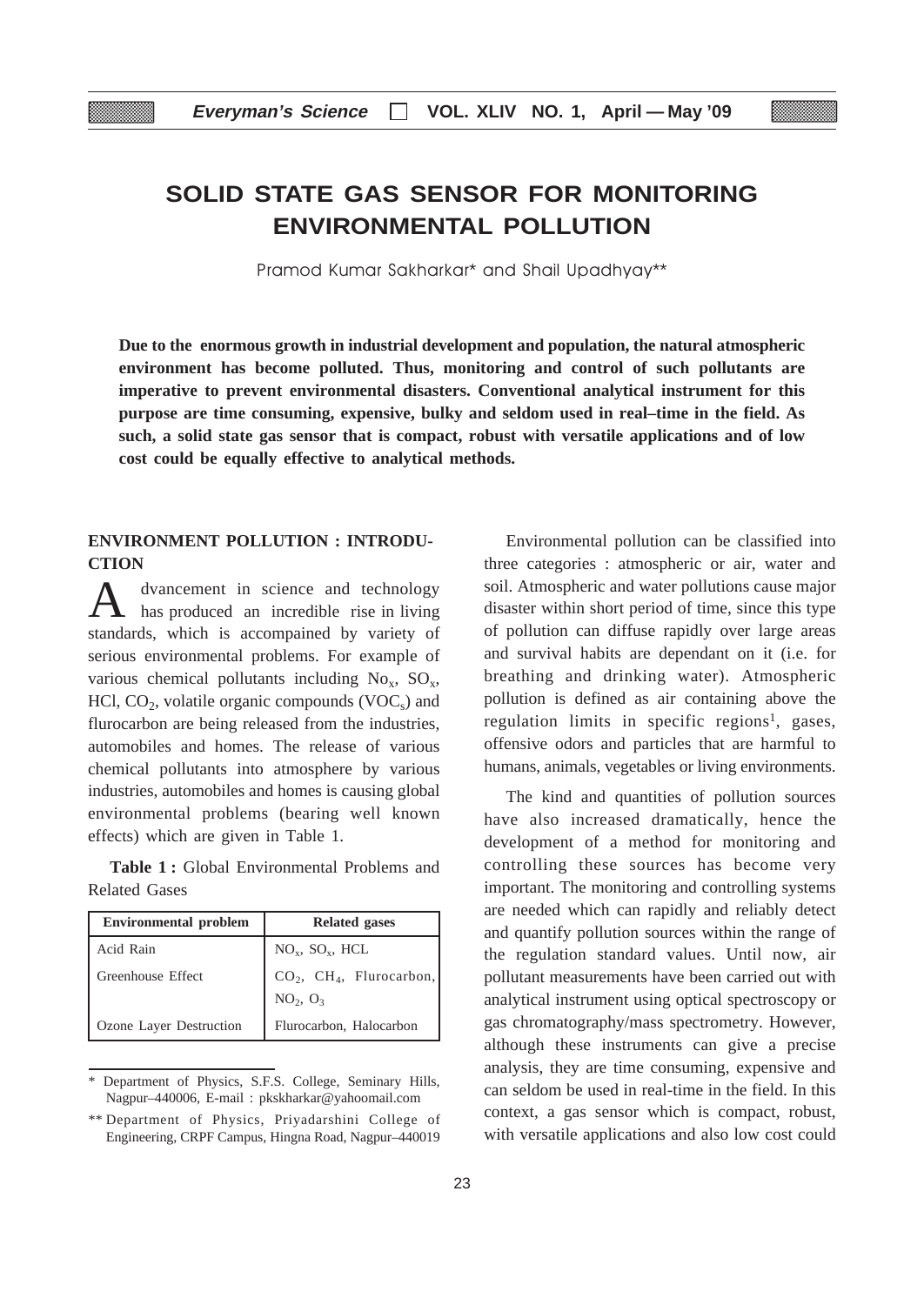be an effective alternative. Table 2 presents the comparison between gas sensor and analytical instruments.2

**Table 2 :** Comparison Between Analytical Instrument and Gas Sensor.

| <b>Parameters</b> | <b>Analytical</b> | <b>Gas sensor</b> |
|-------------------|-------------------|-------------------|
|                   | instruments       |                   |
| Resolution        | Excellent         | Comparable        |
| Cost              | Expensive         | Fair              |
| Size              | <b>Bulky</b>      | Compact           |
| Rigidity          | Fragile           | Rigid             |
| Process Control   | Complicated       | Easy              |
| Mass production   | Difficult         | Easy              |
| Measurement       | Time taking       | Fast              |

The present article gives a brief introduction about currently used types of solid state gas sensors and their comparison.

#### **SOLID STATE GAS SENSORS**

The name solid state gas sensor is used because sensing element is in solid state. The sensing element for these sensors may be deployed in the form of bulk, thick film or thin film. Advancement of gas sensor technology over the past few decades has led to significant progress in pollution control and thereby, to environmental protection. Useful reviews have been published on the solid state gas sensor.3,4 The following three broad categories of gas to be monitored in order to prevent atmospheric pollution :

(i) Oxygen : for breathable atmospheres and control of combustion processes (boilers and internal combustion engines). In the former case, concentrations in the region of 20% and in the latter case 0–5% need to be monitored in air.

(ii) Flammable gases  $(CO_2, NO_2, CH_4 \text{ etc})$ : in order to protect against the unwanted occurence of fire or explosion. In this case concentrations to be measured are in the range up to the lower explosive limit, which for most gases, is up to a few per cent.

(iii) Toxic gaxes in air (carbon oxides, nitrogen oxides, sulphur trioxide, hydrocarbons and some other gases HCl,  $NO_x$ ,  $SO_x$ ,  $O_3$ , etc) : need is to monitor concentrations around the exposure limits which range from less than 1 ppm to several hundred ppm and ambient levels for environmental pollutants such as ozone which ranges up to around 100 ppb.5

The above-mentioned gases are mainly monitored by using three different types of solidstate gas sensors. These sensors are classified as : (i) electrolytes, (ii) catalytic and (iii) semi conducting oxides. A number of other types of solid state devices have shown promising future, but are yet to be established in real applications.

#### **Electrochemical Sensor**

As the name implies, electrochemical sensors have three components ; cathode, anode and electrolyte. When electrolyte used for the sensor is in solid state, then it is referred as solid electrolytes sensor. Solid electrolytes are those materials, which allow the conduction of ions but not the conduction of electrons. The essential function of the solid electrolyte is to separate two regions of distinct activity of the species to be monitored and to allow high mobility of an ion of that species between anode and cathode. In common with liquid electrolytes, they support the function of electrochemical cells, in which chemical reactions are only allowed to proceed to completion if separate paths are provided for the flow of ions (through the electrolyte) and electrons (through an electronic conductor). The use of solid electrolytes in chemical sensing has a considerable history stemming from the work of Nernst.6 Based on solid electrolytes employed, Weppner have broadly classfied electrochemical sensors in three categories<sup>7</sup>:

**Type A** – Ionic species derived from the gas to be detected coincides with the mobile ion of solid electrolyte.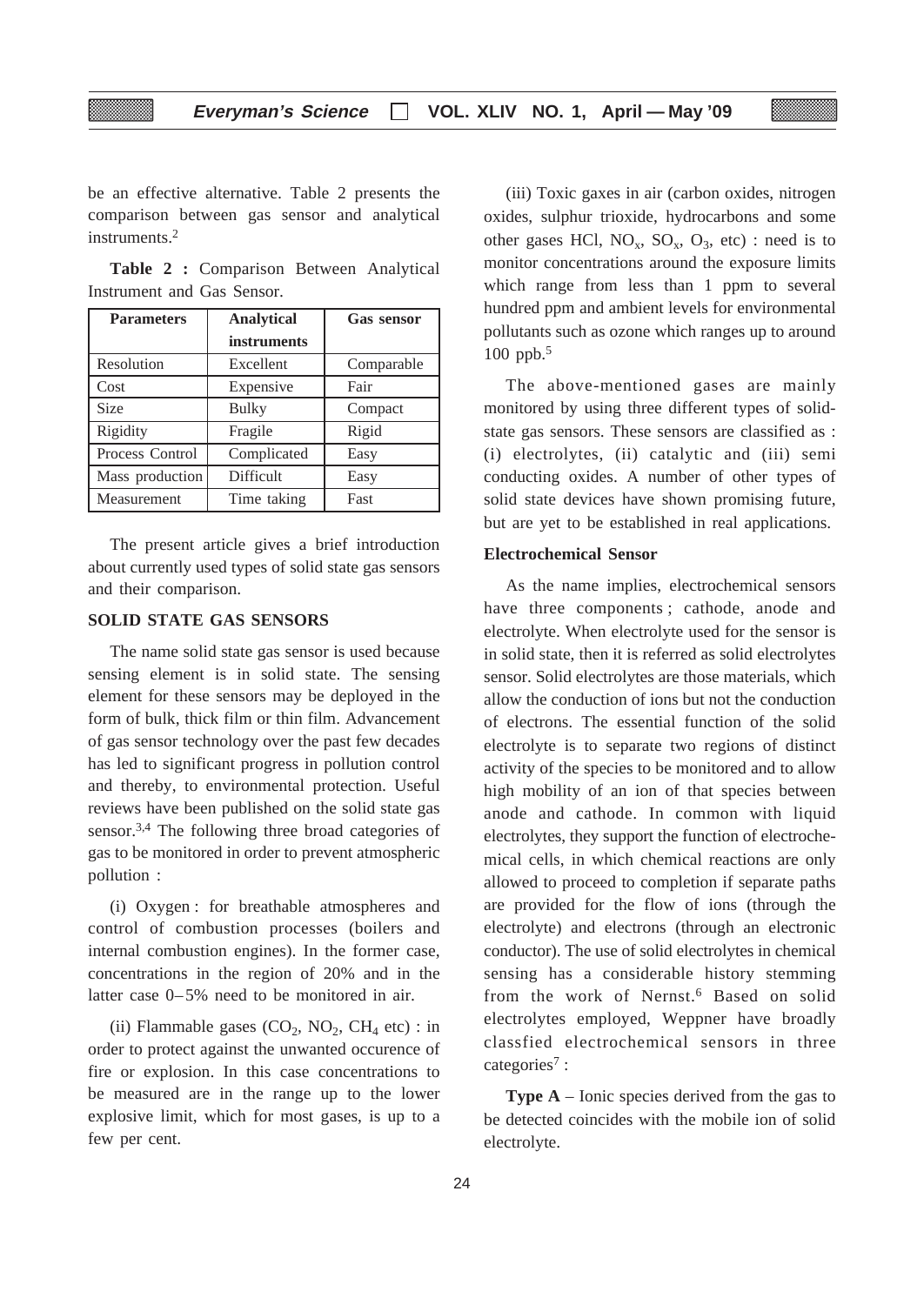**Type B** – Ionic species derived from the gas to be detected coincides with the immobile ion of solid electrolyte.

**Type C** – Ionic species derived from the gas to be detected coincides with neither of mobile nor of immobile ions of solid electrolyte.

The solid electrolytes used for electrochemical sensor are mainly ceramic oxides. The ceramic oxides used as electrolytes to fabricate different electrochemical sensors for different applications have been reviewed.8 The most successful among the electrochemical sensors are the emission control sensor (commercialy known as λ-sensor) for the automobile engine and the oxygen sensor used in steel making. Both of these sensors have stablized zirconia as electrolyte. The details about materials used for oxygen sensors, fabrication methods, designs and applications are reported in literature.<sup>9</sup> The schematic diagram of commonly used oxygen sensor in automible exhaust system is shown in Fig.1. Electrochemical  $CO<sub>2</sub>$  sensors based on NASICON solid electrolyte  $(Na_3Zr_2Si_2PO_{12})$  as electrolyte are also commercially available in the market. But still research is in progress to make



Fig. 1 : Schematic of solid electrolyte oxygen gas sensor

these sensors more practically applicable in safeguarding the environment.<sup>10</sup>

#### **Catalytic Sensors**

This sensor is based on the rapid combustion of flammable gases, which in turn brings a change in the temperature of resistive type sensor. The resistance of the resistive type sensor changes with change in temperature. The catalysts of the catalytic sensor catalyse the rapid combustion of the flammable gas molecules present in the air. Due to the combustion of these gases, change in the temperature takes place which is monitored by resistive type temperature element. This temperature sensor is made up of a platinum coil. The combined unit (i.e. catalysis and temperature sensor) is maintained at high temperature to ensure the completeness of combustion process rapidly. The high temperature (550ºC) is generally achieved by passing current through the platinum coil. Thus the platinum coil functions as a heater as well as resistive temperature sensor. This type of sensor is fabricated by embedding platinum coil in a refractory bead of alumina. With the advancement of technology, the temperature sensing element is spread in a fine powder within the open pores of the alumina bead (Schematic of this sensor is shown in Fig.2). Due to this the operating



**Fig. 2 :** Schematic of a catalytic gas sensor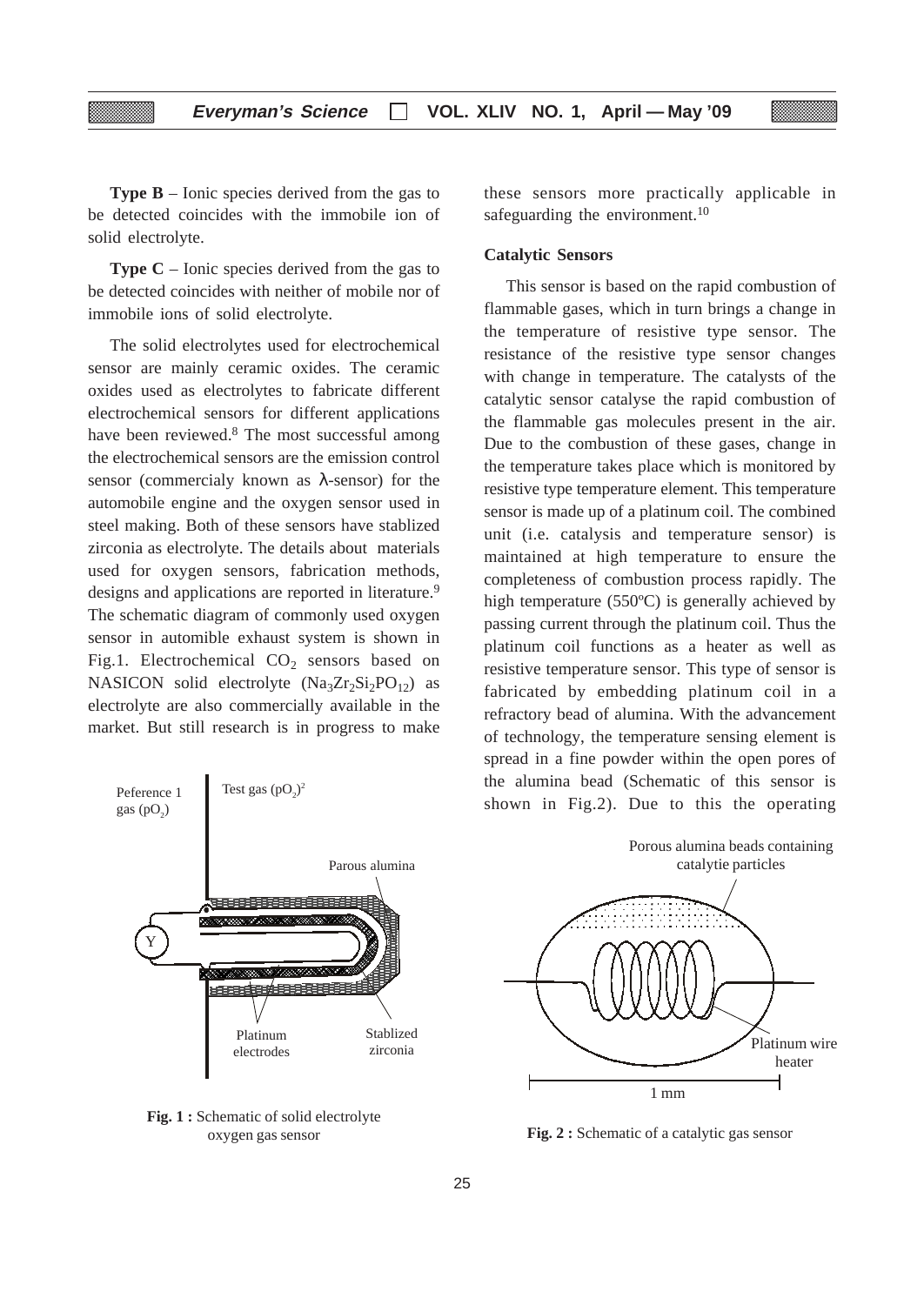temperature of such sensors is considerably reduced as compared to earlier version which were operated at 1000ºC.

The response of such sensors depends on the product of the flammable gas concentration, heat of combustion, heat of combustion and its rate of diffusion (flow) inside the sensor. The advantage of this sensor lies in the measurement of the explosiveness of the gases present in the atmosphere in the approximate range of 0.05–5% of flammable gas volume present in air. The disadvantages of this sensor are its incapability to detect individual flammable gas (present if any in the air). If poisoning element is present in the flammable gas, the catalytic activity of the catalysis is damaged, thus shortening the life of the sensor. As a note worthy example in the case of methane, the poisoning element is halogenated hydrocarbon. Catalytic sensors are mainly used to detect methane, carbon monoxide, hydrogen and flammable gases present in the air.

#### **Semiconducting Oxide Sensors**

This sensor is based on change in the resistance or capacitance of the semiconducting oxide material on exposure to particular gas environment. When change in resistance is measured, then it is called resistive sensor and when change in capacitance is measured, then it is called capacitance sensor. Resistance type solid state sensors are mostly used for detection of gases whereas capacitance type sensors are used for monitoring relative humidity. The sensing element has a high surface to bulk ratio which is in the form of bulk, thin film or thick film. In the sensor, thin and thick film of sensing element are deposited on the insulating substrate (for example alumina and silicon) and is placed between two metal electrodes. The semiconducting materials used for the sensors are metal oxides. The metal ions on the surface of metal oxides can adsorb atmospheric oxygen very easily. These metal ions transfer their valence

electrons to adsorbed oxygen atom or molecule and then the adsorbed (adsorption is the process by which one substance is taken by another substance, either chemically or physically) oxygen becomes chemisorbed oxygen ion  $O^-$  or  $O^{2-}$ . The interaction of sensing material with reducing gas (CO, NO, SO, etc) takes place according to:

$$
R\,+\,O^-\,\,{}_{(ads.)}\,\to\,RO\,+\,e^-
$$

where R refers to reducing gas. The electrons released in the above process increase of decrease the resistance of the semiconductor oxides. The increase or decrease in the resistance value on the absorption of gas at the surface of semiconducting oxide depends on the nature of majority charge carriers and monitoring gas. The change in the resistance of the semiconductor materials on adsorption of reducing and oxidizing gas is present in the Table 3.

**Table 3** : **Resistance response expected for reducing and oxidizing gases on n-type and p-rype semi conducting oxides.**

| <b>Semiconductor</b><br>material | Reducing<br>gases | Oxidizing<br>gases |
|----------------------------------|-------------------|--------------------|
| n-type                           | Resistance falls  | Resistance rises   |
| p-type                           | Resistance rises  | Resistance falls   |

The configuration of a simple semiconductor gas sensor using metal oxides is shown in **Fig. 3**.



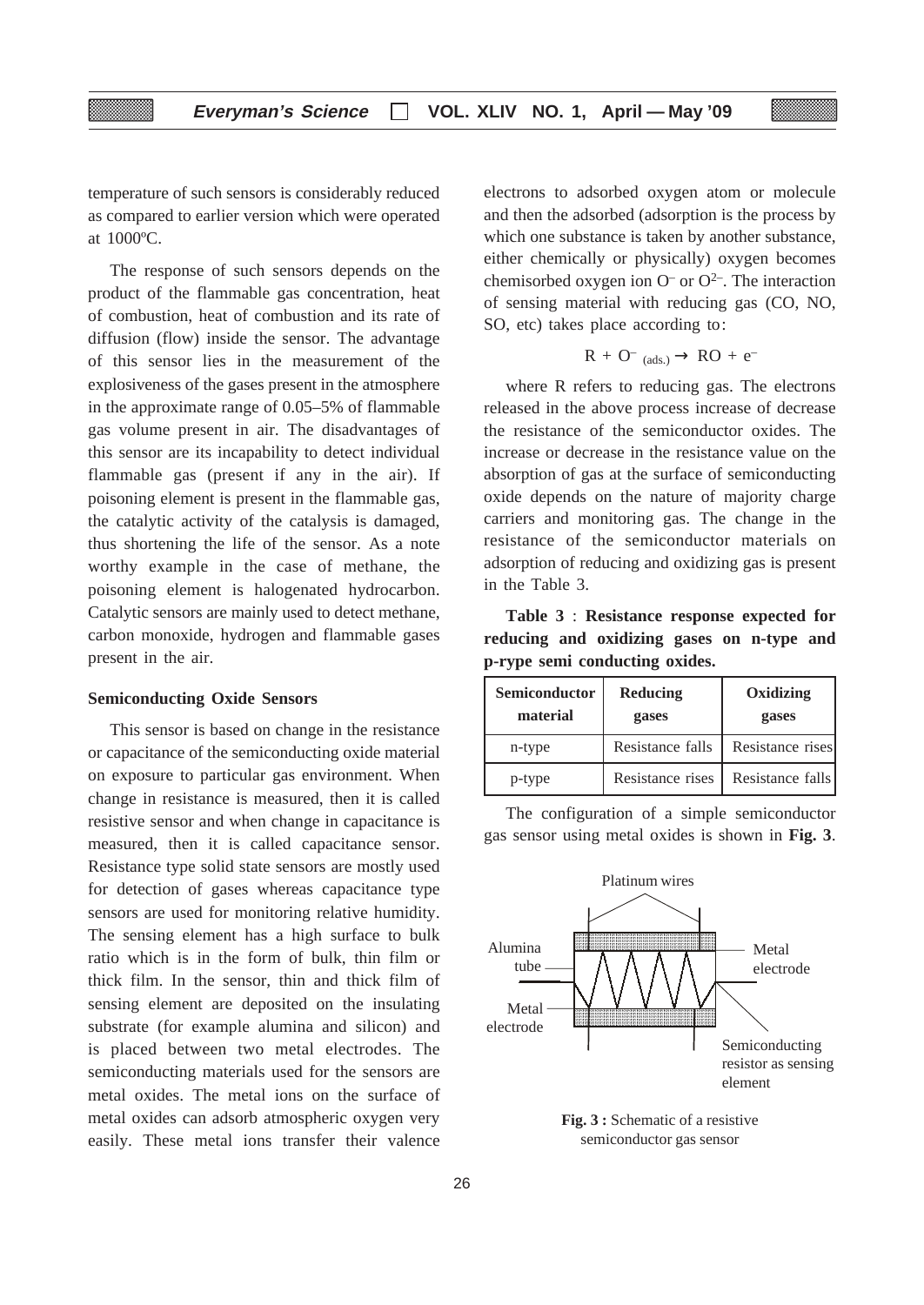In contrast to other semiconductors that undergo irreversible chemical reactions forming stable oxides upon exposure to air at high temperature, metal oxides remain stable while interacting with oxygen at their surfaces.

The first semiconductor oxide gas sensors were reported by Seiyama *et al*. in 1962. Since then, there have been numerous studies concerning such oxide semiconductors as  $SnO<sub>2</sub>$ ,  $ZnO<sub>2</sub>$ ,  $In<sub>2</sub>O<sub>3</sub>$ , TiO<sub>2</sub>,  $Fe<sub>2</sub>O<sub>3</sub>$ , HfO<sub>2</sub>, and BaSnO<sub>3</sub>. They are nowadays widely used in the detection of gases. At present most of the commercially applied resistance sensors are based upon  $SnO<sub>2</sub>$  and  $Fe<sub>2</sub>O<sub>3</sub>$  bulk material. They are fabricated by companies like Figaro Inc. and Matsushita Electric Industrial Ltd., with a production output in the order of 106 sensors per year. Semiconductor oxide gas sensors are extensively studied in order to improve their sensing characteristics, i.e., sensitivity, selectivity, stability, and response rate, to various kinds of gases and to meet the increasing needs of sensors in complicated systems and under strict conditions. A trial-anderror method is still mainly used in the development of new sensor materials to replace existing sensor materials.

With the advent of automatic control applications, the need for miniaturized, intelligent and programmable sensors has become an important issue. To achieve these goals, the exploitation of thin-film sensors on silicon substrates has become the target of investigations. Perovskite-type oxides  $(ABO<sub>3</sub>)$  have attracted much attention in recent years because the sensing and electronic properties of these oxides may be modified by an appropriate combination of cationic substitution. The current research is focused on development of Perovskite oxide based gas and multifunctional sensors. (to sense gas, temperature, humidity, light etc using one sensor).

#### **CONCLUSIONS**

The article presented an overview of atmospheric pollution and emitting sources. A brief introduction of solid state sensor is also presented. The resent increase in living standard of human being have increased monitoring pollutant gases which resulted in rapid development of solid state gas sensors The sensing mechanism of electrolytic, catalytic and semiconductor solid state sensors is described. A comparison of these sensors is presented in Table 4.

**Table 4 : Comparison of sensing characteristics of various types of chemical sensors.**

| <b>Parameters</b>           | Semicon-<br>ductor | Catalytic   | <b>Solid</b><br>Electrolytic | Infra red<br>adsorption |
|-----------------------------|--------------------|-------------|------------------------------|-------------------------|
| Sensitivity                 |                    | $\Omega$    |                              |                         |
| Accuracy                    | $\Omega$           |             | $\Omega$                     |                         |
| Selectivity                 | Λ                  | $\mathbf x$ |                              |                         |
| Response                    |                    | $\Omega$    |                              | $\Omega$                |
| Stability                   |                    | O           | Ω                            | $\circ$                 |
| Maintenance                 |                    | $\Omega$    |                              | Δ                       |
| Cost                        |                    |             | $\Omega$                     | Δ                       |
| Detectable<br>Concentration | Few ppm            | $10$ ppm    |                              | 10-11-1 atm.1 ppm-100%  |

#### $\bullet$  –Excellent ; O – Good ;  $\Delta$  – Poor ; X - Bad

#### **REFERENCES**

- 1. N. Yamazoe and N. Miura, *Sensors and Actuators* B 20, 95 - 102, 1994.
- 2. D. D. Lee and D. S. Lee, *IEEE Sensors Journal,* 1, 214–234, 2001.
- 3. C. O. Park, S. A. Akbarand W. Weppener, *J. Mat. Sci*. 38, 4639 – 4660, 2003.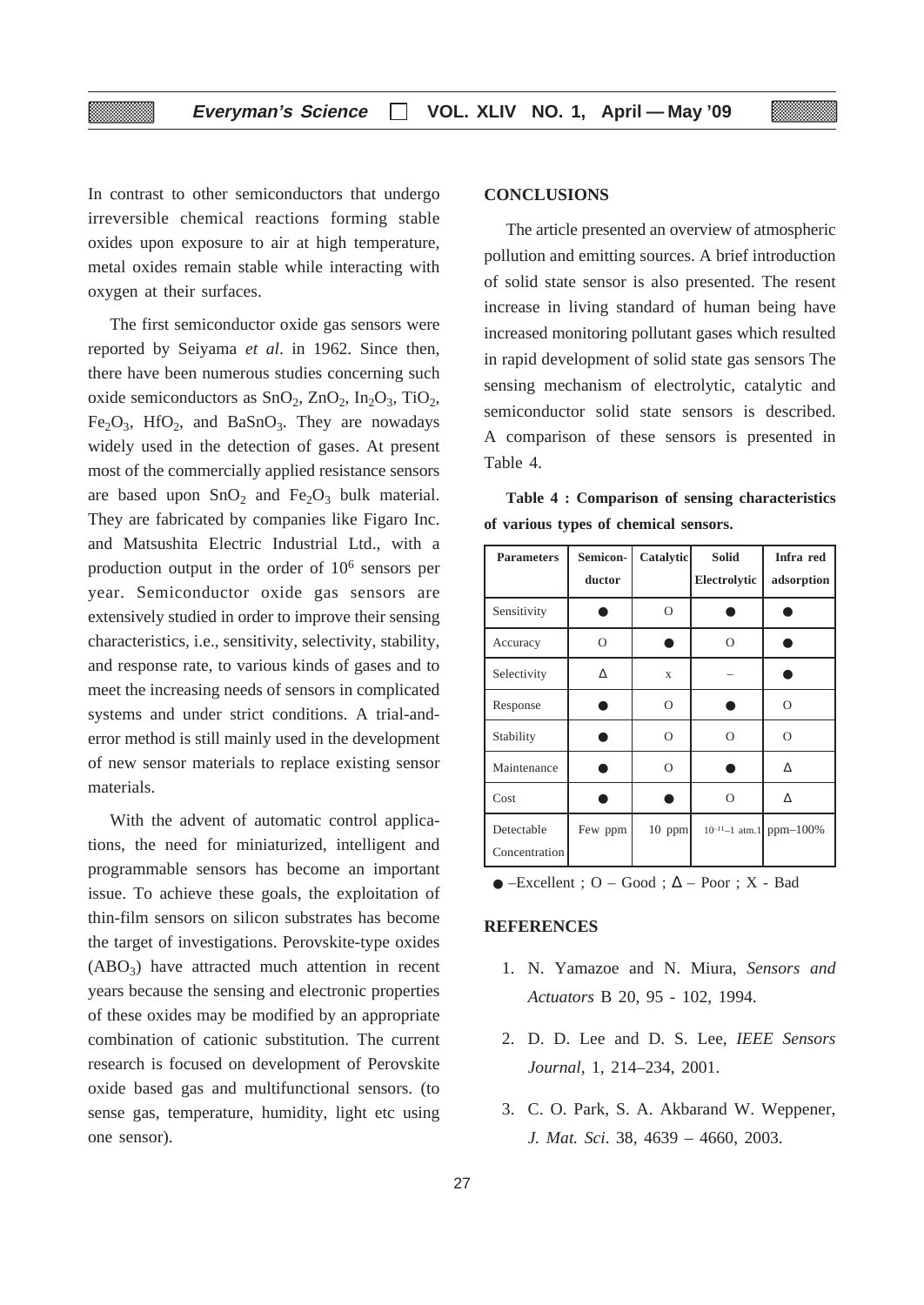- 4. R. Ramamoorthy, P. K. Dutta, S. A. Akbar, *J. Mat. Sci*. **38**, 4271-4282, 2003.
- 5. P. T. Moseley, *Sci. Technol.* 8, 223-237, 1997.
- 6. K. Park and D. J. Seo, *Materials Chemistry and Physics* 85, 47-51, 2004.
- 7. W. Qu, R. Green and M. Austin, *Meas. Sci. Technol.* 11, 1111-1118, 2000.
- 8. B Li, P T Lai, G Q Li, S. H Zeng and M Q Huang, *Smart Mater. Struct.* **9**, 498-501, 2000.
- 9. W Gopel, T A Jones, M Kleitz, J Lundstrom and T Seiyama (eds) 1991 Sensors Vol. 2 Chemical and Biochemical Sensors Part I (Weinheim : VCH)-1992 Sensors vol 3 Chemical and Biochemical Sensors Part II (Weinheim : VCH).
- 10. W. Gopel, J. Hesse and J. N. Zemel (eds), Sensors (Weinheim : VCH, 1991).

DO YOU KNOW Q1. Which sport is a taxophilite enthusiast of ? п Q2. Is there any railway station that has all three gauges ? I Π Q3. Who is a Lepidapterist ?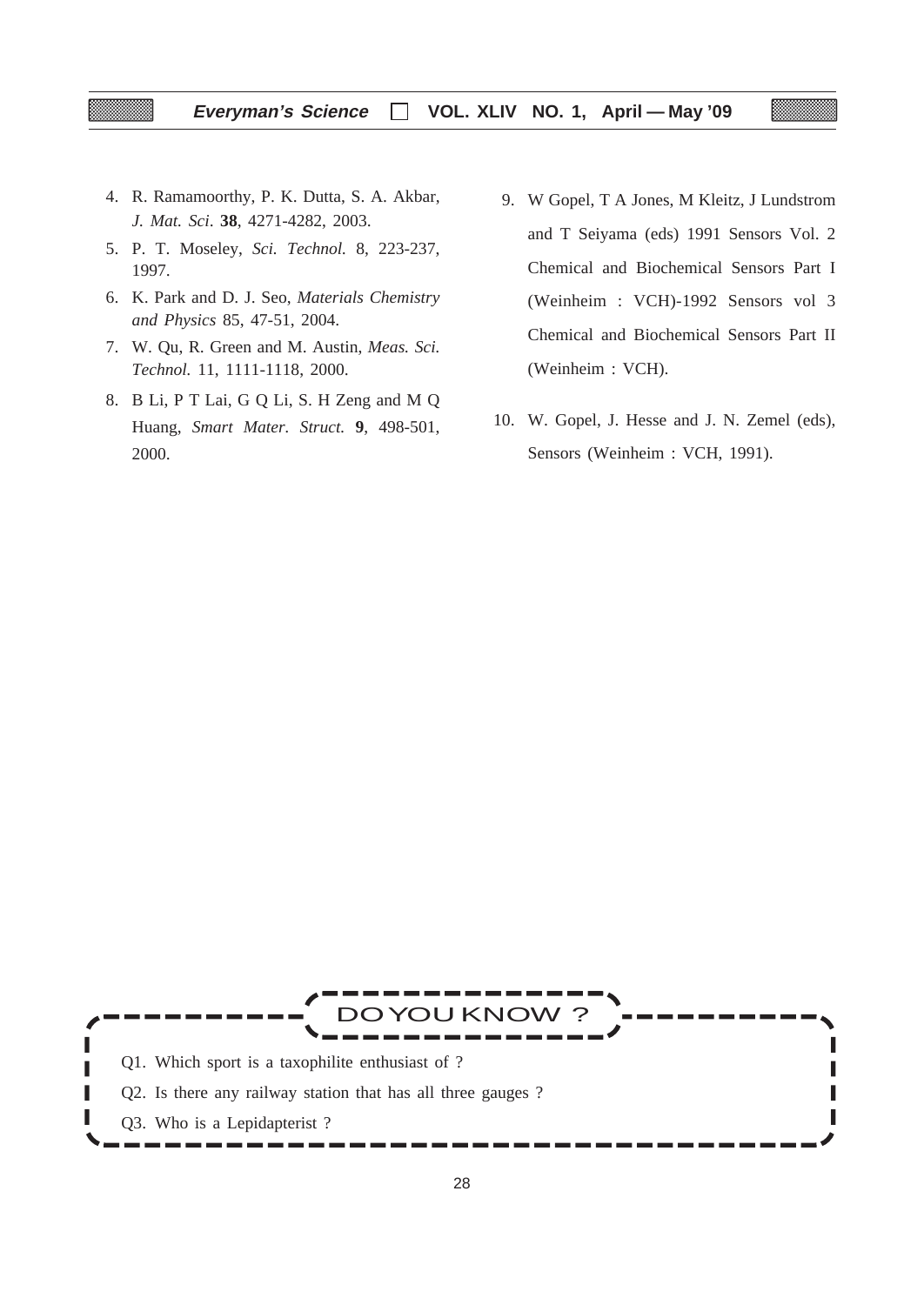## **AND QUIET FLOWS THE RIVER KELVIN : LOOKING BACK TO AN 'ABSOLUTE' LORD WHO TURNED NATURAL PHILOSOPHY INTO PHYSICS**

Bhupati Chakrabarti\*

**Lord Kelvin, who was born William Thomson, was an extraordinary scientist of nineteenth century. His contribution in the fields of science and technology was stupendous but, at the same time, he could not foresee a number of developments in the horizons of physics when he was in an advanced age and the world of physics was changing around him. His long active life is presented here briefly.**

#### **INTRODUCTION**

**"**T wo of the base units in SI bear the names of the two scientists, fittingly one of them is a French and the other hail from the British lsles. Among them, Andre Marie Ampere was the senior one from France who actually gave his well-known swimming rule to make a very candid statement of the magnetic effect of electric current around the year William Thomson was born. The base unit of temperature is named after him when he was bestowed with the title of Lord Kelvin, a name taken from a small river that flows through Thomson's native place in Scotland. However the present story is about Lord Kelvin whose contribution of physics of nineteenth century can only be compared to the work of Michael Faraday, in experiments and with James Clerk Maxwell in theory. Kelvin was one of the rare physicists to handle both theory and experiment with equal aplomb. Here we shall try to take a look at the life and work of this Victorian stalwart.

#### **Lord Kelvin : A brief life sketch**

Lord Kelivn was born as William Thomson in 1824 in Belfast, Scotland. His father was a teacher in Belfast and later became a Professor of Mathematics in the University of Glasgow when William was about nine years old. William and his brothers and sisters were exposed to a cosmopolitan life and were sent to France for the study of language and to know about the contributions of the French scientist and mathematicians. It was in the 1830s and people at the British lsles has such a strong influence of Newton that they were not much interested in the works of the continental scientists. The subtle rivalry with the French was part of the British psyche. But William Thomson was attracted towards the work of three L's of France, viz. Lagrange, Legendre and Laplace. William also traveled to Netherlands as a teenager and that possibly helped him to develop a positive worldview about science. Developing an overview at that time was typical of British society as it had colonies on different parts of the world and the people from the British lsles used to move a lot all over the world.

Interestingly, Thomson was appointed a \* Department of Physics, City College, Kolkata-700 009 Professor of Natural Philosophy in Glasgow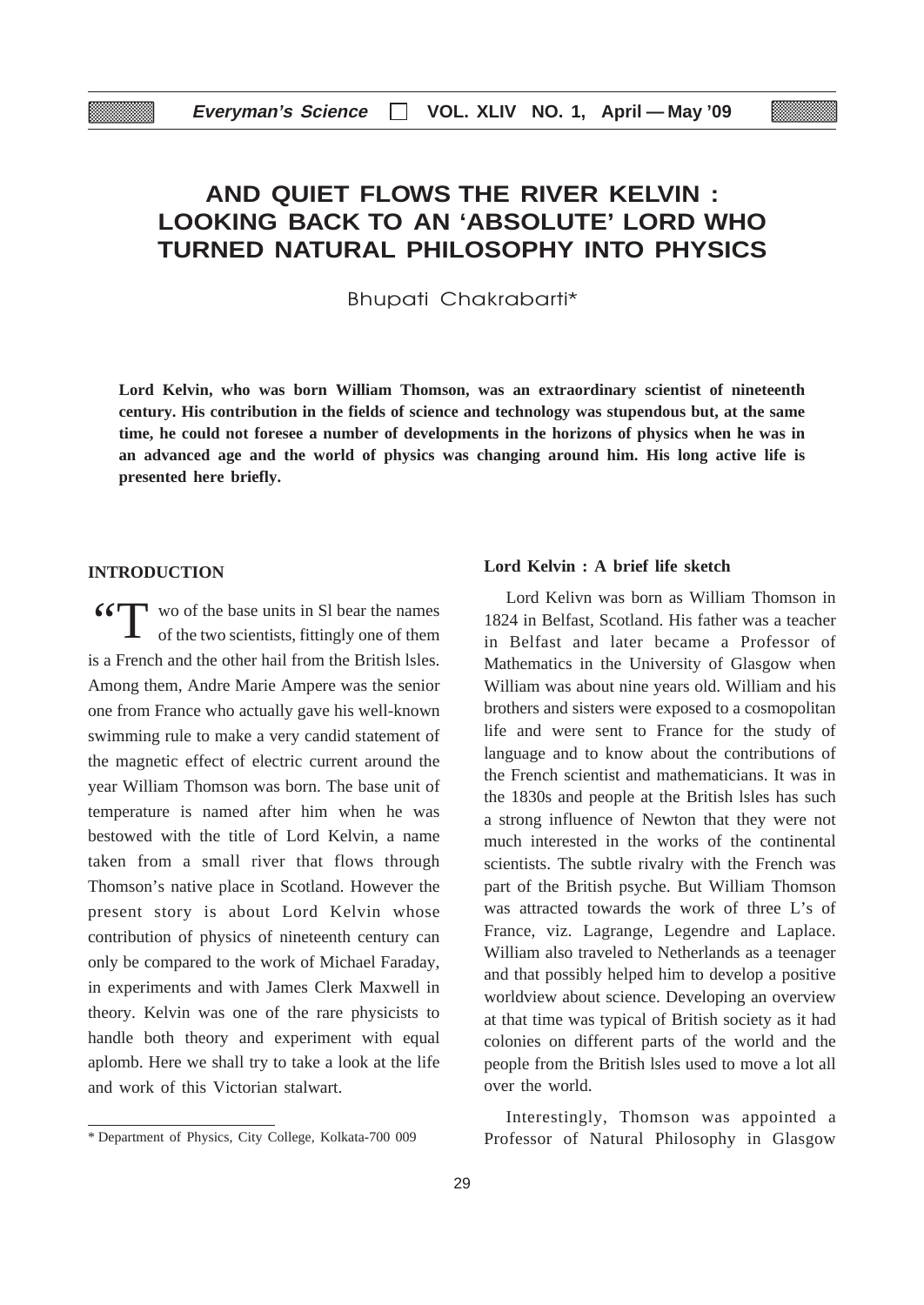University in 1846 only at the age of 22 and spent the rest of his working life in that position but gave shape to a subject that came to be known as physics. In fact he was in that Chair for next fiftythree years. His book, co-authored with Sir James Tait was published in 1867, was an authoritative one for the physicists for years, but the title of the book was 'Treatise on Natural Philosophy'. This possibly indicates how a subject still considered to a be a part of natural philosophy transformed into a rigorous science with the methods well defined from the inputs of nineteenth century stalwarts that includes Lord Kelvin. And Lord Kelvin, we know was a physicist and not a 'natural philosopher'.

Kelvin actually turned into Lord only in 1893 when he was nearly seventy years old. As William Thomson he collaborated with number of scientists cutting across the nationality. His collaborators include Hermann von Helmholtz, who was a German while others like Joseph Tait and Sir George Gabriel Stokes and James Joule were the British scientists. On the other hand, he had serious difference of opinion with his native Charles Drawin of the geological age of earth, hence with the theory of evolution. Thomson's orientation to physics was so strong that he believed that all laws should be deducible analytically and the theory of evolution did not fit into that structure. He calculated how old the earth is from his concepts of electromagnetism. But this led to a serious disagreement with Charles Darwin who was about fifteen years senior to him. Thomson was wrong in this case but he could develop a principle for the determination of the age of earth '—' the biological and geological estimations should be consistent with the principles of physics. And Thomson was always forthright in expressing his views on different issues. He virtually worked all along his life and the last few of about the 70 patents, that he took in his life, actually were granted to him between 1904 and 1907 i.e when he was more than 80 years old. In fact, some of these patents were granted even on the year he passed away.

#### **HIS SCIENTIFIC WORK**

Like a number of nineteenth century scientists and mathematicians, Thomson also ventured in the fields considered quite diverse today. He first met James Prescott Joule in 1847 in a scientific meeting and started interacting with him. He again met Joule in Switzerland after a brief gap and did carry out some work with him on the nature of heat. These interactions formed the background that prompted William Thomson to propose a temperature scale that is independent of the nature of the working substance. He was then only 24 years old. In the year 1851, when he was just twenty-seven years old, he presented a paper in the meeting of Royal Society of Edinburgh. and in this paper he talked about the dynamic nature of heat and the principle of conservation of heat and gave shape to what is today known as second law of thermodynamics. Interestingly this statement of the second law is known by the name of Kelvin but the formalization of the statement was made at a time when he was known as William Thomson and not as Lord Kelvin. Large number of contributions in physics go by both the names of Kelvin and William Thomson and students of physics cannot always keep this in mind that these two names represent the same personality.

Normally people take cognizance of a scientist through his work that has actually influenced their lives. That way Kelvin's work related to transatlantic wire was unique. That actually fetched him a knighthood in the year 1866. However he is one of the very few scientists whose name we come across when we learn about the units in physical science. Thomson loved sea and voyages. He was responsible for several maritime innovations that were considered to be very important at that time. He perfected the adjustable compass, necessary at a time when ships were constructed with lot of iron, developed a covenient method for measuring the depth of the sea and invented a machine to predict the tides.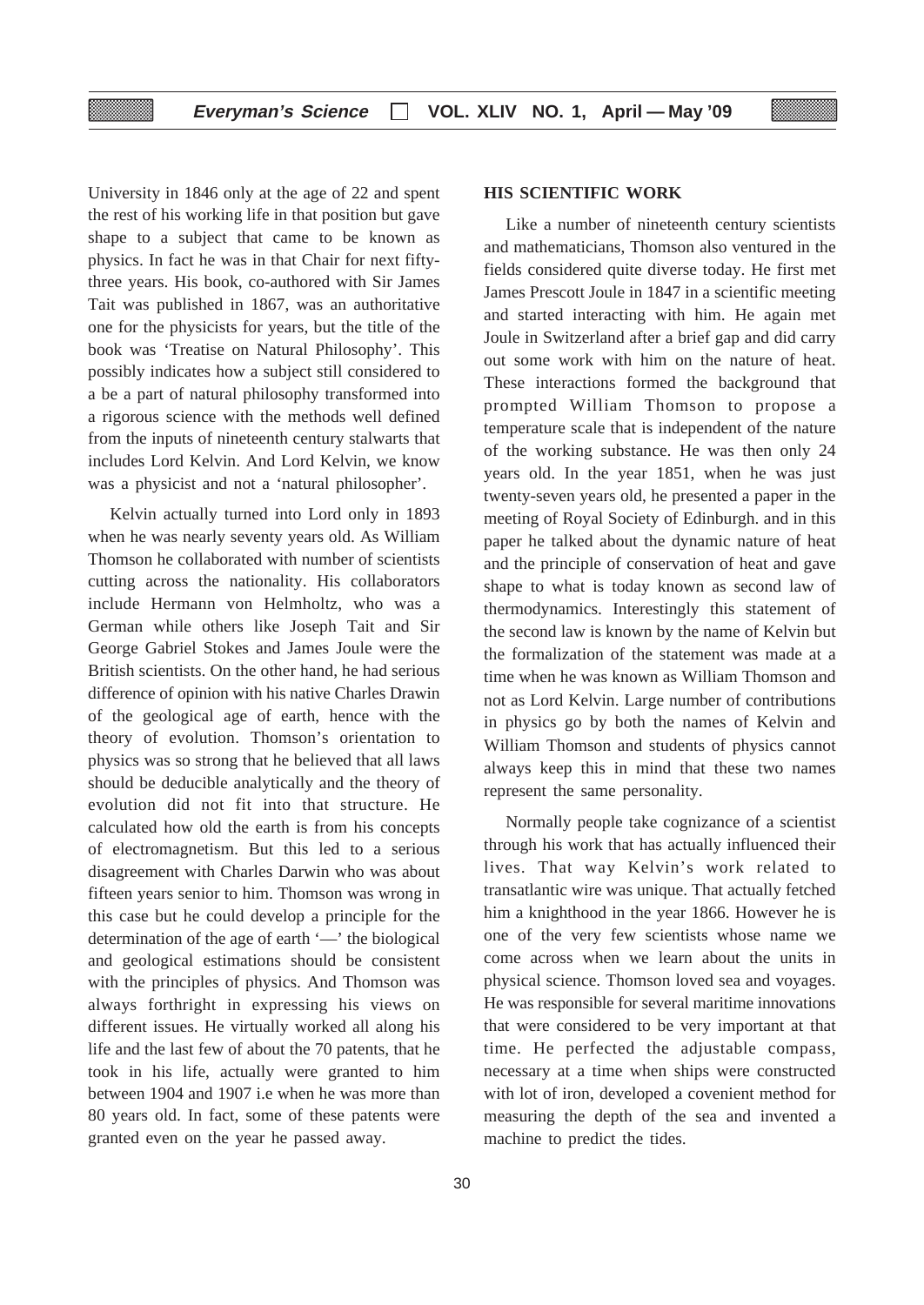If we look back at his contribution in the field of physics, one will find a significant number of techniques used in the measurements of different physical quantities in physics and a bunch of principles bear his name. All these were devised or suggested by either William Thomson or Lord Kelvin or by his collaborators, The Kelvin double bridge for the measurement of small current, Joule-Thomson effect, Kelvin balance, Thomson effect in thermoelectricity, Kelvin scale of temperature are just a few to mention. He was also instrumental in designing the Niagara Falls power station. In fact, Thomson started writing research papers in his teens and wrote about 660 papers in his whole life ; an astounding figure by all standards!

### **WILLIAM THOMSON : A BRILLIANT MAN AND AN INTERESTING CHARACTER**

The very colourful character known as Lord Kelvin has made him a public figure and he made a lot of comments on science and mathematics and technology as well with a lot of conviction. In fact, some of his predictions or comments have been proved to be quite misjudged, but he was always very candid in making his views clear. In 1896, he observed 'Physics has not much of the things left to be discovered. We can at best make refinment of our measurements' and we know how wrong he was. He also proved wrong while he said 'Flying machine heavier than air are impossible' at a time when lots of people including the Wright Brothers were trying to build up what is today known as aeroplanes and were referred to as flying machines during those days. The same scientist could make a comment that essentially describes the nature of physics by saying 'if you can measure something and put that in numbers you know something about that'. The fact that in physics one will have to quantify the observations and the qualitative

statements will not help us to unravel the mysteries on the physical world, was very much in his mind. He had a very dynamic mind that can be concluded from the following incident that took place early in his career. Prof J. V. Narlikar has written about this incident in his book entitled 'One hundred Reasons to be a Scientist' published by the Abdus Salaam International Centre of Theoretical Physics.

It is well known that one gentleman called S. Parkinson became the Wrangler in Cambridge appearing in the very prestigious examination called Mathematical Tripos in the same year when Thomson also appeared for the same examination. In fact, Thomson got the second position, usually known as 'Second Wrangler' after Parkinson. In this examination, one paper-setter cum examiner, a university professor found that only two students have given satisfactory answer to a problem that was not from any standard book but from a research paper that the professor consulted. In fact, he also found that the first two position holders have done so and their answers look quite similar. So he thought that he will call both of them up to see whether there was any malpractice or not.

First came Parkinson. On the query of the professor he said that he was in the habit of going through research papers in the journals and saw the problem in a journal. In fact, he could actually quote the name of the journal which satisfied the examiner immensely. Then the professor called Thomson and told him, possibly a bit sternly, how he could answer the question and added that he is not ready to accept that Thomson also consulted the journal from where he set this question. And Thomson did oblige his examiner. He said calmly "Sir, I did not consult the research paper but authored it." However, the examiner professor could not make it out as it was possibly Thomson's paper on Fourier's work and was written under the pseudonym P.Q.R.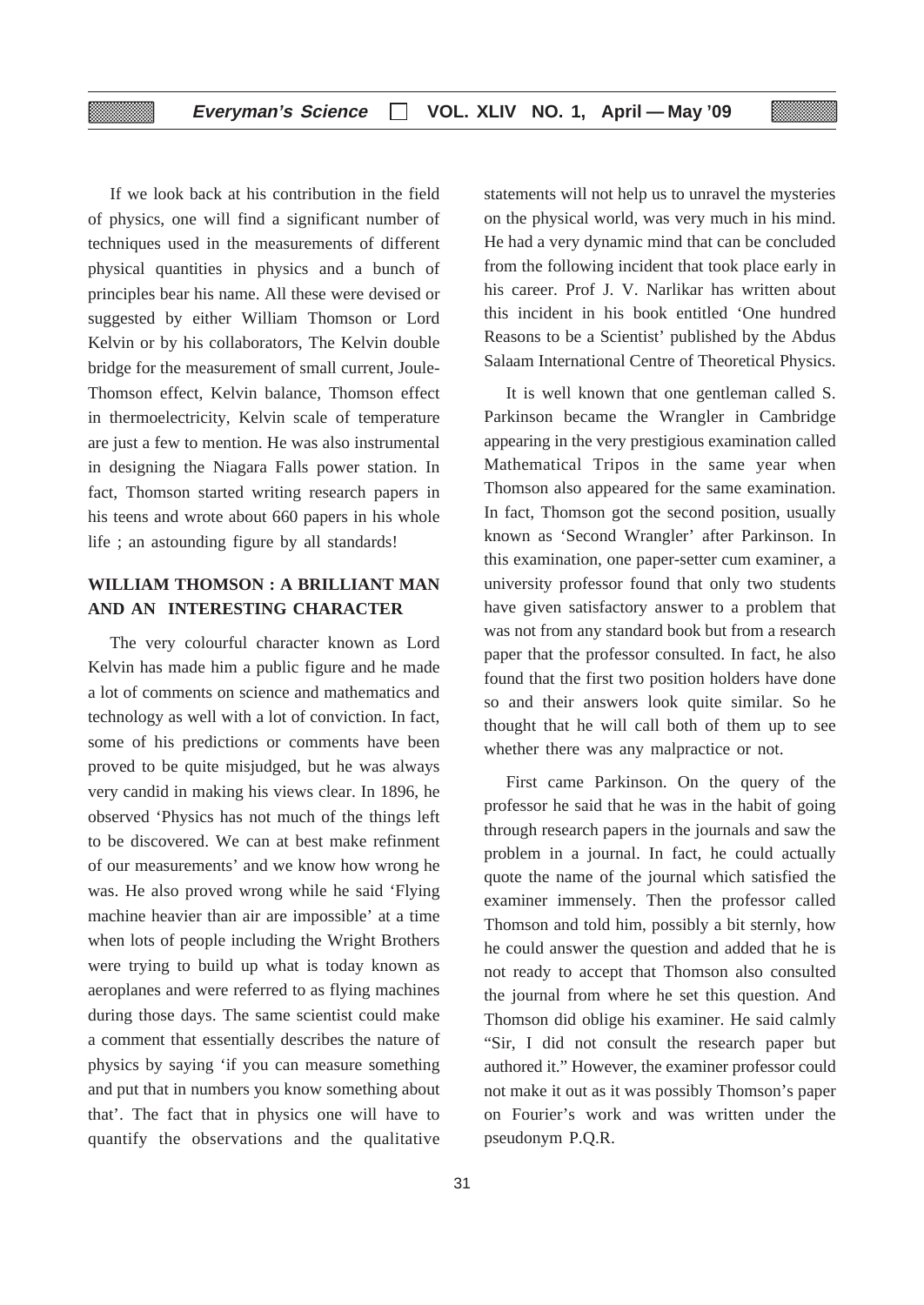Interestingly Thomson himself was very confident of getting the first position designated as 'Senior Wrangler' and was just interested to know who stood second. He sent his servant alone to the University to bring this information. But the servant came back and told him that he was the second Wrangler as he secured the second position. That possibly upset him because it was oberved that his confidence was bordering with some sort of pride that was not very uncommon among the Victorian stalwarts in different fields. Some of the Kelvin's sweeping comments testified these.

S. Parkinson was definitely a very good student and he actually held very high position in Cambridge. But he was possibly very proficient in mastering what was there in the textbooks and journals. And Thomson had the imagination. He could always think something new, possibly the problems from as variant fields as of physics, mathematics, geology, telecommunication, and even others looking for solutions could draw his attention and imagination. Like other pioneers in scientific research, he could think anew and could come up with novel ideas that is the hallmark of a stalwart.

#### **THOMSON SHOT INTO FAME**

Thomson was shot into fame when he undertook the responsibility of solving a problem of transatlantic telephone cable laying. At that time, this proved to be quite tough task and engineers and technicians were failing again and again in this work. Thomson studied the whole thing, suggested a solution, boarded the cable laying ship and actually reached USA on the other side of Atlantic with the telephone cable intact. Thomson personally oversaw the successful laying of the first transatlantic cable in 1866. This cable was meant for sending messages between Europe and the USA using technology Thomson himself had invented. On the tenth of November of that year,

Thomson received a knighthood in honour of his achievement. This cable laying brought America closer to the rest of the world. He could actually calculate the mid ocean currents and their roles in snapping the cable. In fact, during his lifetime, this great physicist was better known as an engineer for his feat in laying of the telephone cable.

This feat made him immensely popular on the other side of the Atlantic as well. The University of Glasgow had a great celebration in 1896 when Thomson completed fifty years in that post. Nearly 2500 people attended the ceremony including the guests from the other side of the Atlantic. Considering the fact that it was the days before the air travel came into being, one must appreciate the wide range of respect and popularity that Thomson used to enjoy inthe scientific community.

#### **FINAL YEARS**

Lord Kelvin equally proficient in theoretical and experimental physics, had a strong faith on the most crucial aspect of physics, viz. quantification through measurements. He always used to advocate the act of measurement. He was created Baron Kelvin of Largs in 1892 (a title that died with him, as he left no heirs) in honour of the river that flows past Glasgow University, and was elevated to the Privy Council in 1902. Before that he was the President of Royal Society of London from 1890 to 1895.

In 1900 he said "There is nothing new to be discovered in physics now. All that remains is more and more precise measurement." He passed away in December, 1907 with some sort of conviction that there will only be finer improvement of the physical constants through precision measurements and since 'not much was left to be discovered'. Now we know how a scientist of Kelvin stature can also make big mistakes. It was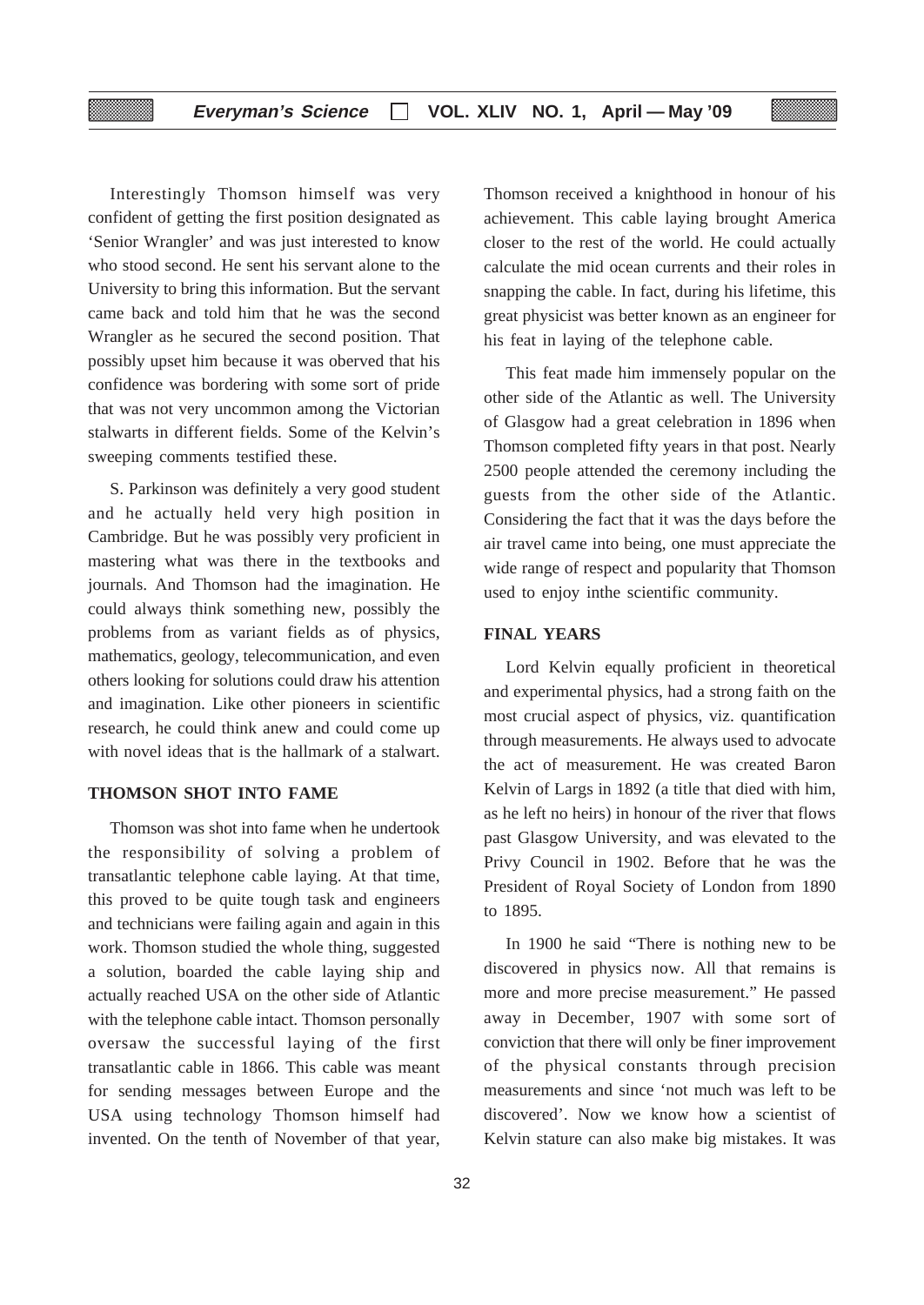at the time of his passing away the world of physics, where Kelvin contributed a lot, was getting prepared to enter a new era some of which were based on Kelvin's own contribution. Einstein and Planck had already contributed epoch making ideas, Rutherford was working hard to get into the inside of the atom and the birth of quantum mechanics was round the corner. This however does not take away any credit that is rightly due for Lord Kelvin. It only shows science moves on with the newer discoveries and what is correct today may prove entirely wrong tomorrow. He was buried in Westminster Abbey, alongside lsaac Newton.

#### **SUGGESTIONS FOR FURTHER READING :**

- 1. Jayant V. Narlikar ; The excitement of Doing Science in One Hundred Reasons to be a Scientist : Published by Abdus Salaam International centre for Theoretical Physics (ICTP), Trieste, Italy 2004, p 175.
- 2. www.Lord William Thomson (1824-1907)– from Eric Weisstein's World of Scientific Biography.htm
- 3. www.kelvin.htm
- 4. www.Lord Kelvin Online.htm

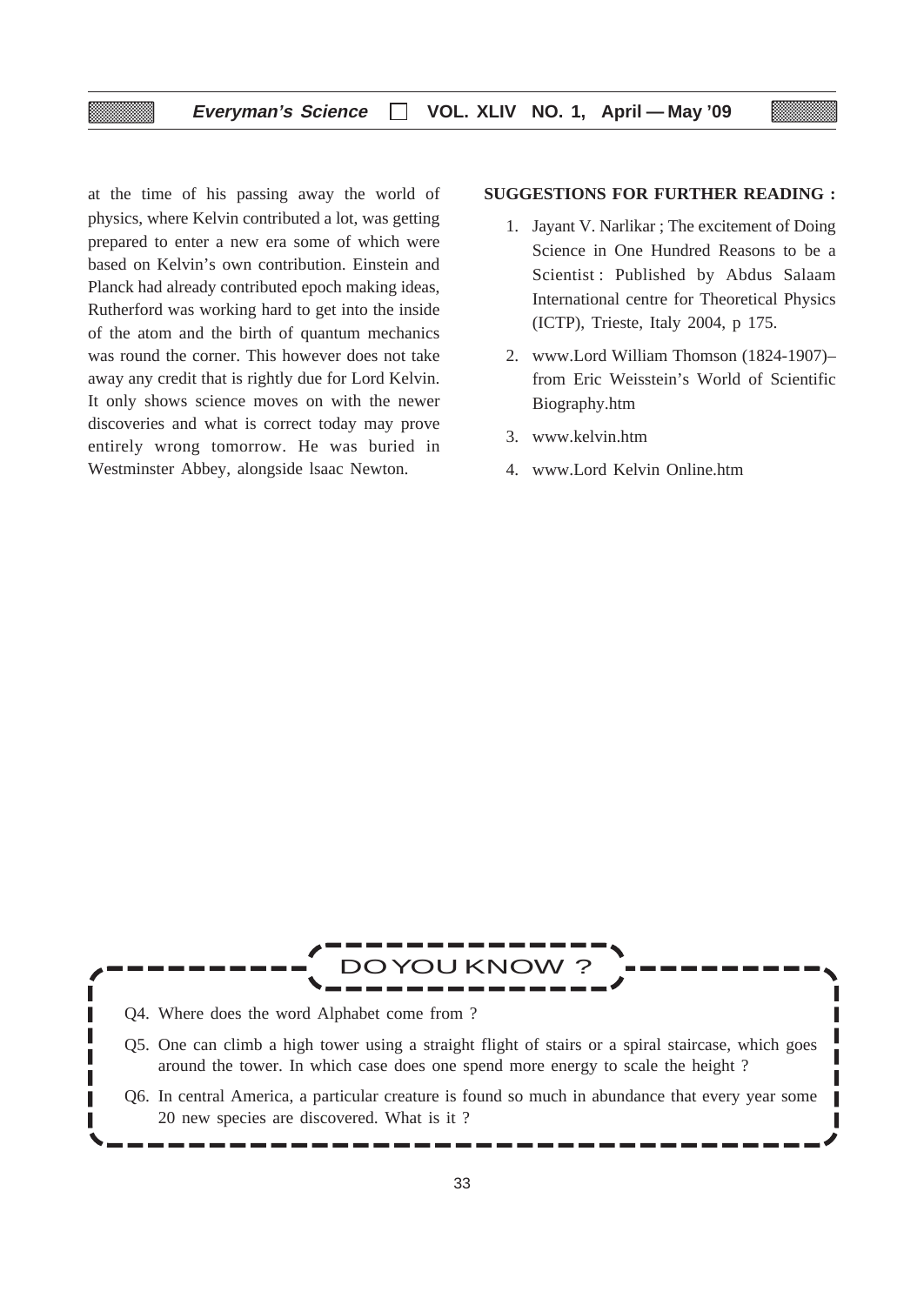## **PRODUCTION OF CLONED ANIMALS USING SOMATIC CELLS AND THEIR APPLICATIONS**

Yogesh S. Akshev, Arun Kumar De and Dhruba Malakar\*

**Somatic cell nuclear transfer (SCNT) can be used for production of desrirable infinite number of identical individual, transgenesis, embryonic stem cells, xenotransplantation, endanger and extinct animals. SCNT has been described beneficial to animal, agriculture and human medicine to treat the incurable disease like Parkinson, Alzheimer, Heart attack and Diabetes. It has become an essential tool for studying gene function, genomic imprinting, genomic re-programming, regulation of development, genetic diseases, and gene therapy, as well as many other topics. Hand made cloning is very simple, easy to perform, less expensive and high cloning efficiency than micromanipulator based techniques.**

#### **INTRODUCTION**

Cloning is the creation of an exact genetic replica of a small segment of DNA, a cell or a whole organism. Cloning is derived from the Greek word "klon" which means a twing, which can replicate itself and grows eventually into a tree. To clone is to reproduce asexually or to make a copy or set of copies of an organism following the fission or insertion of a diploid nucleus into an oocyte.

"A true clone is an individual, which has all the components that make up the individual including nuclear genetic material (genome) and other maternally derived factors". In the laboratory, cloning in mammals involves replacing the genetic material of an egg with the genetic material of a somatic cell from an embryo of adult which will eventually develop into a full organism.

One great advantage of cloning from somatic cells is that specific types of somatic cells are easily propagated in culture for many million of cells that can be used either to produce large numbers of identical offspring or for genetic modification of cells. The second advantage is that somatic cell can be recovered from adult animals and being successfully used to make genetically identical copies of existing animals<sup>1</sup>.

Somatic cell nuclear transfer is a technique in which the nucleus of a somatic cell is transferred into enucleated metaphase-II oocytes for the generation of a new individual, which are genetically identical to the somatic cell donor. "Dolly" is the first successful cloned sheep obtained from a differentiated adult mammary epithelial cell which has created a revolution in science<sup>2</sup>. Subse-quently, first cloned cattle<sup>3</sup>, cloned goat and many other species were also produced by SCNT.

<sup>\*</sup> Animal Biotechnology Centre, National Dairy Research Institute, Karnal–132001, Email : dhrubamalakar@ yahoo.com.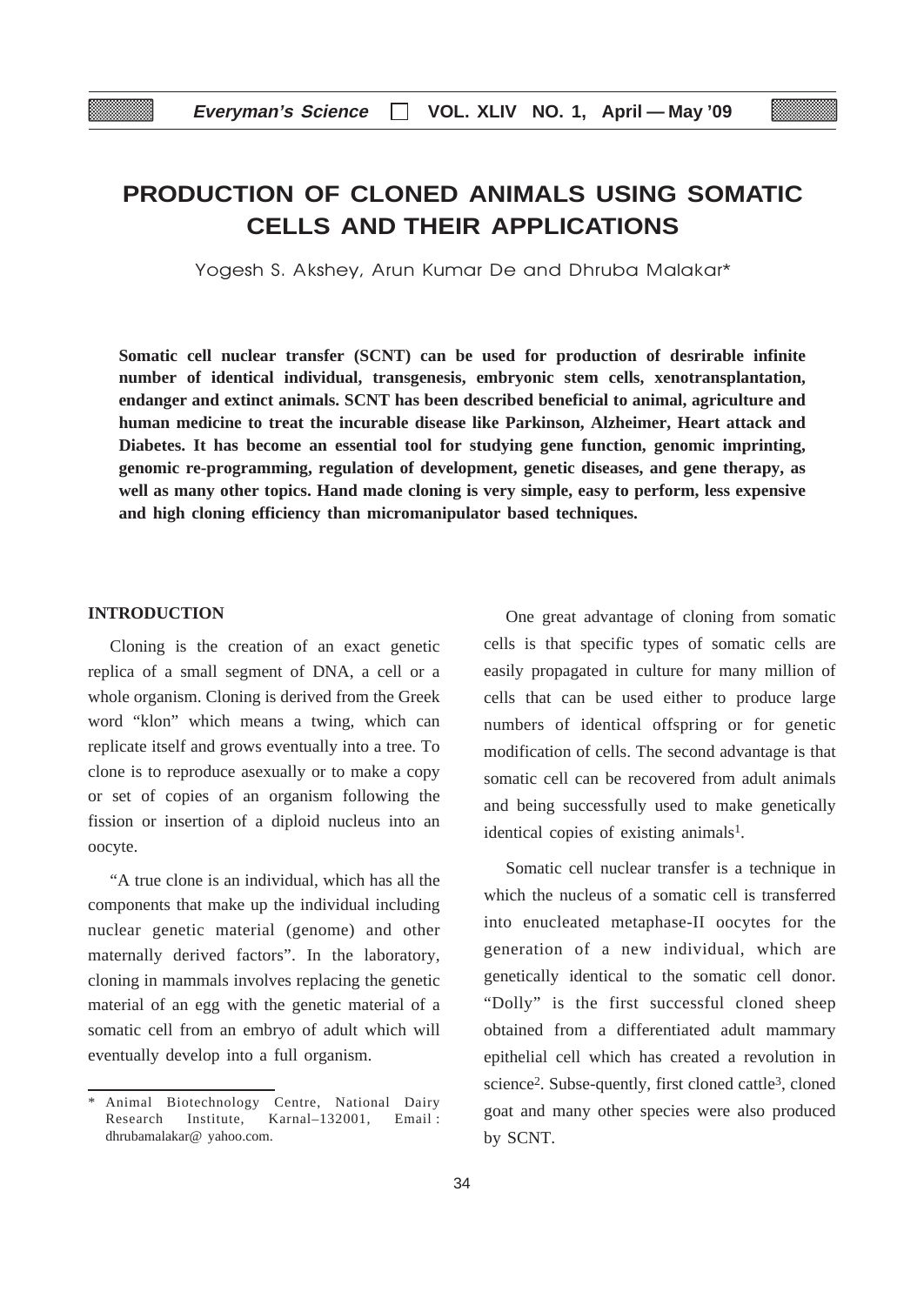#### **DIFFERENT KINDS OF CLONING**

#### **Cloning in Nature**

Cloning as an asexual reproduction is a very common form of multiplication in plants. In all plant organs, stems are most common source of asexual reproduction. In animals, the reproductive process is diversified. The various forms of asexual reproduction coexist with hermaphroditism and bisexual external and internal copulation. Asexual reproduction includes budding (jellyfish, corals and tapeworms), fragmentation (worm), and parthenogenesis (some fishes, insects, frogs and lizards).

#### **Embryo Splitting**

Different stages of embryos from cleaved to moruale, which can be used for production of genetically identical twins. Upto the morula stage embryo is not differentiated and it posseses totipotency to produce entire individual with placental tissue. Once the embryo becomes differentiated into blastocyst, it becomes pluripotent which produces individual without placenta which act as a barrier between mother and fetus tissue. So, this blastocyst cannot be used for production of clone. Identical individual can also be produced by embryo splitting with sharp blade. This technique is generally called "embryo splitting".

#### **Embryonic Cell or Blastomere Cloning**

In this technique, blastomeres, which can be obtained from preimplanted embryos that is from cleaved embryo to blastocyst stage embryos. These embryos contain number of stem cells, which are totipotent, or pluripotent in nature. This is one way to produce the clone individuals by using embryonic cell, all individuals contain same genetic make. Embryonic cells are by using these cells the probability of production of clone animals is increased many fold as compared to adult somatic cells.

#### **Somatic Cell Nuclear Transfer**

The birth of Dolly, the first successful cloned sheep created a revolution in field of science<sup>2</sup>. Somatic cell nuclear transfer is a technique in which the nucleus of a somatic cell is transferred into enucleated metaphase-II oocytes for the generation of a new individual, which is genetically identical to the somatic cell donor. Cloning a growing adult animal is achieved by removing the nucleus of a somatic cell and inserting it into an enucleated egg<sup>1, 2</sup>. Subsequently first cloned cattle<sup>3</sup>, cloned goat and nine other species were also produced by this tecnuique.

rw

#### **PURPOSE OF SOMATIC CELL CLONING**

#### **Therapeutic Cloning**

Therapeutic cloning is the production of cloned cells to produce tissues and/or organs, mainly to improve healthcare treatments. SCNT requires for production of an embryo, the cells produced are completely totipotent ; they are able to produce a complete individual and that is the basis of reproductive cloning. As the embryo develops blastocyst, it is possible to collect only the inner cell mass cells from the blastocyst and produce embryonic stem cells.

For therapeutic cloning, also called somatic cell nuclear transfer (SCNT), the DNA from any one cell in the body of patient could be removed and inserted into an unfertilized egg that previously had its own DNA removed. In a culture dish, the egg is then coaxed into developing as if it had been fertilized. The one egg cell divides rapidly to produce blastocyst in 5-6 days. The inner cell mass of the blastocyst is then removed and embryonic stem cells grown. These embryonic stem cells, containing the patient's DNA, now match the patient's immunological profile and will not be rejected by the patient's immune system. These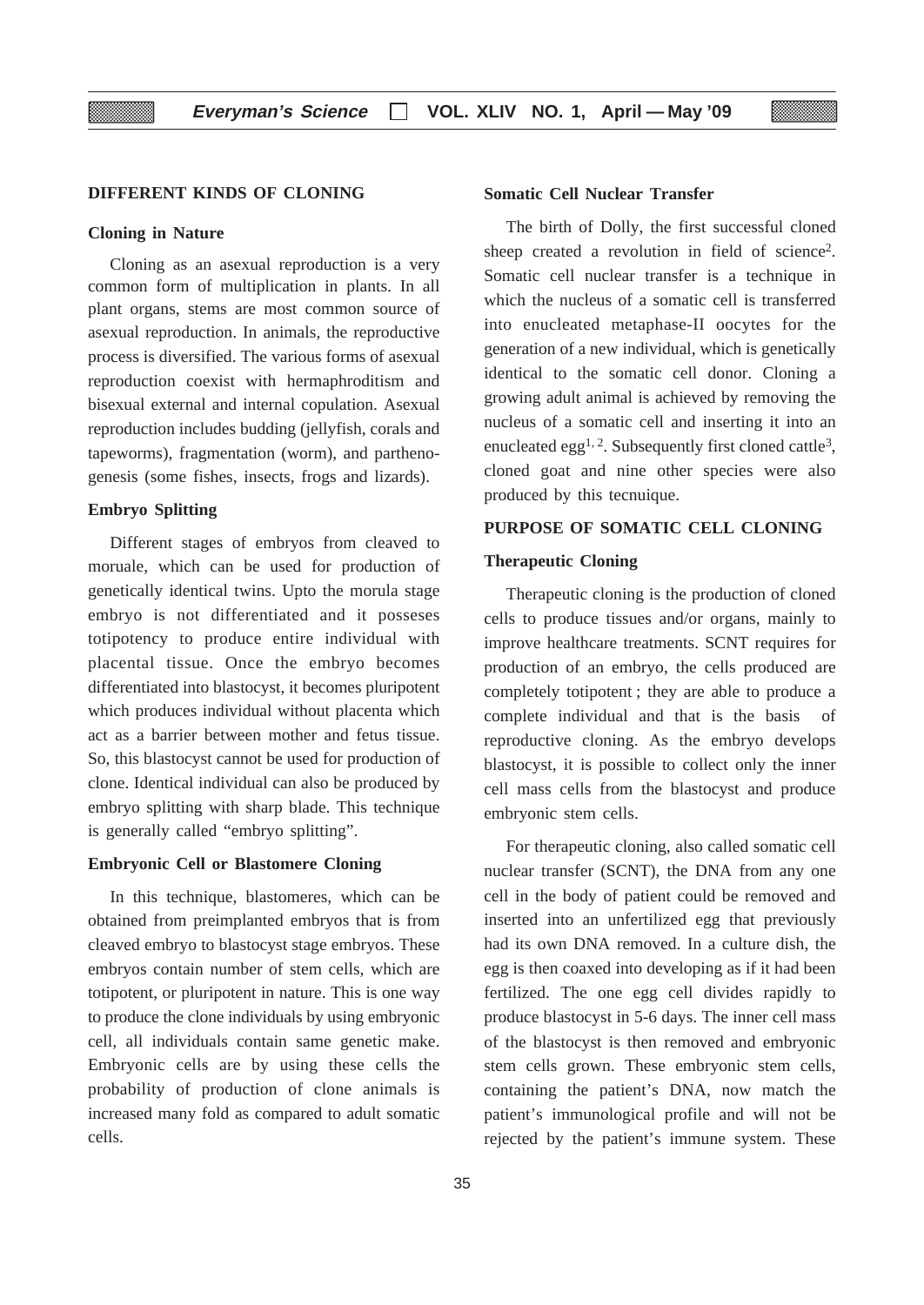embryonic stem cells can now be used to generate cells and tissues for the patient.

#### **Reproductive Cloning**

To produce a group of individuals with identical genetic makeup from single common parent is derived by SCNT. This approach is important in animal farming as well as in the pursuit to clone endangered and extinct animals. Donor nucleus is placed inside the enucleated oocytes and electrofused and activated. Reconstituted zygote is formed, equivalent to a fertilized ovum with potential to develop into blastocyst. It is implanted and developed into offspring. Hence, clone is an identical individual of donor animal.

#### **APPLIED TECHNIQUES OF SCNT**

#### **Micromanipulator Base Method**

Traditional somatic cell nuclear transfer carried out by using different expensive equipments like micromanipulation system, and there accessories. The traditional cloning method is based on oocyte enucleation procedure using micromanipulator. There are various factors present in oocyte cytoplasm, which reprogram the donor cell nucleus after nuclear transfer. The volume of cytoplasm of an oocyte is affected by micromanipulation and it decreases up to 39-50% of total cell volume of cytoplasm of an oocyte. This will affect proper nuclear reprogramming of donor cell nuclei. It also affects the pregnancy rate due to improper placentation and various anomalies in cloned offspring generally called as Cloning Syndrome4.

#### **Hand Made Cloning (HMC) Method**

This method is modified for optimization of cloning efficiency by utilizing limited resources, manpower and time. This is a new technique called hand made cloning technique which maintains the cytoplasmic volume up to 100%. The difference is that enucleation procedure and fusion of enucleated oocyte are carried out after zona removal and enucleation of oocyte by bisection and culture for reconstructed embryos<sup>5</sup>. The high cloning efficiency in addition to the low cost of equipment makes this technology very economical and affordable. Presently, few reports are available in such type of cloning procedure in cattle<sup>6</sup>, horse<sup>7</sup>, and pig5.

HMC techniques have resulted in birth of approximately 20-25 healthy calves in Australia, New Zealand and South Africa, and ongoing experiments are now at an advanced stage. In the case of goat no such cloning abnormalities were found<sup>8</sup> even in IVF goat<sup>9</sup> and Hand Made Cloning technique5, 10 of other animals also.

#### **SOMATIC CELL NUCLEAR TRANSFER :**

#### **Applications**

A number of applications of SCNT have been described as beneficial to animal, agriculture and human medicine. Reproductive cloning can be used for production of genetically superior animals, disease resistant animals and high quality meat and dairy products. Cloning can ensure the creation of more number of desired male/female offspring. There is also increasing interest so utilize SCNT to restore endangered or even extinct species<sup>11</sup>.

#### **Cloning in Farm Animal Production**

Nuclear transfer can in principle be used to create an infinite number of clones of the best farm animals. Cloned elite cows have already been sold at auction for over \$40,000 each in the USA but these prices reflect their novelty value rather than their economic worth. To be effective, cloning would have to be integrated systematically into breeding programmes and care would be needed to preserve genetic diversity.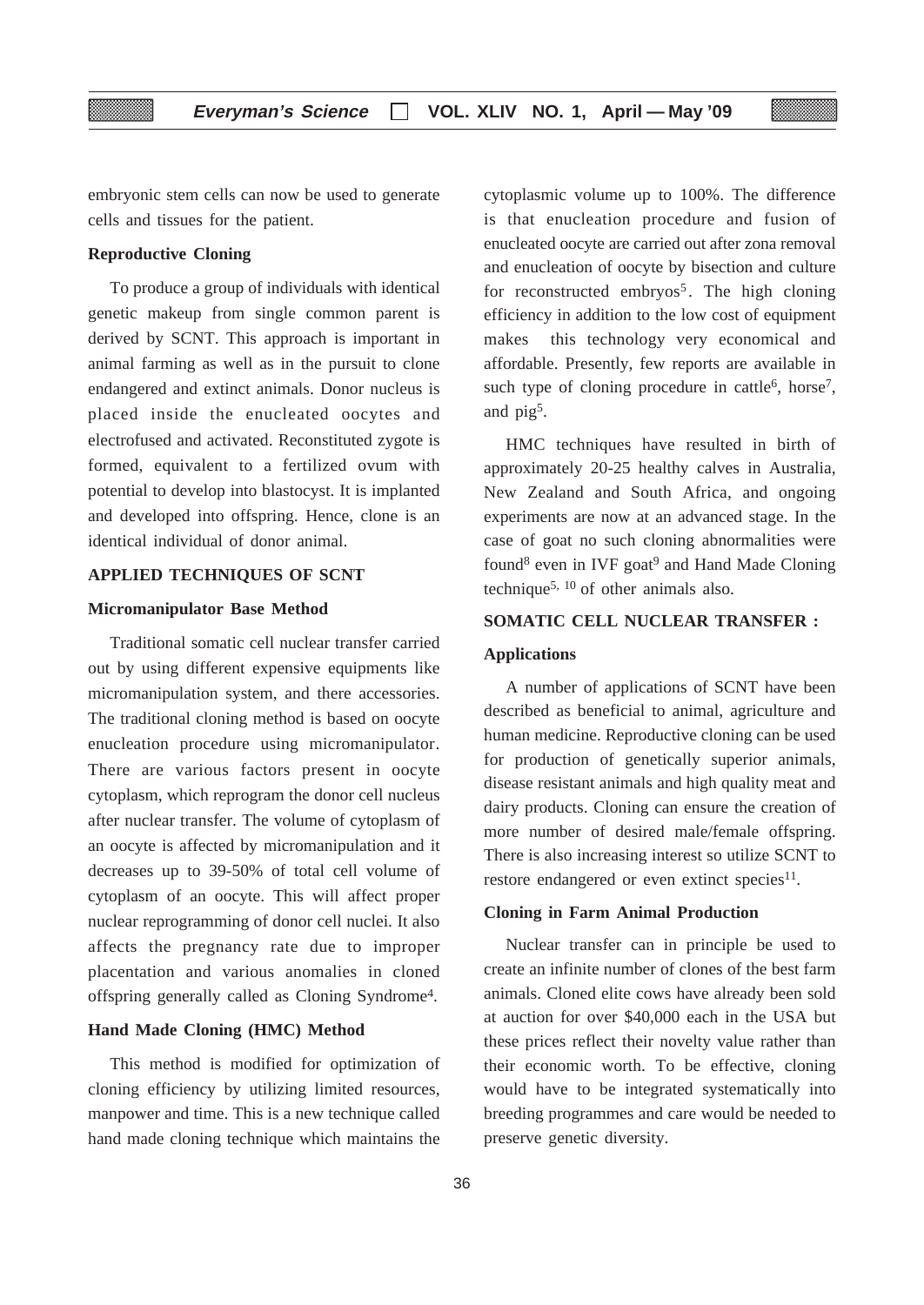#### **Production of Human Proteins for Therapy**

Human proteins are in great demand for the treatment of a variety of diseases. Human proteins can be produced in the milk through SCNT of transgenic sheep, goats and cattle. Nuclear transfer allows human genes to be inserted at specific points in the genome, improving the reliability of their expression and allows genes to be deleted or substituted as well as added. Output can be as high as 40 g per litter of milk and costs are relatively low.

#### **Xenotransplanation**

▒

The chronic shortage of organs means that only a fraction of patients who could be benefited actually receive transplants. Genetically modified pigs are being developed as an alternative source of organs by a number of companies. Nuclear transfer will allow genes to be deleted from pigs and much attention is being directed to eliminating the alpha-galactosyltransferase gene. This codes for an enzyme that creates carbohydrate groups which are attached to pig tissues and which would be largely responsible for the immediate rejection of an organ from a normal pig by a human patient.

#### **Cell Based Therapies**

Cell transplants are being developed for a wide variety of common diseases, including Parkinson's disease, heart attack, stroke and diabetes. Transplanted cells are as likely to be rejected as organs but this problem could be avoided if the type of cells needed could be derived from the patients themselves. The implications of such clinical applications include the ability to treat and overcome aging, disease, cancer, myocardial infarctions, renal failure, liver failure, and genetic disorders. These cells will form the basis of new therapies in the battle against death and diseasecell-based therapies will be the next major approach in medicine. The final step is to develop the organ completely ex-vivo, probably in conjunction with xenotransplantation, before transplant. Scientists demonstrated that one could use SCNT for generation of histocompatible tissue addressing one of the major challenges in transplantation medicine. Somatic cell cloning may also be used to produce transgenic animals for pharmaceutical protein production or xeno-transplanation and allotransplantation. In addition to its practical applications, cloning has become an essential tool for studying gene function, genomic imprinting, genomic reprogramming, regulation of development, genetic diseases, and gene therapy, as well as many other topics.

#### **REFERENCES**

- 1. K. H. S. Campbell, J. McWhir, W. A. Ritchie and I. Wilmut. .*Nature* **380**, 4-66, 1996.
- 2. Wilmut, A. E. Schnieke, J. McWhir, A. J. Kind and K.H. Campbell. *Nature* **385 :** 810- 813, 1997**.**
- 3. J. B. Cibelli, S. L. Stice, P. J. Golueke, J. J. Kane, J. Jerry, C. Blackwell, F. Ponce de Leon and J. M. Robl. *Science.* **280**, 1256- 1258. 1998.
- 4. J. R. Hill, A. J. Roussel, J. B. Cibelli, J. E. Edwards, N. L. Hooper, M. W. Miller, J. A. Thompson, C. R. Looney, M. E. Westhusin, J. M. Robl, and S. L. Stice *Theriogenology* **51**, 1451-1465, 1999.
- 5. G. Vajta, I.M. Lewis, P. Hyttel, G.A.Thouas and A.O. Trounson. *Cloning* **3**, 89-95, 2001.
- 6. R. T. Tecirlioglu, M. A. Cooney, I. M. Lewis, N. A. Korfiatis, R. Hodgson, N. T. Ruddock, G. Vajta, S. Downie, A. O.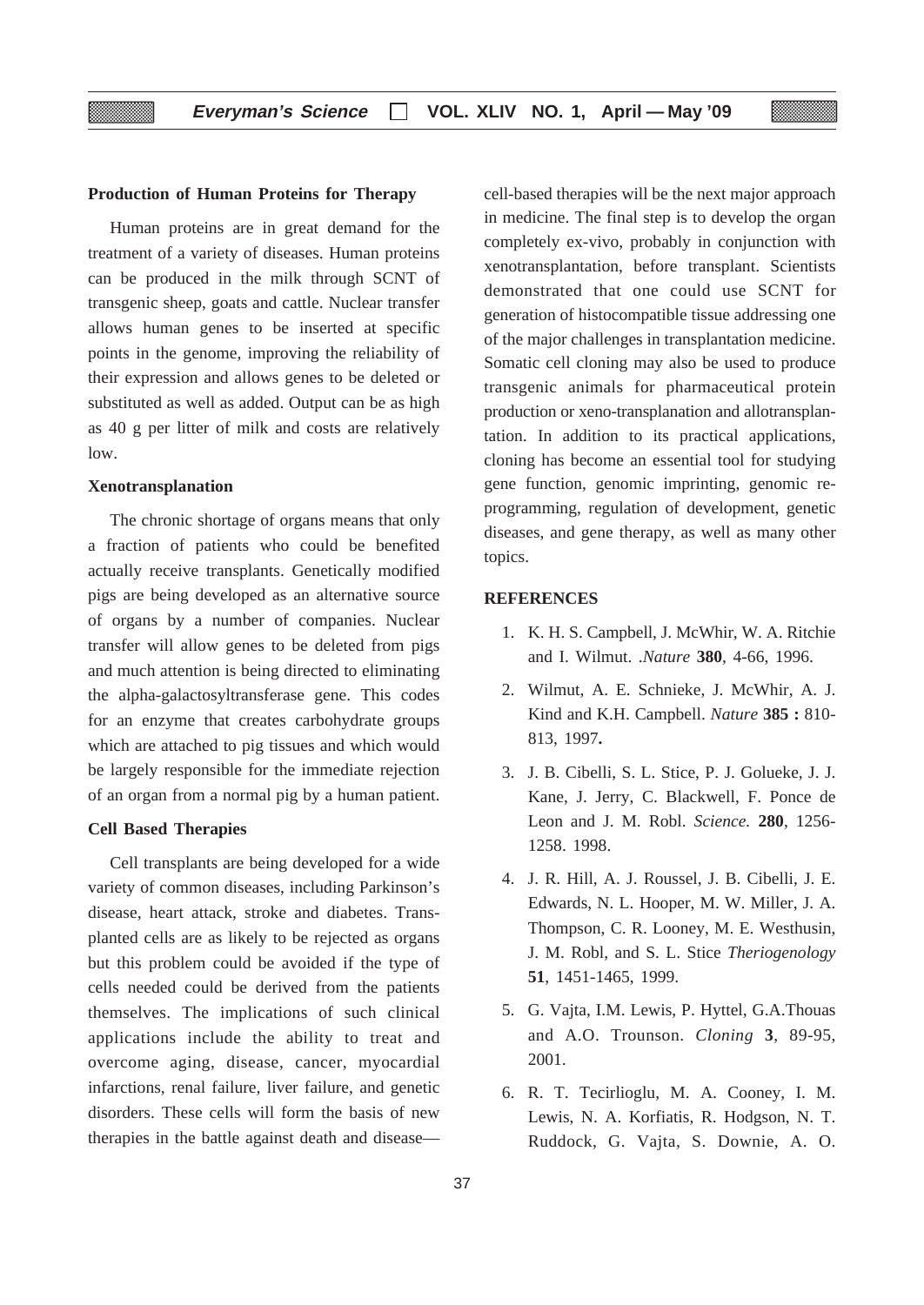Trounson, M. K. Holland and A. J. French. *Reprod. Fertil, Dev.* **17,** 573-585, 2005.

- 7. Lagutina, G. Lazzari, R. Duchi, S. Colleoni, N. Ponderato, P. Turini, G. Crotti and Galli. *Reprod.* **130**, 559-567, 2005.
- 8. C. L. Keefer, H. Baldassarre, R. Keyston, B. Wang, B. Bhatia, A. S. Bilodeau, Z. F. Zhou, M. Leduc, B. R. Downey, A. Lazaris

and C. N. Karatzas. *Biol. Reprod.* **64**. 849- 856, 2001.

- 9. D. Malakar, S. K. Das, M. Kukesh, M. Sodhi and S. L. Goswami. *Asian-Aust. J. Anim. Sci.* **20, 6** 842-849, 2007.
- 10. T. T. Peura *Cloning Stem Cells* **5,** 13-24, 2003.
- 11. D. N. Wells, P. M. Misica and H. R. Tervit. *Biol. Reprod.* **60**, 996-1005, 1999.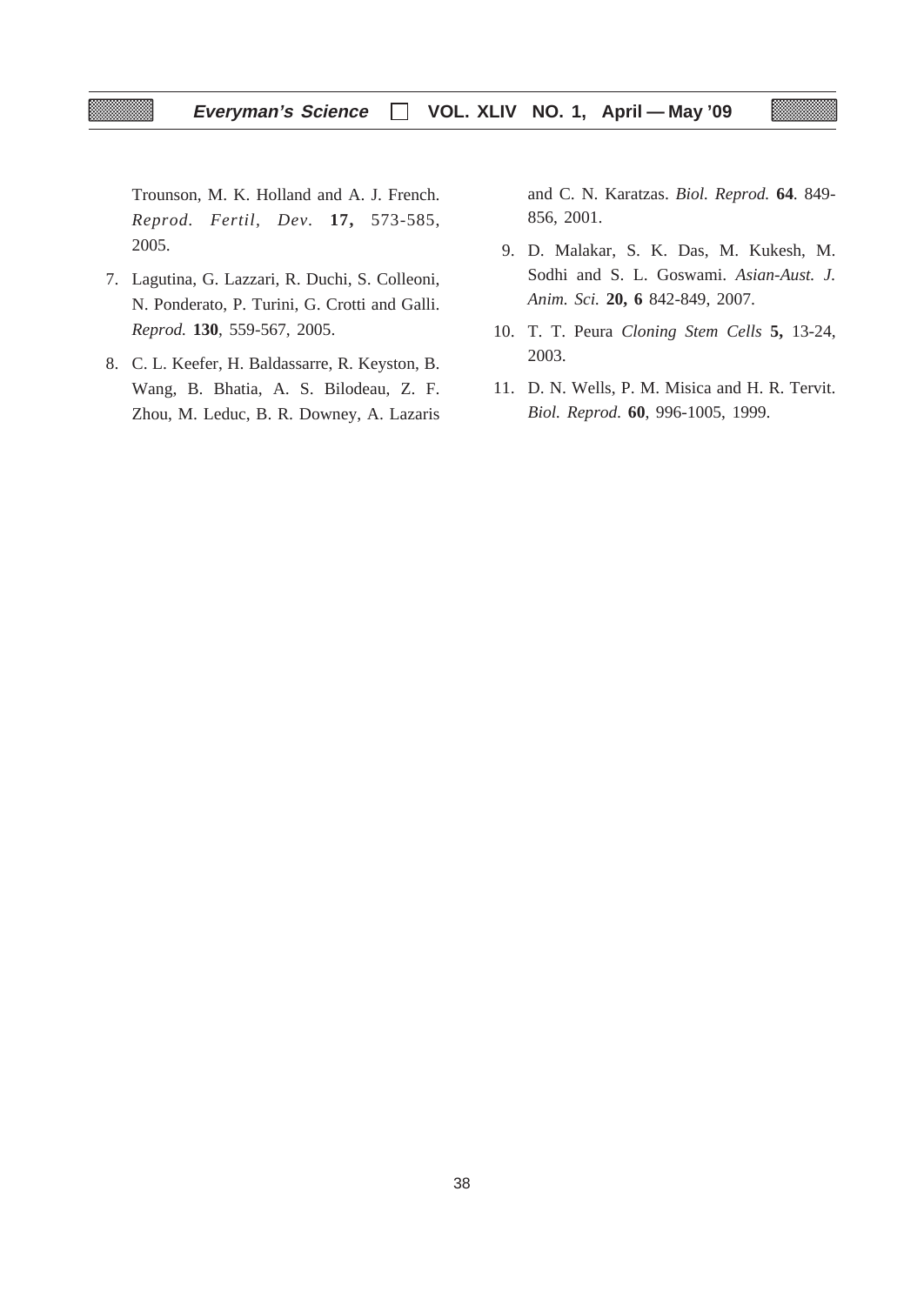## **ASSISTIVE TECHNOLOGY FOR THE VISUALLY IMPAIRED**

Meenakshi Singh\*

**Computer technology, with specialized hardware and software, has changed the lives of countless individuals with visual impairments. Assistive or adaptive technology has overcome many barriers to education and employment for low or poor vision individuals. Websites are being optimally designed for use by web surfers with visual impairments.**

#### **INTRODUCTION**

Technology has touched every aspect of our life. Each advancement marks a step in the betterment of its quality. Technology has transformed the educational system in such a way that it has not only revolutionized the educational scenario but has also given tremendous benefits to people who are visually impaired. The world of printed information in the form of books, newspapers, magazines and websites was beyond people with little or no sight. The advancement in computer technology has now brought this world within their reach. All such technological devices are termed "assistive technology devices" which could be any item, piece of equipment, or product system, whether acquired commercially or off the shelf, modified or customized, that is used to increase, maintain, or improve functional capabilities of individuals with disabilities<sup>1</sup>. These may be of use to people suffering from all sorts of vision related problems like poor acuity, near or farsightedness, extreme sensitivity to light and/or glare, color distortions, visual field defects, spots before the eyes, and also central vision loss.

Assistive Devices or devices of assistive technology that are available today can be categorized into2 :

- Large print access
- Speech access
- **Braille** access
- Scanned material access

#### **Large Print Access**

These include hardware and software that can provide enlarged letters or fonts to persons with partial sight. For instance, the 'screen magnification software' which magnifies the information on the screen by a pre-determined incremental factor (2x magnification, 3x magnification, etc) fall under this category. Running simultaneously with a computer's operating system and applications, most screen magnification software have the flexibility to magnify the full screen, parts of the screen or provide a magnifying glass view of the area around the curser or pointer. Many a times the CCTV and magnification scanning system are used in an integrated fashion to obtain enlarged images of the material under the camera. This device includes a video camera with zoom lens, monitor or television screen and several options for switching polarity, focusing and viewing table for easy material movement. Certain portable hand-held devices are also being manufactured and marketed.

#### **Speech Access**

Some people have usable vision, allowing them to read large print. Others choose to read braille on

<sup>\*</sup> Reader, Faculty of Education, Kamachha Complex, Banaras Hindu University, Varanasi 221010.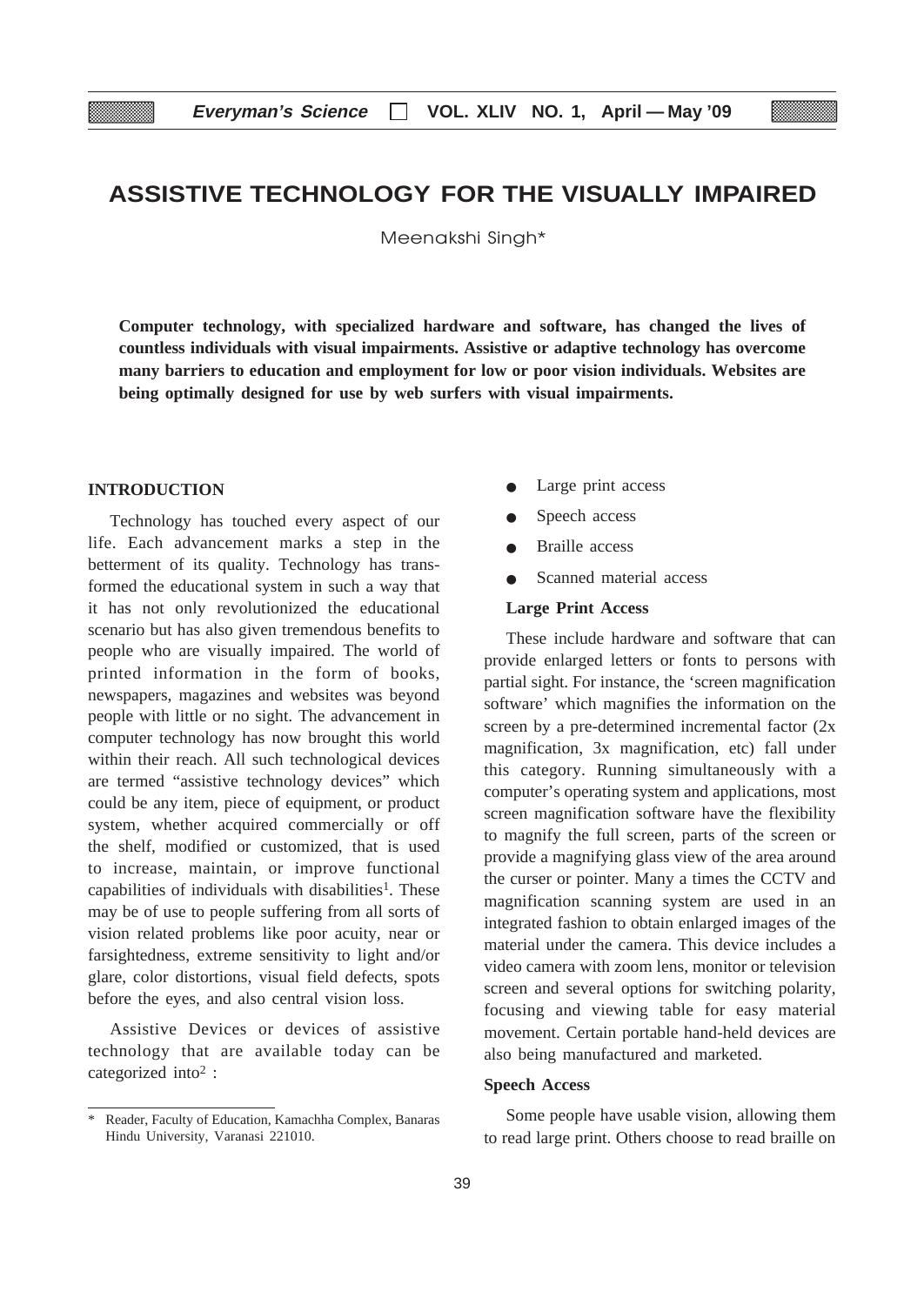paper, while some prefer to use a computer with synthetic speech. 'Screen readers' are software programs that work in conjunction with a speech synthesizer to provide verbalization of everything on screen including menus, punctuation marks and the entire text. 'JAWS or JOB Access With Speech' is the most popular screen reader. It supports web browers for internet access, email programs, word processors, presentation software, spread sheets and much more. Other speech access devices like the talking word processors are also becoming increasingly popular. One such program 'Intellitalk' allows the student to hear the letter, word, sentence or phrase as it is entered into the computer. These programs work in both windows as well as DOS environments.

#### **Braille Access**

For persons who have learnt Braille and are comfortable using it, speech access through screen readers may not be the most convenient option. Besides, every one may not like personal information to be read out aloud and would prefer using devices providing Braille access. In order to produce Braille material, a translation and formatting program needs to be used in conjunction with hardware devices like the Braille embosser (Braille printer). Such programs are used in systems attached to Braille embossers that produce Braille output on special paper instead of the print output. Another useful assistive device in the Braille refreshable display. This enables the Braille reader to read line by line in Braille through refreshable braille cells (the tactile display of dots can be changed after being read or at will by the user), which can be scrolled, navigated and also displayed in normal text form on a LCD screen for a normally sighted partner or assistant. ALVA, Braille Window, Power Braille, etc are some examples of such devices.

Sometimes portability of the system becomes an issue. People used to these devices feel uncomfortable when they are outdoors or when these devices are not available at hand. In order to meet such inconveniences, portable devices also called PDA's or Personal Data Assistants are used. Some of these are 'Braille'n Speak' which have Braille keyboard layout and speech output, 'Braille Lite' and 'Braille Companion' which have a Braille keboard, speech output and refreshable Braille. These devices enable a person to write, review and edit data. They can keep a virtual address book, text pages, notes, etc. Some devices provide the additional facility of multiple languages so that the person using the device may switch between two different languages at the touch of a key. These can also be used as the speech synthesizer for creating output in Braille or print. When connected to the internet, they can go on-line, send and receive e-mail, and surf the Internet.

#### **Scanned Material Access**

Reading material that is not available in Braille form or in the digital form can be made available to persons using scanners attached to screen readers or speech synthesizers. Such devices go a long way in enhancing the accessibility of persons with visual impairment. Some of these devices can even be used for graphics or pictures, that is material not in the text form. The 'Open Book' is one such device that uses a scanner to take a picture of the page, sends it to the computer which translates the picture into understandable text, and then reads the text aloud or outputs to Braille. The time for the whole process may not be more than a minute. The added advantage is the multilingual output. Such devices give flexible, easy scanning even if the page is not placed right, that is sideways or upside down. Another useful device is the VERA i.e. 'Very Easy Reading Appliance'. This is a tool for persons who have partial sightedness or low vision. This is an easy to use reading tool that magnifies the text on the optional display screen, or reads text aloud. It has a key board with large keys and colorful tactile markings for easy, intuitive use. Each key serves only one function. The screen display has the facility of text magnification and changing text and background colors.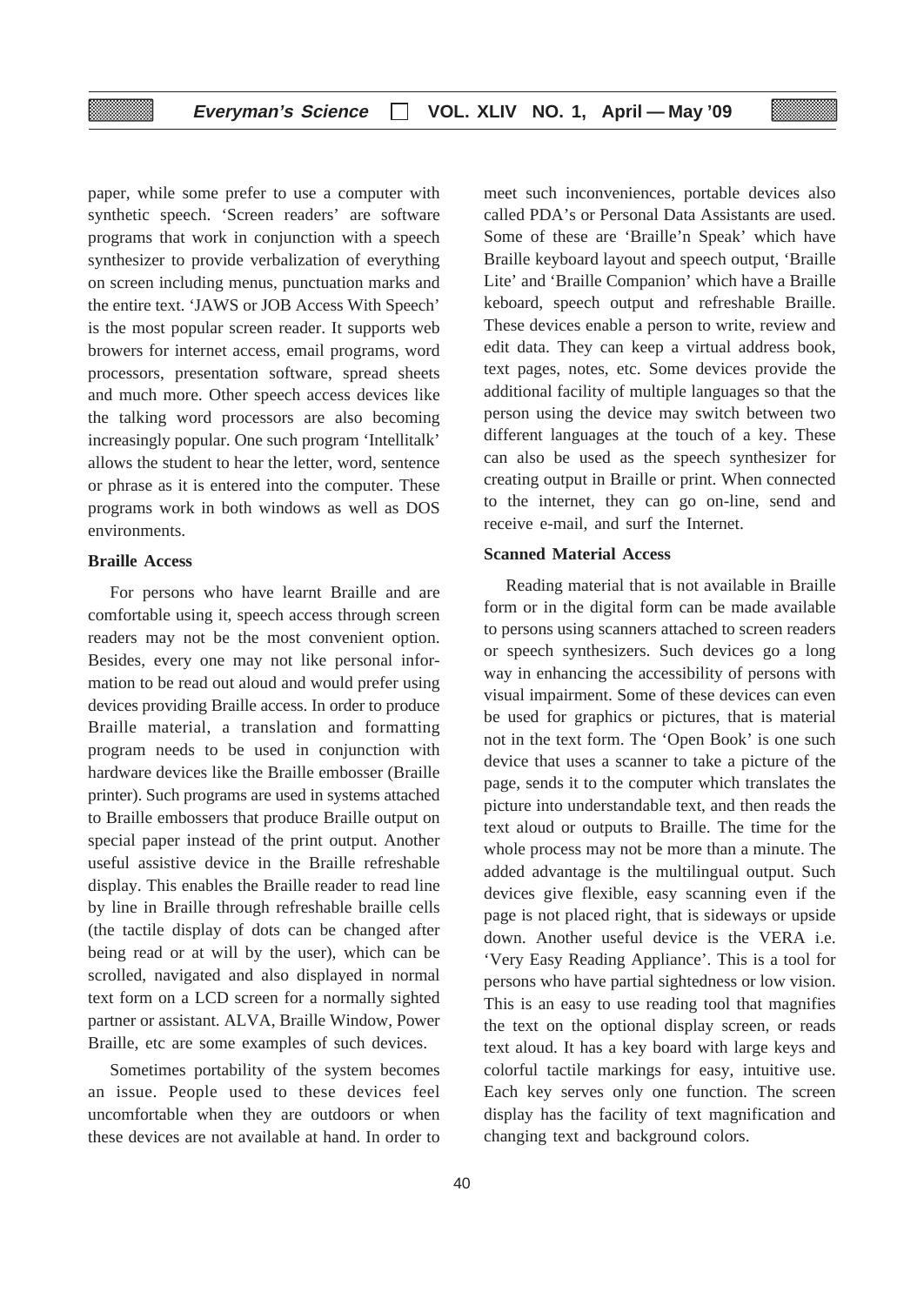The 'Kurzweil 1000 software' converts the printed word into speech and has the ability to find key words or phrases within a document, editing of scanned text, magnification of scanned documents to accommodate users with visual impairments, and the ability to specify unlimited bookmarks within a document. Other unique features include : a 175,000 word talking dictionary ; the ability to insert a scanned page within a document, and the added convenience of background scanning which allows users to scan while working within another application. Additional features include an accurate optical character recognition (OCR), synthetic speech and the ability to decipher multi-column text.

#### **ACCESSING THE INTERNET**

▒

The problems faced by a person with visual impairment are numerous and a lot of them are partially resolved through assistive devices. Accessing print material is only one such issue. The recent popularization of the Internet has raised issues related to the accessibility of websites. The World Wide Web (WWW) is an easy-to-use, point and click document retrieval system, which majority of the people use today. The fact that the vast majority of the information on the Internet now occurs primarily in the form text-based Web documents, makes Internet a valuable resource for all users, particularly those with disabilities.3 Certain simple sensitive measures, particularly in web designing, can go a long way in making the internet accessible for persons with special needs.

The main problem arises when websites have web pages with excessive graphics, as screen readers find it difficult to decipher graphic images. Placing a general outline, which would contain textual description of the image or diagram at the point on the page where a screen reader would begin to read should help. This need not change the appearance of a web document since this information can be displayed as Alternate (ALT), an attribute used with the 'image' tag in XHTML and HTML codes. Using too many columns on the web page is another hindrance in accessibility and should be avoided. Ordered lists with numbers must be preferred to unordered lists as the numbers are easy to remember, a facility the user may use for back tracking or reviewing. Lists within lists must be avoided as they tend to be read as a single list thereby causing confusion to the user. Links to other pages and sites must be created with appropriate alternate descriptions. The links must be large in area and recognizable on simple mouse hover. Preferably, an outline of the linked page should be available when the screen reader reaches the link.

Uncommon typographical characters or constructions should be omitted. It should be remembered that screen readers read every word, so an effort to keep things simple is called for. Irrelevant information, such as descriptions of page borders and decorative graphics must be avoided. Simple layouts make it less time consuming to navigate a document. Efficiency increases if text only alternatives to more image intensive pages are offered. For blind users, loading images is simply a waste of time, because they do not enhance their exploration of a site. For people who are partially sighted provision for increased font size or versions of the site with varying font sizes must be available.

#### **INDIGENOUS ASSISTIVE DEVICES**

In India the population of persons with vision related disability is substantially large. Unfortunately many institutions and persons cannot afford such expensive electronic devices. The '*Pragnya*<sup>4</sup> Sketching Device' is an indigenous assistive device developed by volunteers of Blind People's Association. It is an innovative sketching device that enables a visually impaired child as well as a low vision child to create simple sketches and diagrams out of a thread. It uses acrylic thread as "writing ink" and nylon fabric fastener strips as a "writing slate". Acrylic thread of a contrast colour working as refill is passed through the empty body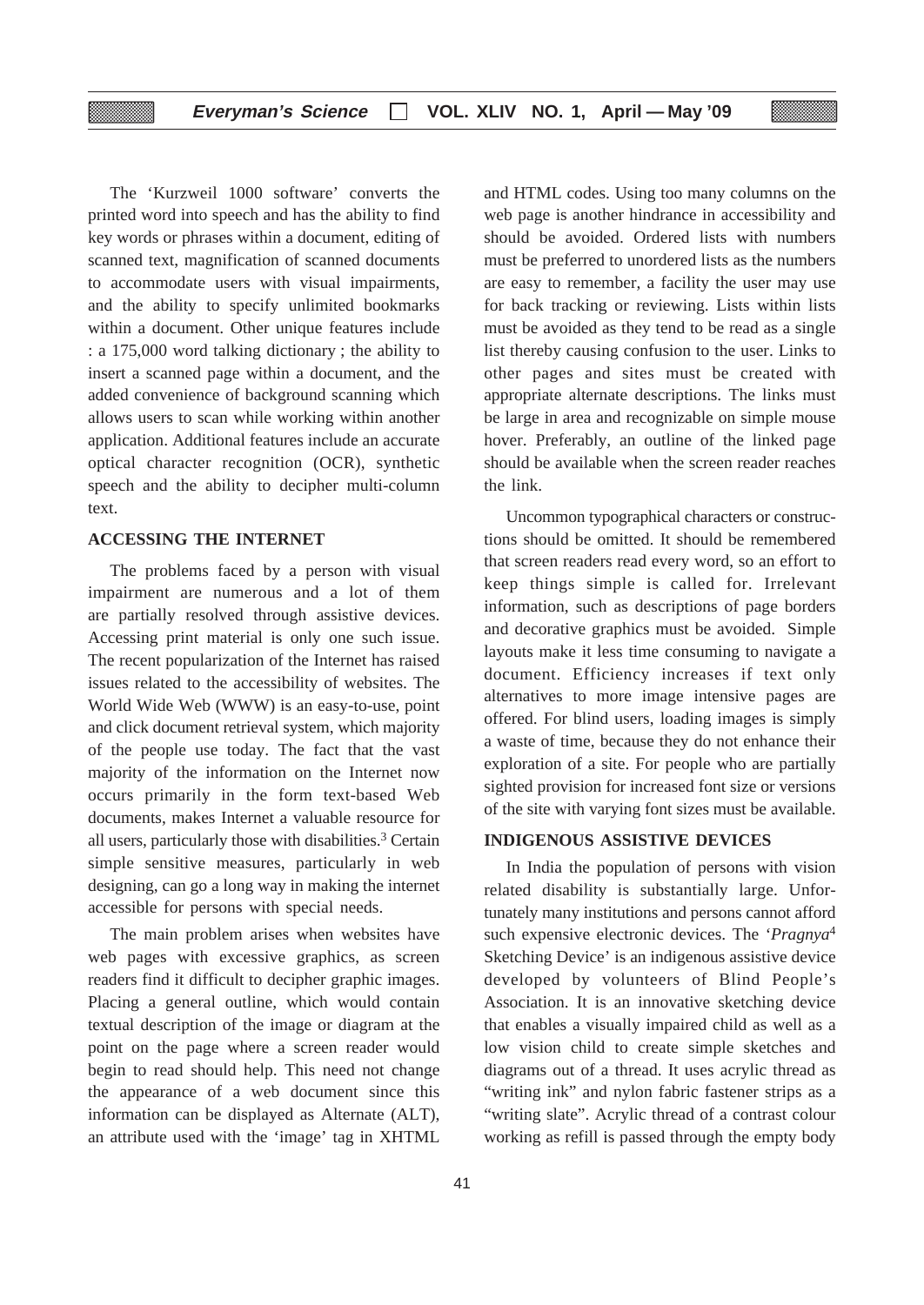of an open ended ball pen, keeping the other end attached to bobbin spool on which it is wound. The nylon fastener strips are stitched together width wise and pasted on the wooden board to make  $1' \times 1'$  area. The child holds the pen as any other normal pen for a sighted person and makes contact of the thread over the slate surface. Keeping continuous touch with the surface, the child glides the pen in different directions and the thread delivery is maintained smoothly through the rotating spool. A line can be terminated by snapping off the thread by using a sharp stationary blade. A continuous running thread can also make different shapes like circles, rectangles, curved lines, letters, graphic symbols, maps, etc. The drawn picture can be easily "erased" by simply pulling away the thread from the slate surface and rewinding it again over the spool. The child can immediately feel the shape by moving fingers over the thread surface and add, correct or erase the line quickly. It enables interaction of the child with the writing media and encourages drawing of various objects. A low vision child may see the shapes by holding the board close to eyes. The device has many advantages in addition to being self-operated, user friendly, cheap, affordable and easy to manufacture device that serves as useful educational media for the teaching personnel. It operates on concept of "draw as you think" which is better as compared to tactile devices where "embossing" is carried out on the reverse side of the paper, metal sheet, etc. to get mirror image of the actual profile.

#### **CONCLUSION :**

An important fact to be considered is that not all sight impaired people suffer from a total loss of vision. There are various eye disorders, such as colour blindness, tunnel vision and, inability to focus. Cataract is a common vision related problem arising with age. Each of these conditions impedes the processing of visual information in a different way. It has been seen that when low vision persons do not use their residual sight, it worsens with

time. If however, they continue to make use of this sight, there are good chances of improvement. Treating all persons as blind and relying totally on Braille and tactile devices is not a good practice and must be avoided. Besides, each person has his/ her own preferences, while some may be more comfortable using screen readers others may prefer Braille output. Therefore, instead of imposing one device on all, individuals must be given ample choice to pick from. In addition, thought should be given to the size and colour of text and images, the level of colour contrast, and the design of the document's background whether it is printed material to be screened or in a digital form to be read by screen reader software. Ultimately, it is the sensitivity of each person that makes the real difference.

#### **REFERENCES**

1. Jim Allan, Jay Stiteley : "Principles of AssistiveTechnology for Students with Visual Impairments" Texas School for the Blind and Visually Impaired, 2006.

http://www.tsbvi.edu/technology/ principles.htm

2. Sharon Nichols : "Overview of Technology for Visually impaired and Blind Students." Texas School for the Blind and Visually Impaired, 2002

http://www.tsbvi.edu/technology/ overview.htm

- 3. Dena Shumila & Jan Richards : "Increasing Access to World Wide Web Sites for Blind and Visually Impaired Computer Users." Adaptive Technology Resource Centre. Faculty of Information Studies, University of Toronto, Canada, 2001.
- 4. Bhusahan Punani : Nandini Rawal, "Visual Impairment Handbook" pp 119-238. Blind People's Association, Vastrapur, Ahmedabad. 2000.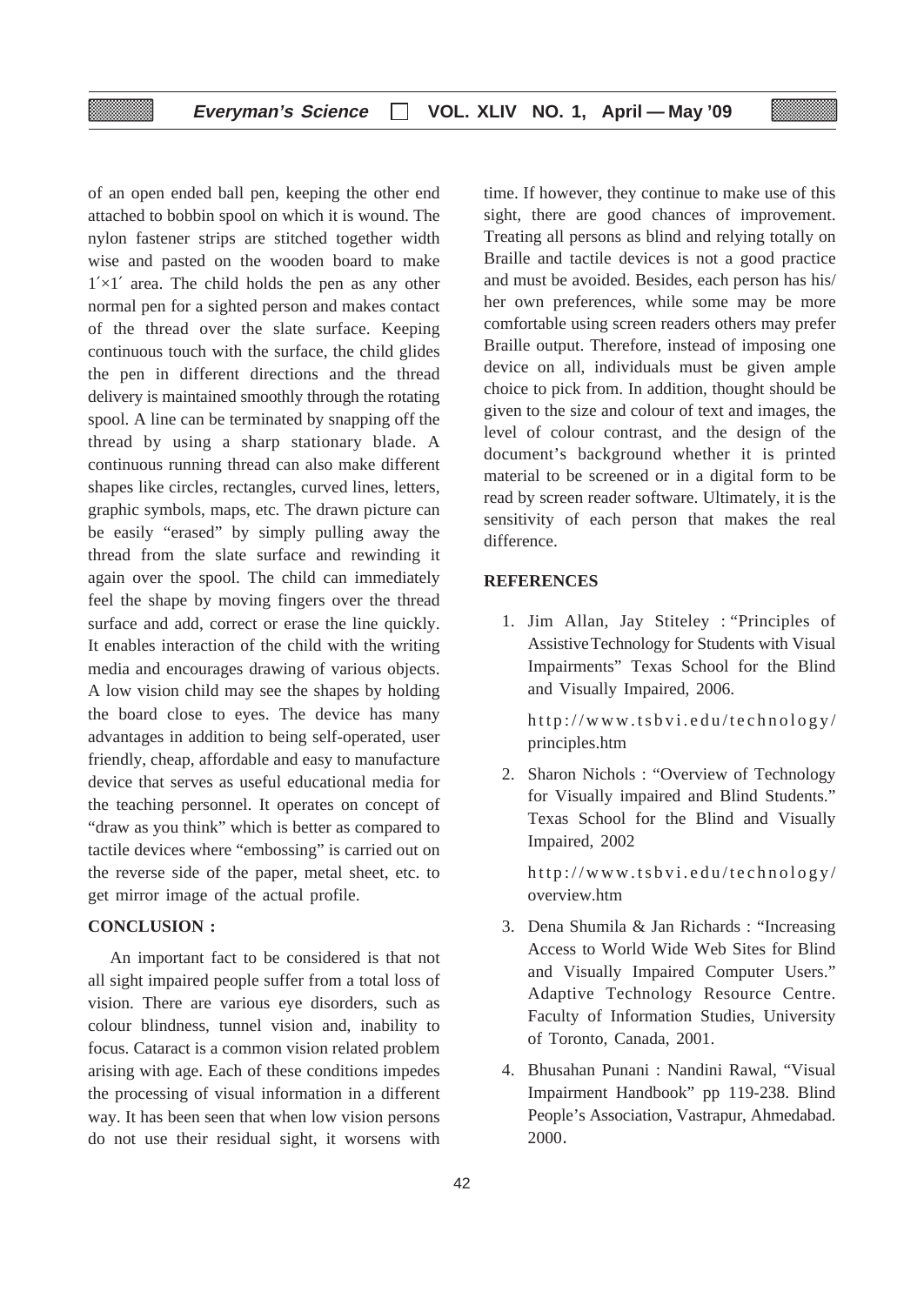## **SWINE FLU FACTS : NEW INFLUENZA A (H1N1)**

Sukanya Datta\*

**This is a write-up summing up the currently known facts about the new Influenza A (H1N1) virus.**

#### **INTRODUCTION**

R unny nose ? Wheezy breathing? Sneezing loudly ? Oh! It is just the flu. Influenza, or flu as it is commonly known, has been part of the seasonal sicknesses that affect us. Everybody had had a bout of flu sometime or the other. Usually it is nothing that a bit of rest and plenty of fluids do not cure. But this is no reason to take the flue lightly. It can, and sometimes does, turn into a killer. The most severe global outbreak of influenza occurred in 1918-1919. It caused an extimated 40 to 50 million deaths worldwide. Epidemiological models project that a similar global outbreak today could result in 2-to 7.4 million deaths globally.

But come to think of it "flu" isn't just flu any more. It has specific names. For example, there is Bird flu (or Avian H5N1 Influenza as the World Health Organization or WHO calls it) or Swine flu (new Influenza A (H1N1), in WHO terminology). There is something different...ominously different...about these "influenzas."

#### **PANDEMIC PANIC**

On 11 June Dr Margaret Chan, Director-General of the World Health Organization (WHO) announced the decision of WHO to raise the level of Influenza Pandemic Alert from phase 5 to phase

6. It was an announcement that heralded the start of the 2009 influenza pandemic. A disease assumes epidemic proportions when there are more cases of the disease than is considered normal. A pandemic is a *worldwide epidemic* of a disease. A pandemic may occur when a new virus appears against which the human population has no immunity. Pandemics can be either mild or severe and its severity can change as it runs its course. On 15 July 2009, WHO website reflects that "At this time, WHO considers the overall severity of the influenza pandemic to be moderate."

If a pandemic occurs it is correct to assume that the virus will spread rapidly. The most important warning signal comes when clusters of patients with clinical symptoms of influenza, closely related in time and place, are detected, as this suggests human-to-human transmission is taking place. The fact that infected poeple can shed virus before symptoms appear, compounds the risk of international spread via asymptomatic air travelers. And this is the fear that has prompted pro-active medical-vigilance at airports, although as of now, WHO has not advised restriction on regular travel or closure of borders. Urbanization and overcrowded conditions are also key factors that speed up viral transmission.

#### **UNDERSTANDING THE INFLUENZA VIRUS**

● Influenza viruses are grouped into three types: A, B and C.

<sup>\*</sup> Scientist-NISCAIR, DG's Technical Cell, CSIR Hqrs, Anusandhan Bhawan, 2 Rafi Ahmed Kidwai Marg, New Delhi 110 0001 ; Email:sukanya@csir.res.in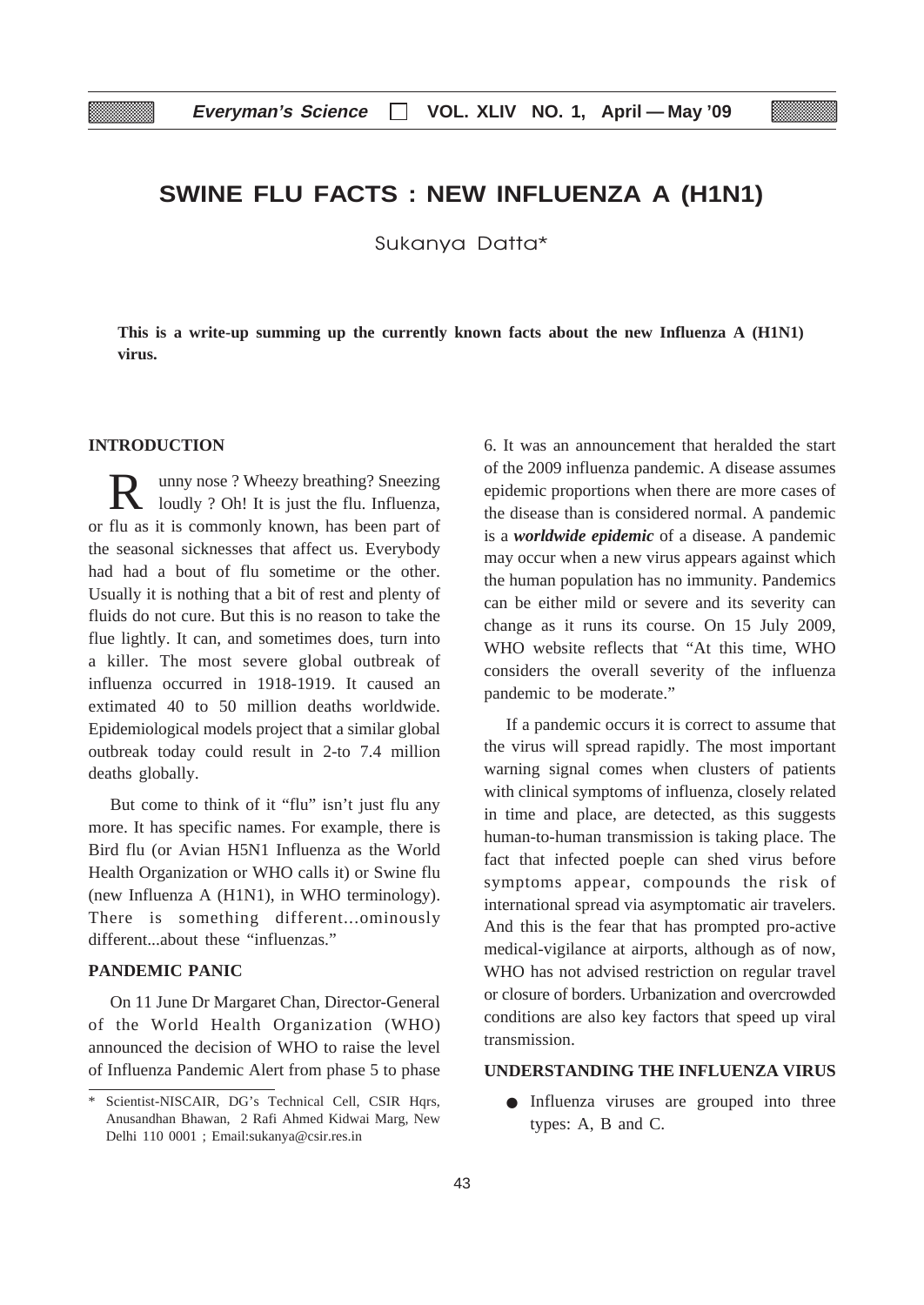- Only influenza A viruses can cause pandemics.
- Influenza virus A clssification is based on variations on two proteins found on the virus surface. These are Hemagglutinin and Neuraminidase.
- Hemagglutinin, abbreviated H, has 16 subtypes, and Neuraminidase abbreviated N, has nine subtypes.
- Theoretically, that means 144 subtypes are possible, although not all have actually been observed.
- Influenza A subtypes are further divided into strains that are named after the location and year of the outbreaks.
- The virus behind the current pandemic is being described as a new subtype of A/H1N1 not previously detected in swine or humans.
- A person who is immune to a specific strain, either through vaccination or after being infected with it once, is not necessarily immune to other strains of the same subtypes.

#### **Spread of Influenza A (H1N1) virus**

WHO has a network of more than 120 National Influenza Centres in over 90 countries that monitor influenza activity and isolate influenza viruses in every region of the world. On 11 June 2009, Dr Margaret Chan, stated that nearly 30,000 confirmed cases have been reported in 74 countries. However, by 15 July 2009 the WHO website announced the spread of he Influenza A (H1N1) virus that first surfaced in Mexico and USA, to many more counties. The list included countries such as : Algeria, Antigua and Barbuda, Argentina, Australia, Austria, Bahamas, Baharain, Bangladesh, Barbados, Belgium, Bolivia, Bosnia and Hezegovina, Brazil, Brunei Darussalam, Bulgaria, Cambodia, Canada, Cap Verde, Cayman Islands, Chile, China, Colombia, Cook Island, Costs Rica, Cote d'Ivoire, Croatia, Cuba, Cyprus, Czech Republic, Denmark, Dominican Republic, Ecuador, Egypt, E1 Salvador, Estonia, Ethiopia, Fiji, Finland, France, Germany, Greece, Guatemala, Guyana, Honduras, Hungary, Iceland, India, Indonesia, Iran, Iraq, Ireland, Israel Italy, Jamaica, Japan, Jordan, Kenya, Korea, Kuwait, Laos, Latvia, Lebanon, Libya, Lithuania, Luxembourg, Macedonia, Malayasia, Malta, Mauritius, Mexico, Motenegro, Morocco, Myanmar, Nepal, Netherlands, New Zealand, Nicaragua, Norway, Oman, Palau, Panama, Papua New Guinea, Paraguay, Peru, Philippines, Poland, Portugal, Oatar, Romania Russia, Saint Lucia, Samoa, Saudi Arabia, Serbia, Singapore, Slovakia, Slovenia, South Africa, Spain, Sri Lanka, Suriname, Sweden, Switzerland, Syria, Thailand, Trinidad and Tobago, Tunisia, Turkey, Uganda, Ukraine, United Arab Emirates, United Kindom, United States of America, Uruguay, Vanuatu, Venezuela, Viet Nam, West Bank and Gaza Strip, Yemen.

#### **SWINE FLU AND PIGS**

In popular parlance, the illness caused by the new influenza A (H1N1) is called Swine flu. Even scientifically, the causative organism is described as "swine-origin" flu virus as it is a re-assortant strain from swine influenza viruses. Re-assortment is the mixing of the genetic material of two similar viruses. The virus responsible for the current imminent pandemic is a genetic mixture of swine, bird and human viruses. Unlike other strains of Swine flu that infect people and are spread only from pig to person, this new strain of new influenza A (H1N1) seems to spread easily from person to person. Despite the name Swine flu, WHO has not reported any confirmation of transmission of the new influenza A (H1N1) between pigs and humans. The virus also has not been shown to jump to people through eating properly handled and wellcooked pork and pork products. It is killed by cooking temperatures of 160°F/70°C, which is the temperature most meats are cooked at anyway.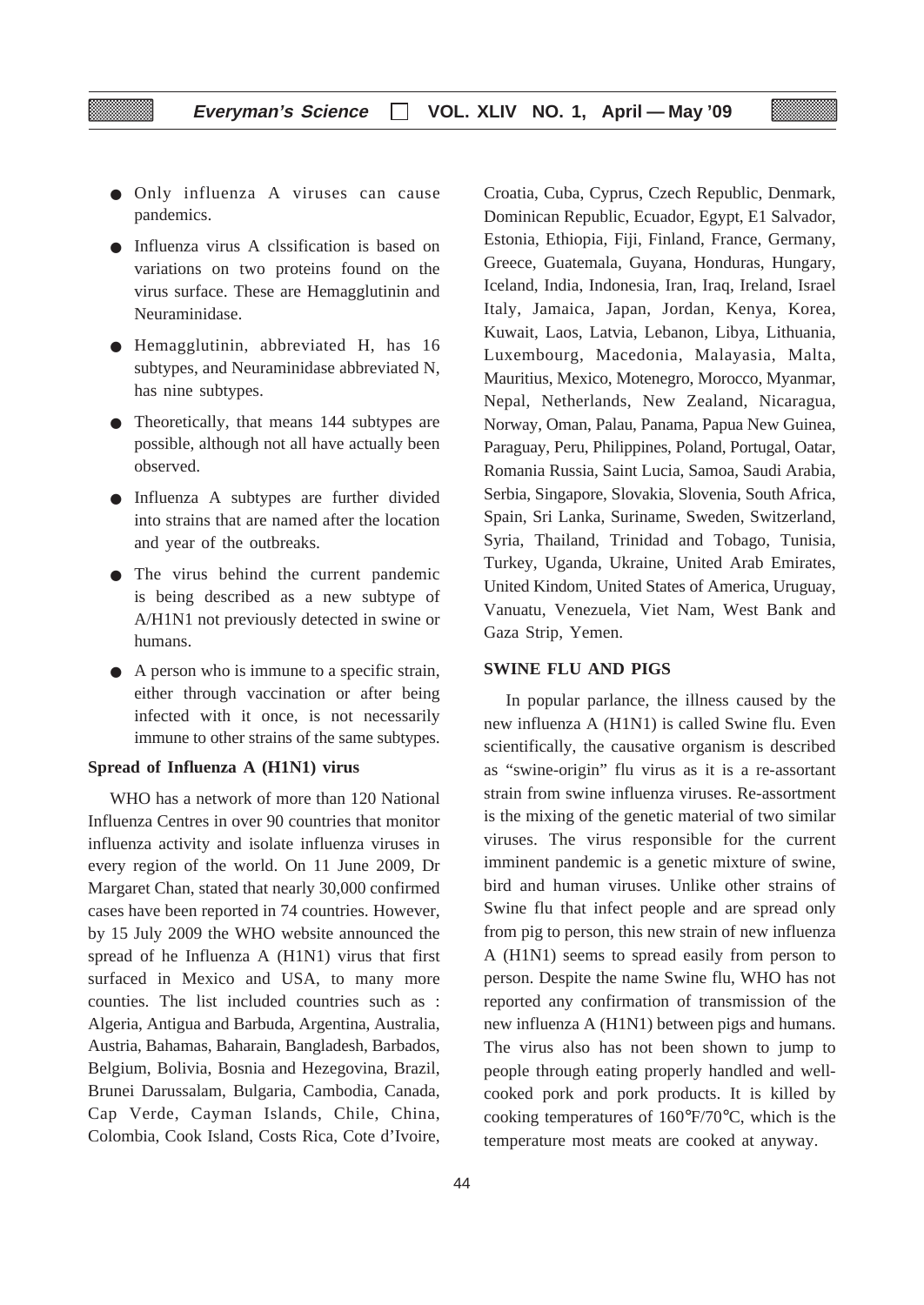#### **SYMPTOMS**

Most patients infected with the new A (H1N1) virus have experienced sore throat, cough, runny nose, fever, malaise, headache, joint/Muscle pain. Some reported vomiting or diarrhoea. A few others developed severe acute respiratory illness/infection (SARI) or pneumonia and required hospitalization. *Human deaths have been reported from Mexico (42) and USA (2).*

#### **VIRAL TRANSMISSION**

When infected people cough or sneeze, infected droplets contaminate their hands/surface, or are dispersed into the air. Others nearby breathe in contaminated air, or touch infected hands or surfaces, and thus are exposed to the virus. Humanhuman transmission is the way the virus is spreading in human populations. The second mechanism of transmission is a more gradual process. It is called adaptive mutation, whereby the capability of the virus to bind to human cells increases with subsequent infections.

#### **PREVENTION**

The simple steps of covering mouth and nose with a tissue when coughing, and washing hands thoroughly, with soap and water, especially after coughing and sneezing can cut down the transmission rate of the virus. The surroundings must be kept clean using readily available household cleaning agents. Those experiencing symptoms should seek medical help promptly and avoid contact with people.

It is advisable to wear a mask, while caring for an affected person. The patient should be isolated and kept at a distance of at last 1 metre from others. The room in which the affected person is confined should ideally have excellent ventilation as there should be improved air flow in the area. Doors and windows may be opened to take advantage of the breeze. The patient must be encouraged to rest and to take plenty of fluids.

Used tissues and face masks must be disposed properly after use.

#### **TREATMENT AVAILABLE**

Inhibitors of neuraminidase such as oselatmivir and zanamivir ; and adamantances, such as amantadine and rimantadine are the two classes of antiviral drugs for influenza. It appears that the new H1N1 viruses are sensitive to neuraminidase inhibitors but resistant to the adamantanes. The latent fear, of course is that the virus may develop resistance to the antiviral drugs used for influenza.

According to WHO, it has a global stockpile of approximately 5 million adult treatment courses of oseltamivir. It has arranged the first deployment of antiviral drugs from this stockpile to 72 countries, giving priority to vulnerable countries, taking into consideration national manufacturing and procurement capacity. It is also distributing about 3 million adult treatment courses to developing countries in need.

WHO is technically collaborating with the Government of India for undertaking interventions to prevent the new influenza A (H1N1) infection in the country and for rapid augmentation of the country's capacity to implement mitigation measures in the eventuality of a pandemic.

In a Notification published in leading newpapers on 8 May 2009, the Government of India has assured that it is maintaining adequate stockpiles of the drug Oseltamivir Phosphate which will be distributed free, in case the need arises.

However, there have been recent reports that H1N1 viruses which are resistant to the antiviral drug oseltamivir (known as Tamiflu) have been identified in Denkark, Japan and the Special Administrative Region of Hong Kong, China (based on laboratory testing). WHO considers that these appear to represent sporadic cases of resistance.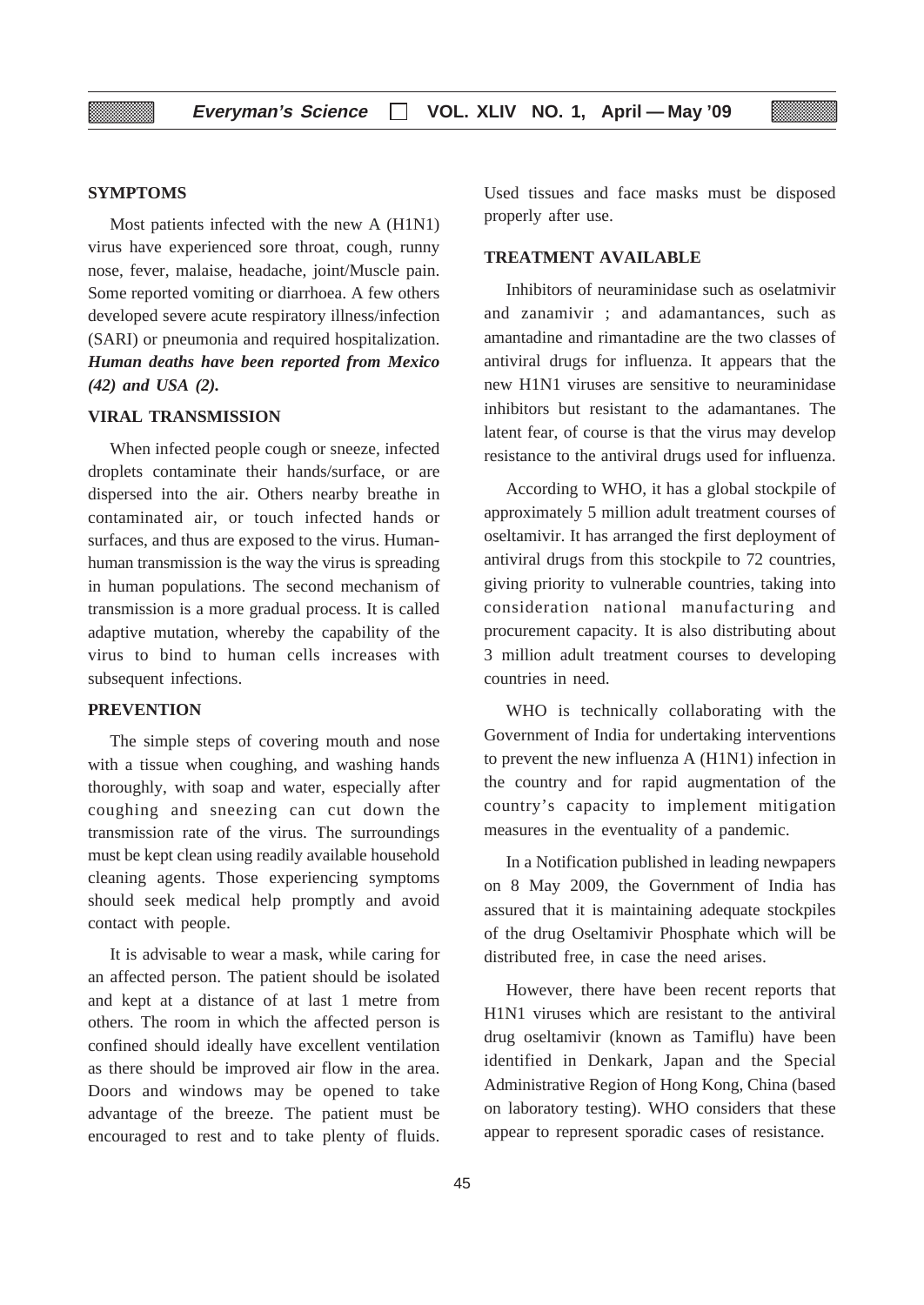#### **WHY NO VACCINE YET ?**

There is no effective vaccine against the new influenza A (H1N1) virus on the shelves. This is because vaccines generally contain a dead/weakened form of the circulaing microbe. For the vaccine to work well, the virus (dead/weakened) in it should match the circulating "wild-type" virus closely. Since the H1N1 virus is a new one, there is no vaccine currently available that has been made with this particular virus. But as soon as the first human cases of new influenza A (H1N1) infection became known, the WHO Collaborating Center in Atlanta (The Centers for Disease Control and Prevention), USA, began the work to develop candidate vaccine viruses. WHO also initiated consultations with vaccine manufacturers worldwide to facilitate the availability of all necessary meterial to start production of influenza A (H1N1) vaccine.

Vaccine production depends upon how swiftly the cultured virus grows in the laboratory. Some strains grow better than others. The behavior of the A(H1N1) strain is not yet known. Also, the estimated time to make enough vaccine to vaccinate the world's population against pandemic influenza will not be known until vaccine manufacturers determine how much antigen (dead/weak virus) is needed to make one dose of effective influenza A (H1N1) vaccine However, making a completely new influenza vaccine usually takes five to six months. The vaccine has to be stored at temperatures between 2°C–8°C.

It is expected that National authorities will implement vaccination campaigns according to their national pandemic preparedness plans. Since this is a new vaccine, close monitoring and investigation of serious adverse events (in any) following administration of vaccine will be deemed essential. It has also been pointed out that, new diseases are, by definition, poorly understood and Influenza viruses are notorious for their rapid mutation and unpredicatable behaviours. The fear is that the virus may (or hopefully may not) mutate into a more dangerous form. Close and constant monitoring will be needed to mount a swift response; should this happen. On 7 July 2009, the Strategic Advisory Group of Experts (SAGE) on Immunization held an extraordinary meeting in Geneva to discuss issues and make recommendations related to vaccine for the pandemic (H1N1) 2009. The experts identified three different objectives that countries could adopt as part of their pandemic vaccination strategey :

- Protect the integrity of the health-care system and the country's critical infrastructure ;
- reduce morbidity and mortality ; and
- reduce transmission of the pandemic virus within communities.

#### **LEARNING FROM EXPERIENCE**

However, the situation may not be as bleak as it sounds. Preparedness measures undertaken because of the H5N1 Avian Influenza outbreak have proved to be a blessing in disguise.

The outbreak of highly pathogenic Avian Influenze began in South-East Asia in mid- 2003. It was the largest and most severe on record.

Avian Influenza viruses are highly speciesspecific and do not normally infect humans being limited to birds and, less commonly, pigs. Of the few Avian Influenza viruses that have crossed the species barrier to infect humans, H5N1 has caused the largest number of cases of severe disease and deaths. The South-East Asia Region alone, accounted for at least 13 deaths from Avian Influenza A (H5N1).

"Bird flu," as the H5N1 Avian Influenza was promptly dubbed, is an infectious disease of birds caused by type A strains of the influenza virus. The infection can cause a wide spectrum of symptoms in birds. The "low pathogenic" form causes only mild symptoms (ruffled feathers, a drop in egg production) and may easily go undetected. Only some viuses of the H5 and H7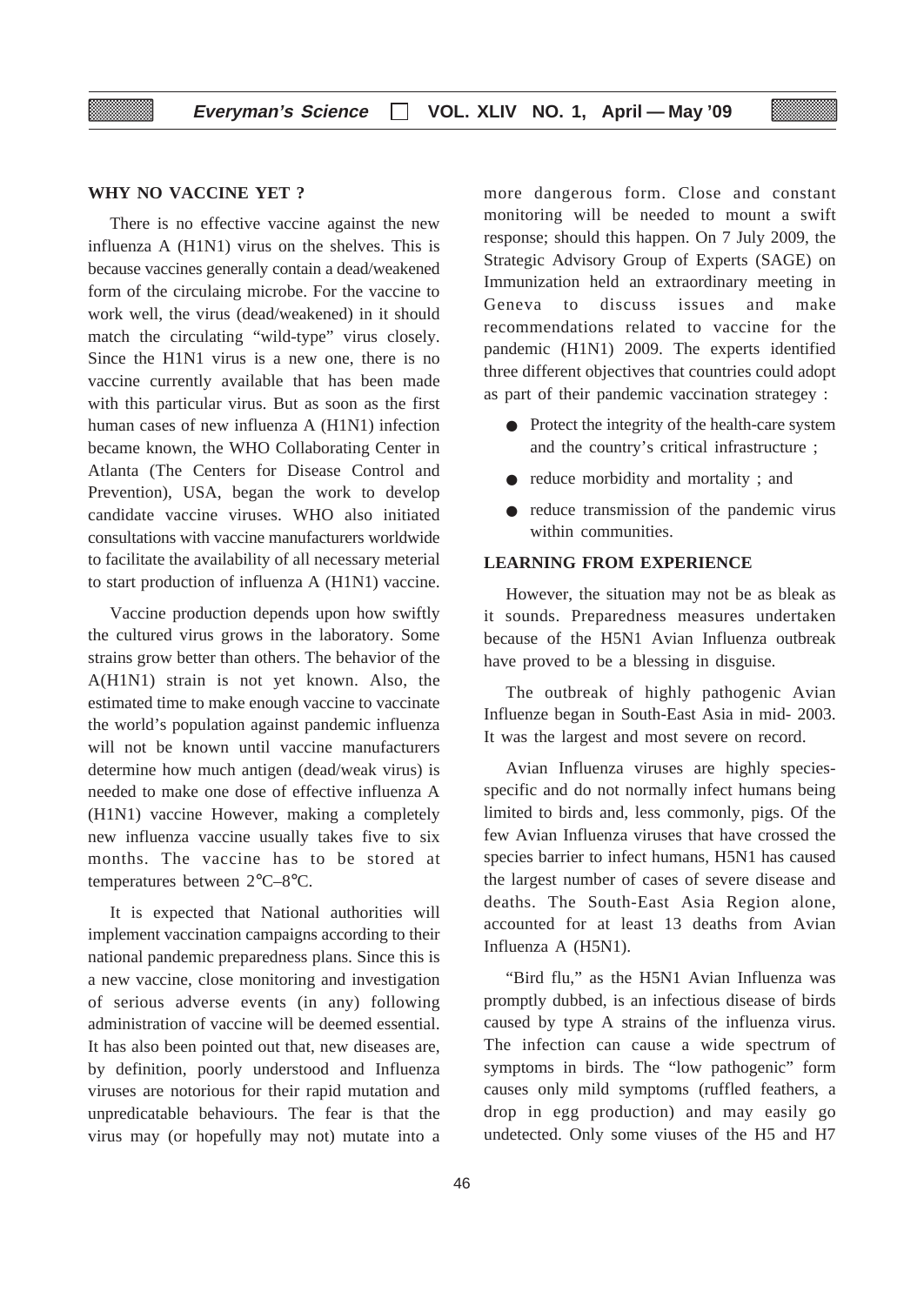subtypes are known to cause the highly pathogenic form of the disease. This pathogenic form speads very rapidly and may cause upto 100 per cent mortality, often within 48 hours. Considerable circumstantial evidence suggests that migratory birds can introduce low pathogenic H5 and H7 viruses to poultry flocks, which then mutate to the highly pathogenic form.

In most cases, the people infected had been in close contact with infected poultry or with objects contaminated by their feces. Exposure to the virus also happened during slaughter, de-feathering, butchering, and preparation of poultry for cooking. Those periurban or rural households that kept poultry under congested conditions risked maximum exposure because the birds shed large numbers of virus in their feces. Consumers ran the risk of cross-contamination if juices from raw poultry and poultry products were allowed, to touch or mix with, items eaten raw ; or if poultry products were improperly cooked before consumption.

The disease caused by H5N1 followed an unusually aggressive clinical course. Primary viral pneumonia and multi-organ failure were common. More than half of those infected (mostly healthy children and young adults), died.

#### **DANGER FROM AVIAN H5N1**

The causative agent, the H5N1 virus, has still not been totally eradicated despite the death/ destruction of an estimated 150 million birds. It is now considered endemic in many parts of South East Asia. The firmly entrenched H5N1 virus with expanded its host range, infecting and killing mammalian species previously considered resistant to infection is a harbinger of future pandemics.

#### **GOOD NEWS ON THE NEW INFLUENZA (H1N1) FRONT**

On 6 May 2009 it was announced that the full genetic sequencing of the H1N1 swine flu virus has been completed. The breakthrough was achieved by Scientists at the Public Health Agency of Canada's microbiology lab in Winnipeg, who studied the genetic makeup of viral samples from Mexico and two Canadian provinces. This is a tremendous boost to finding the virus's Achilles' heel and in designing a vaccine.

#### **FURTHER READING**

1) http://www.who.int/csr/disease/swineful/en/

2) http://www.oil.co.za/index.php? art\_id=nw20090506191835578C369647&click\_id= 31&set\_id=1

3) http://www.nlm.nih.gov/medineplus/ h1n1fluswineflu.html

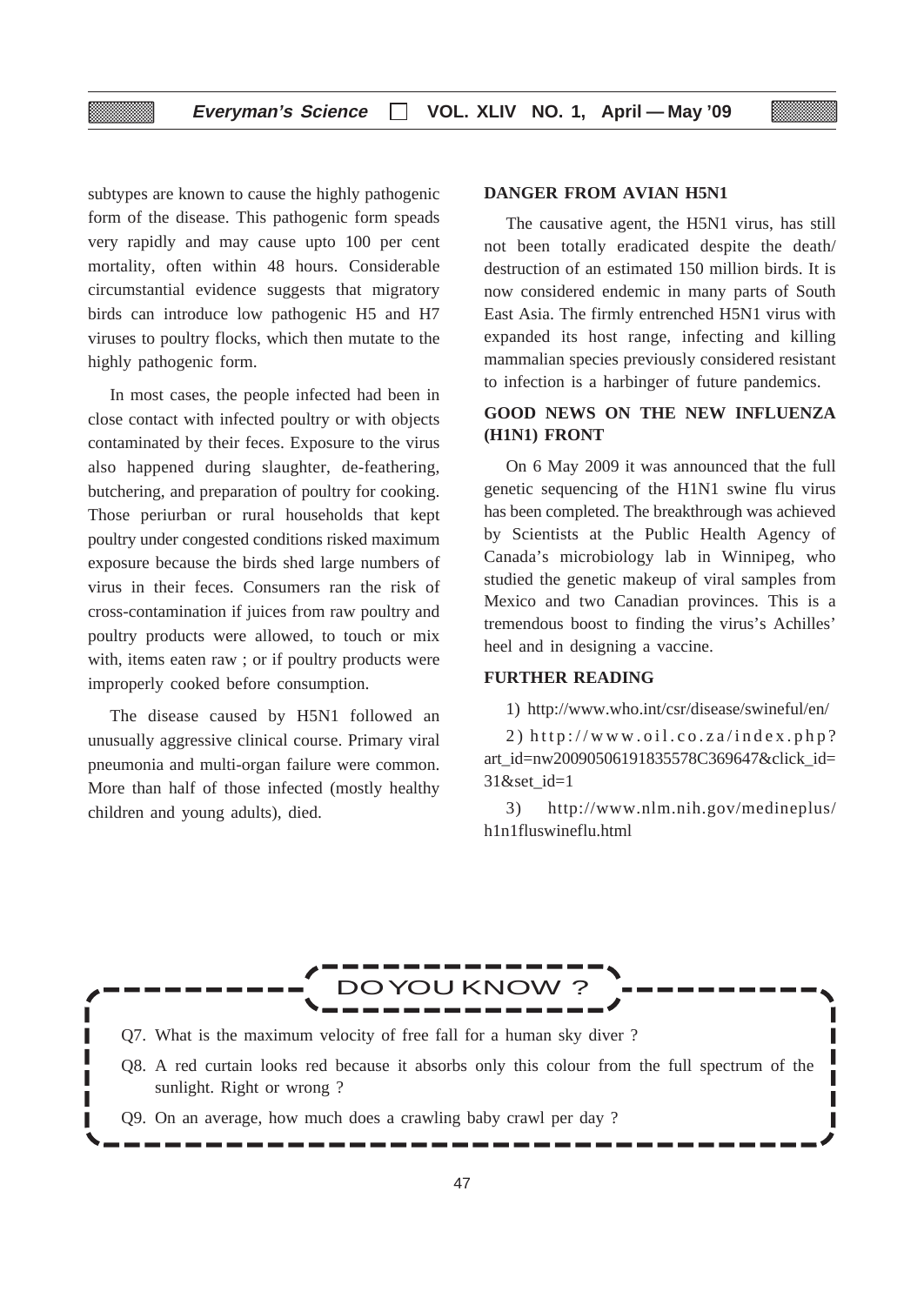## **SOMETHING TO THINK ABOUT**

## **HOW IMPORTANT ARE THE BIOFUELS?**

Hem Shanker Ray

lobal warming and climate change have Gessentially resulted from severe distortion of these sentially resulted from severe distortion of these fuels was very limited the carbon balance in nature. In earlier times carbon dioxide released into the atmosphere by living creatures and combustion processes were absorbed by plants to produce biomass and then release oxygen back to the atmosphere. Carbon dioxide was also absorbed by the sea to create and sustain marine animals and biomass such as algae. There was not perfect recirculation of carbon though because natural processes created two 'wastes', namely coal and petroleum. Plant matter deposited under layers of earth produced coal when geothermal conditions over millennia induced the buried plant matter to undergo metamorphosis. Similarly petroleum was produced by decomposition of marine animals under heat and pressure. However, coal and petroleum were benign wastes of nature's cycles and they essentially lay buried under earth until man started exploiting these deposits for energy production.

Today our industrial civilization releases into the atmosphere far more carbon dioxide than what can be absorbed by the greenary on land and water in the sea.  $CO<sub>2</sub>$  level has been rising steadily from the eighteenth century and the rise has been particularly rapid during the last few decades. Shah Jehan perhaps breathed an air that had 280 molecules of  $CO<sub>2</sub>$  per million molecules of air. That  $CO<sub>2</sub>$  level today stands at about 380.

times. But the use of these fuels was very limited in the absence of large industries. Today increasingly huge amounts of coal are needed only for generation of electricity in thermal power plants and petroleum mainly sustains the vast network of the transportation sector. In either case, millions of tons of  $CO<sub>2</sub>$  are released into the atmosphere every year. There are numerous other industries which also produce  $CO<sub>2</sub>$ . For example every ton of cement, produced by rotary kilns through decomposition of limestone, produces nearly a ton of  $CO<sub>2</sub>$  also which is released into the atmosphere. If  $CO<sub>2</sub>$  level in the atmosphere is not brought down, then man may be heading for 'ecocide'—a term that has been coined by some experts to mean self-destruction because of willfull but unwise alteration of the environment. Some even believe that it may be too late already and this century is likely to see the end of the human civilization that has been built over many millennia.

Biofuels are meant to fight against climate change by decreasing our dependence on nonrenewable deposits of coal and petroleum. They are combustibles that come from renewable biomass. Only the carbon that comes from renewable biomass will be released into the atomsphere when biofuels burn.

Today global ethanol production is over 50 billion litres per year and biodiesal is about 10 billion litres. Ethanol is produced from crops such as sugarcane and corn and biodiesel from oil crops.

<sup>\*</sup> Emeritus Scientist, Central Glass and Ceramic Research Institute, Jadavpur, Kolkata–700032. Email : hs\_ray@yahoo.com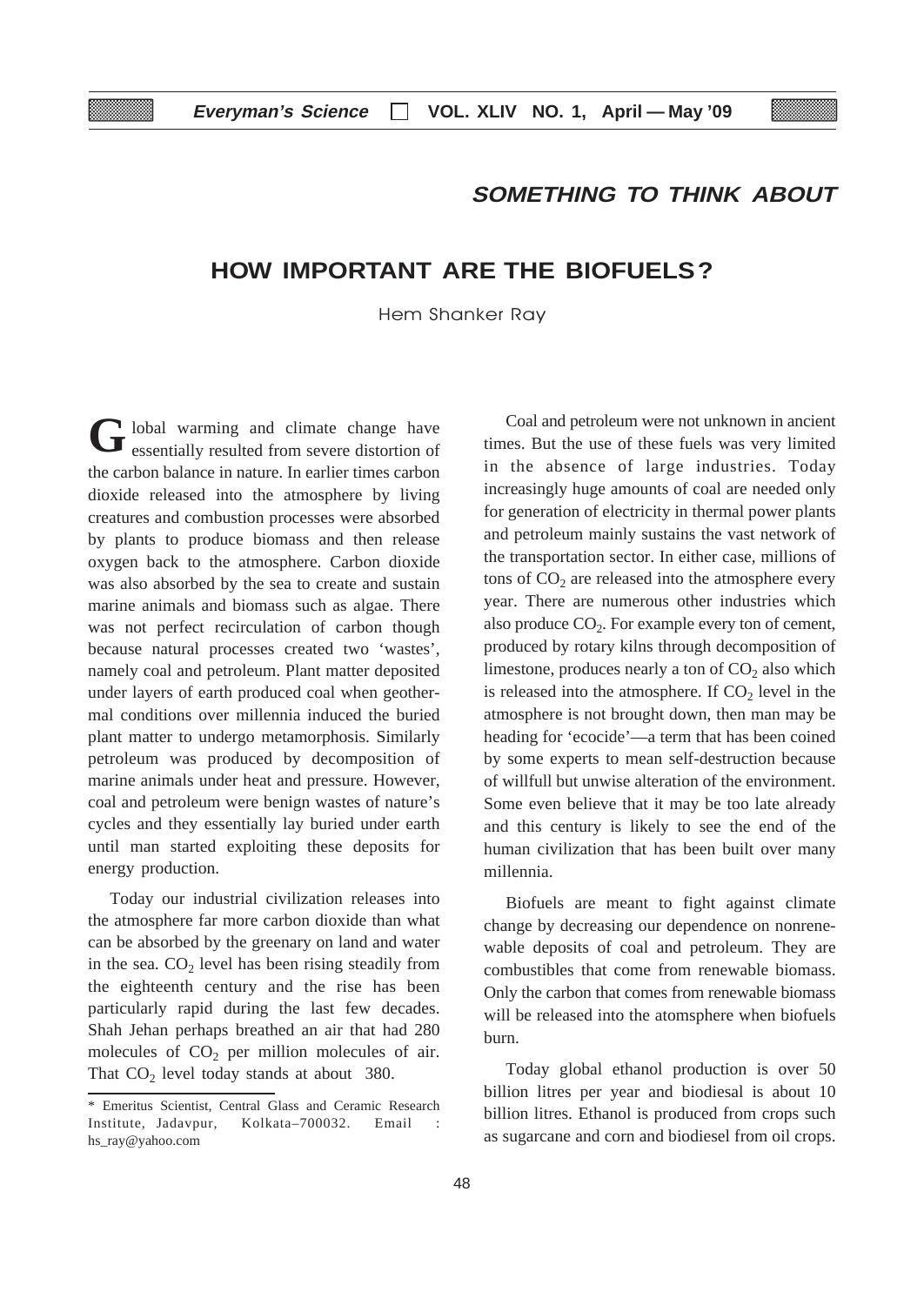Such as jetropha. The U. S. has the largest biofuel industry, 23 per cent of the corn crop alone goes into ethanol production that provides 3 per cent of national transportation fuel. Worldwide less than 1 per cent of transportation is by biofuels as of now.

▒

Huge amounts of funds have already been spent on biofuel research and the technology is gaining momentum. Some experts believe that this funding is misdirected because there is vast scope for savings in the traditional transportation industry. The contribution of the entire biofuel industry can be easily matched by simply achieving one extra km per 2-3 litres of gasoline which is equivalent to around 2 per cent increase in mileage. This can be easily achieved by better traffic management, better maintenance of the vehicles and better roads. If these are done, then there will be added advantages of faster traffic, less number of accidents and lesser maintenance requirements of vehicles and, accordingly, financial gain for vehicle owners. The Golden Rectangle Highway Project of the Govt. of India is estimated to cost some 55,000 crores but this money will be recouped in 7-8 years time through better fuel utilization alone.

Yet all alternative sources of energy are being examined seriously and biofuels present an important option. Some interesting facts about biofuels have been discussed in a recent article (Not your father's biofuel, Nature, vol. 451, 21 Feb. 2008, pp. 880 - 883) and some of these are briefly presented.

Some people hope that even though biofuels are unlikely to account for a large proportion of the total energy use, they can have an important role if we learn to grow the right crops and make the right biofuels. Sometime ago the well known Consultancy firm Mckinsay and Co. suggested that at oil prices above \$70a barrel, cellulosic feedstocks could supply half of the global transportation fuels by 2020. Apparently, this was too optimistic and the report perhaps ignored many real world constraints.

The oil price has already touched \$140 a barrel once.

Biofuels can come from crop residues, grass or woody materials that avoid use a sugarcane or starch to produce ethanol and oil crops to produce biodiesal. Attempts are being made to use marginal lands, attain higher productivity from less land and use land where conventional crops cannot be grown.

The biofuel industry, however, faces many constraints some of which are as follows.

- Strong vested interests that desire to continue with traditional fuels
- Divergence of views regarding prioritization of R & D spending on alternate energy sources.
- Protests over use of land for biofuels because land is needed for agricultural production for man and animals
- Diversion of corn and sugarcane for biofuel consumption and apprehensions about shortages for human and animal consumption
- Need for energy for irrigation and production of fertilizers in production of biofuel crops.
- Mismatch between centres of biofuel production and centres of maximum usage and energy needs for transportation etc. etc.

However, in today's energy scenario it has become imperative that all opportunities for multiple approaches be explored. Biofuels may be the perfect answer in some selected sectors.

The key to producing biofuel is converting sugars into ethanol by an engineered bactirium. Sugars usually come from sugarcane or corn. If cellulosic biomass can be efficiently converted into sugar then various agricultural sources can provide a wider feedstock. Cellulose is the tough polymer from which cell walls of plants are made. Use of cellulosie matter will avoid biomass that is used for man or animals.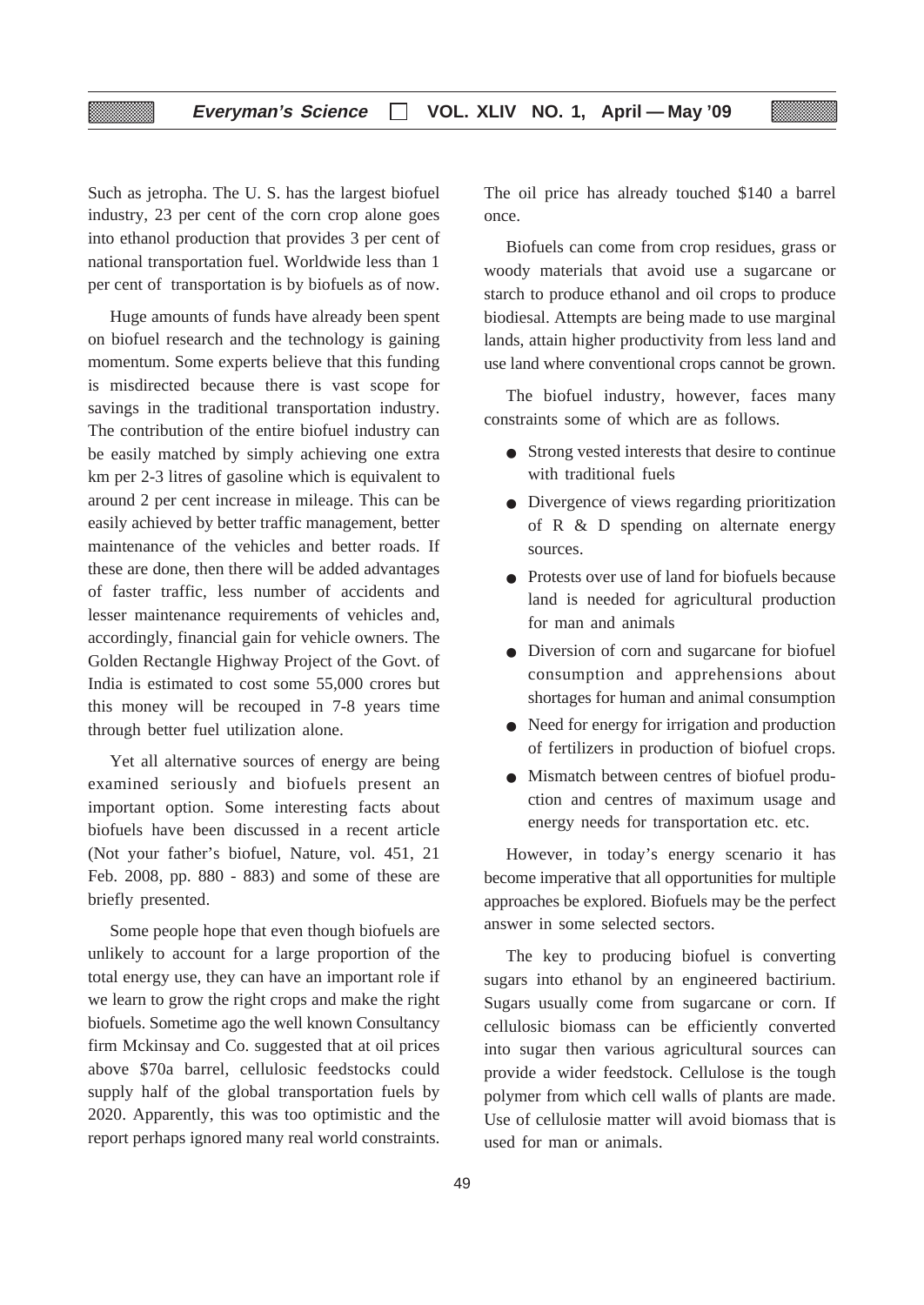#### **Everyman's Science VOL. XLIV NO. 1, April — May '09**

Unfortunately cellulose breakdown needs not only heat and catalysts but also biology, and the biotechnology is still not that successful.

Energy crops will need fast growing cellulose that needs no extra inputs of fertilizers. Some fast growing grasses that can be grown in marginal lands will provide the ideal answer. Now there is need to grow crops differently from what man has done over the millenia–designing plants that are better to eat with more sugar in cane (which is also a kind of grass) and more starch in corn.

There is another approach that plans to do away with use of land altogether. Some scientists are developing bioreactors that will tap  $CO<sub>2</sub>$  streams from coal based thermal power plants to produce rich algae crops. Also getting some algae to secrete hydrocarbons in a form that can be continuously collected for use as a fuel. Some others are trying to convert other carbon based feed stocks, agricultural waste or municipal waste into carbon monoxide and hydrogen which can then be converted to a liquid fuel nonbiologically. This, however, will not be a biofuel.

Biofuels face another peculiar problem. The microorganisms that are induced to convert the biomass into biofuel are often not immune to what they produce. In fact, the biofuel may be toxic to these microorgansims themselves. The bacteria may thus die and the conversion process stops. Or else, the microorganisms may tend to evolve away from what they are required to do.

So, there are problems but biofuels are definitely here to stay. How important they will be in decades to come will depend on factors such as price to petroleum, progress in bioscience and technology as well as international relations and hopefully, a pardigm shift in man's awareness about the dangers of the climate change.

#### ANSWERS TO "DOYOU KNOW A1. Archery. A2. Yes, Siliguri Station with Broad, Metre and Narrow gauge-all active. ı A3. One who studies butter fly and moth. A4. From either Hebrew first two letters–Aleph and bet or Greek two letters Alpha and Beta. L A5. It should be the same for both. I A6. Salamander. П П L A7. About 500 Km/hr. head down. L A8. Wrong. The curtain absorbs everything except red. I ı П A9. About 200 metres.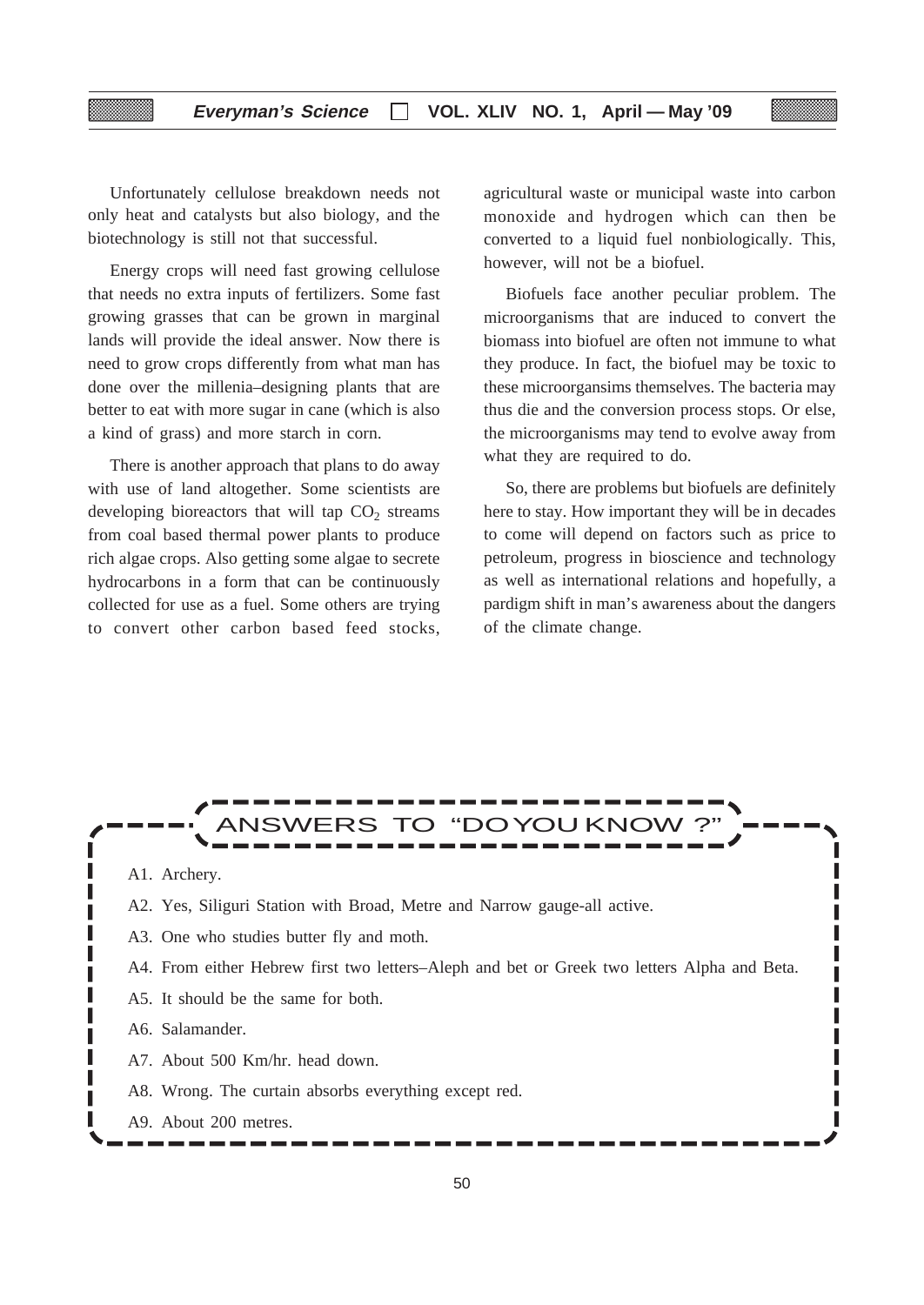| <b>KNOW THY INSTITUTIONS</b> |  |
|------------------------------|--|
|                              |  |

**Everyman's Science VOL. XLIV NO. 1, April — May '09**

#### **MICROBIAL CONTAINMENT COMPLEX, PUNE**

Microbial Containment complex, Pune is established for providing reliable diagnosis, effective prophylactics, vaccines and other strategies for prevention and control of viral diseases by creating centers of scientific excellence, safe workplace and risk-free environment.

#### **Mandate**

Establishment of containment laboratories to facilitate study, storage and safe handling of highly infectious viruses.

- To create centers of excellence for study of high-risk and novel viruses.
- Establishing National Virus Repository and Serum bank.
- Providing teaching and training programs on bio-safety and bio-containment.
- To establish rapid response team to investigate epidemics of viral origin.

#### **History**

During seventies, following scientific debate, strong feeling was generated in developed Countries that studies on microbial agents particularly viruses needed much better facilities, more care and caution to avoid health hazard to the laboratory personnel as well as to the population in general. Newer diseases caused by unkown as well as known pathogens were emerging and re-emerging in different places and geographical areas. Due to these concerns, in 1978, the Department of Science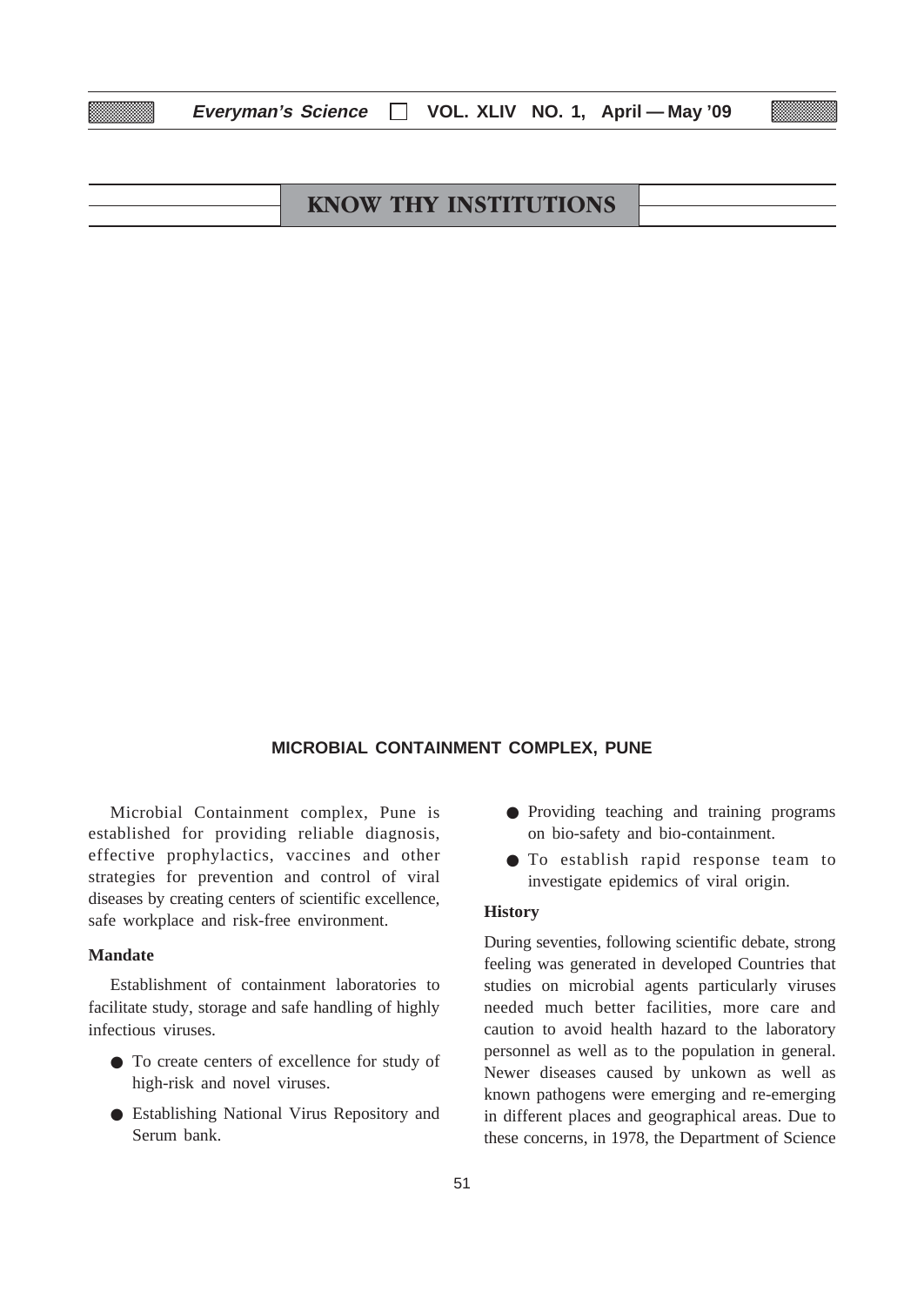and Technology (Government of India) suggested creation of containment laboratories under ICMR. The council decided that this facility should be developed as independent national facility under National Institute of Virology, Pune. The Planning Commission sanctioned a small amount of token money for setting up of such a laboratory. NIV acquired about 27 acres of land in on the outskirts of the city at Pashan, Pune. Road and compound wall were constructed. Water, electricity was obtained from far off places. It took serious effort and considerable time to develop the land.

As there was no expertise in the country to set up containment laboratory, two scientists of NIV visited some of the existing high security laboratories in Britain and USA. With the help of other experts in the country a plan for creation of such a laboratory was developed. An Expert Committee was constituted to guide and advise on establishment of Microbial Containment Complex (high containment facility). The Committee suggested phasing out of construction activity. In first phase, it was planned to create the facilities that did not require advanced expertise and competence to erect them.

i. High containment Facility is developed as a National Infrastructure to handle high-risk micro-organisms.

ii. Specialized facilities / equipment that rank among the best five in India.

#### **Basic Laboratory Building :**

This is a big and elegant building (area about 7500 sq m) having ground plus 2 floors. Annexed to this building are library hall, conference room, and infected animal holding block. Several BSL-2 labs have been created in this building.

#### **High Containment Laboratory :**

NIV/MCC scientists prepared concept and design of the laboratory. The laboratory consists of molecular biology, serology, tissue culture, entomology, material staging, and animal holding

rooms. Other special features of the laboratory are as follows :

- Cadaver storage facility
- Eco-friendly monkey-runs
- Conference  $&$  meeting halls
- Incinerator attached to BSL-3 facility
- Eco-friendly garbage disposal system (vermiculture-pits)
- Guest house
- Staff quarters
- Support BSL-2 laboratory
- Novelty / Innovative

The High Containment Bio-Safety laboratory is a state-of-art biosafety Level 3+ laboratory. It has been planned and designed as per guidelines of Center for Disease Control and Prevention (CDC) Atlanta, USA and WHO, Geneva. Here scientists will be able to go one step further to explore the domain of the unknown viruses such as SARS, Nipah, Hantaan that have been flirting in India causing national havoc. MCC will also serve as a National Virus Repository, where viruses are archived for further research.

#### ● **Brief Highlights of the High Containment Laboratory**

High containment (BSL-3) laboratory facility of MCC is a separate building. The specialty of this containment facility is that it is planned and designed to handle majority of infectious work in primary barriers (biosafety cabinets class-II type B-II and class III isolators). To provide high security to laboratory, proximity cards and codes restrict entry.

This laboratory is designed and provided for work with those organisms that present a high risk to laboratory personnel and to the community. All the laboratory personnel are to be specially trained in handling pathogens and potentially lethal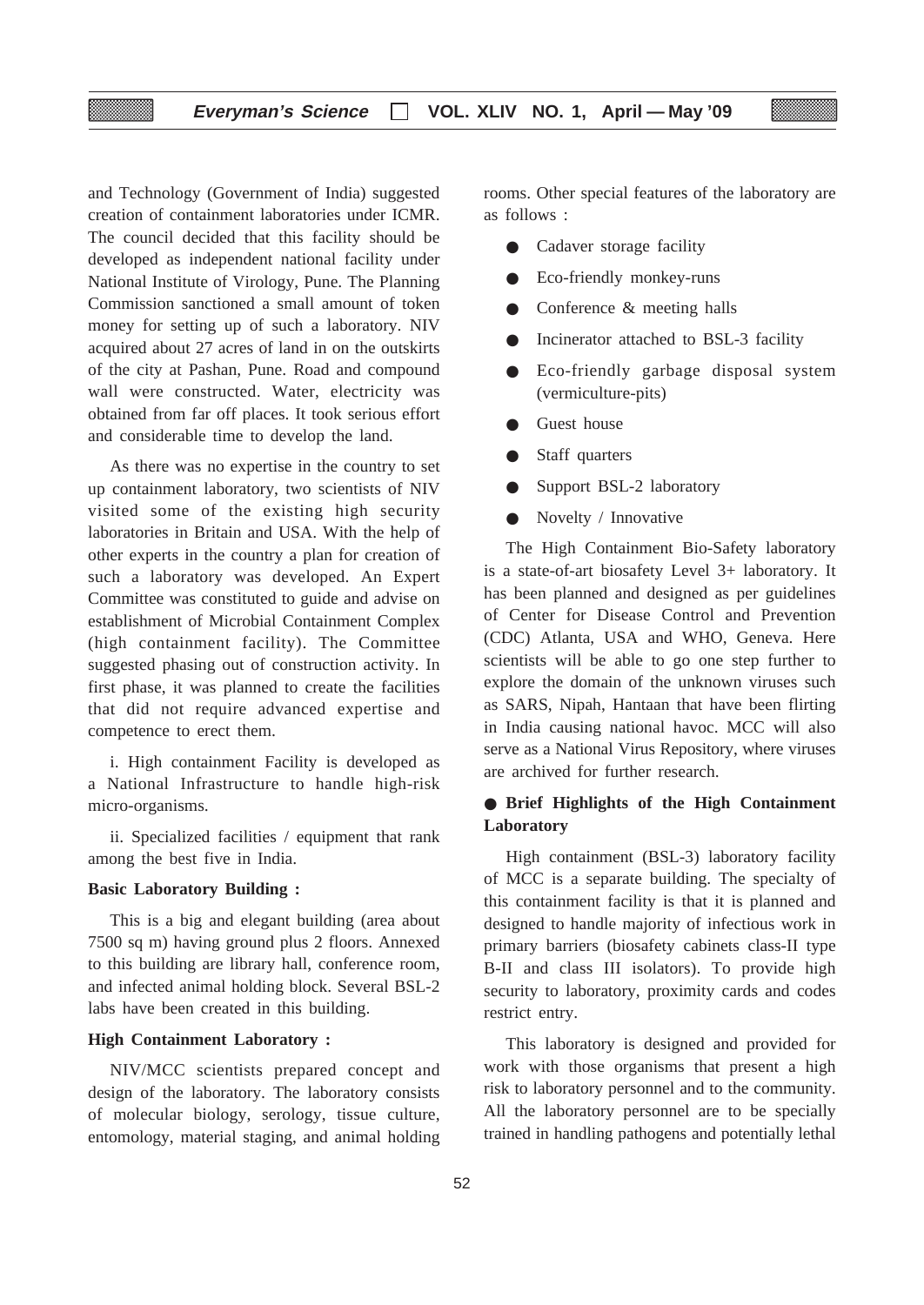agents and are to be supervised by competent scientists who are experienced in working with these agents. All procedures involving manipulation of infectious agents are conducted within biological safety cabinets or other physical containment devices or by wearing of appropriate personal protective clothing or devices. The laboratory is equipped with specific design features and follows special practices.

#### **Specialized Development**

ICMR has its mandate to discover therapies, vaccines and rapid diagnostic tools against viruses and other agents to protect the citizens of India. Emergency response to Natural occurrence (Zoonotic, Exotic etc.), Bio-terrorism & Biological Warfare (tactical and god forbid strategic) requires in addition to the hospital/healthcare infrastructure the construction of regional hospitals and containment facilities. ICMR has formulated a plan of preparedness to deal with such emergencies. NIV/MCC is set to play a critical role in this endeavor. A rapid response would be mission critical since the citing of the index case and assessing the R-Zero would make a world of a difference in identifying the correct containment strategy.

#### **Superiority / advantage over Similar Developments Globally**

India and neighbouring countries are extremely prone to many emerging and reemerging infections due to developmental programs such as clearing of forests, new roads and highways, increasing air and rail travel, and unplanned urbanization.

Traditionally, we have been depending upon developed countries to provide specific diagnosis as they have the requiste labs and technologies. Critical High containment (BSL-3) laboratory will provide us ability to deal with such emergencies and reduce the dependence on developed nations. Thus development of facility where it is needed most is our advantage over other facility of similar type.

#### **Database (including repositories) Developed**

The virus strains available are being characterized at molecular level and basic database is being generated. Such data is an asset to any country.

#### **Services Rendered in Times of National Calamities**

During 2003, during global outbreak of SARC in the month of April and May, suspected SARC cases started appearing in this country. MCC was the only laboratory, which had facilities to handle such high-risk samples. This center played important role in safe processing samples for the diagnosis.

The facility provided critical input during an outbreak of Chandipura, which claimed life of over 150 children in A. P. and similar number in Maharashtra during 2003.

#### **Outstanding Contributions of the Institute / Centre**

- Biosafety Level-3 laboratory has been established to work with indigenous or exotic agents.
- Monkey run and biosafety 2 laboratories are built for proper upkeep of laboratory animals.
- Strong scientific and reagent program is taken up to provide timely diagnosis of pathogenic viruses involved in bioterrorism.

#### **Highlights of Newer Initiatives Taken**

National virus repositories, molecular diagnostic facilities like Microarray, are being established. Reagents and vaccine development for neglected but important disease are being taken-up on priority.

**Contact :** Director, Microbial Containment Complex, Sus Road, Pashan Pune-411021, Tel : 91-20-25880982, 25889194, Fax : 91-20- 26122669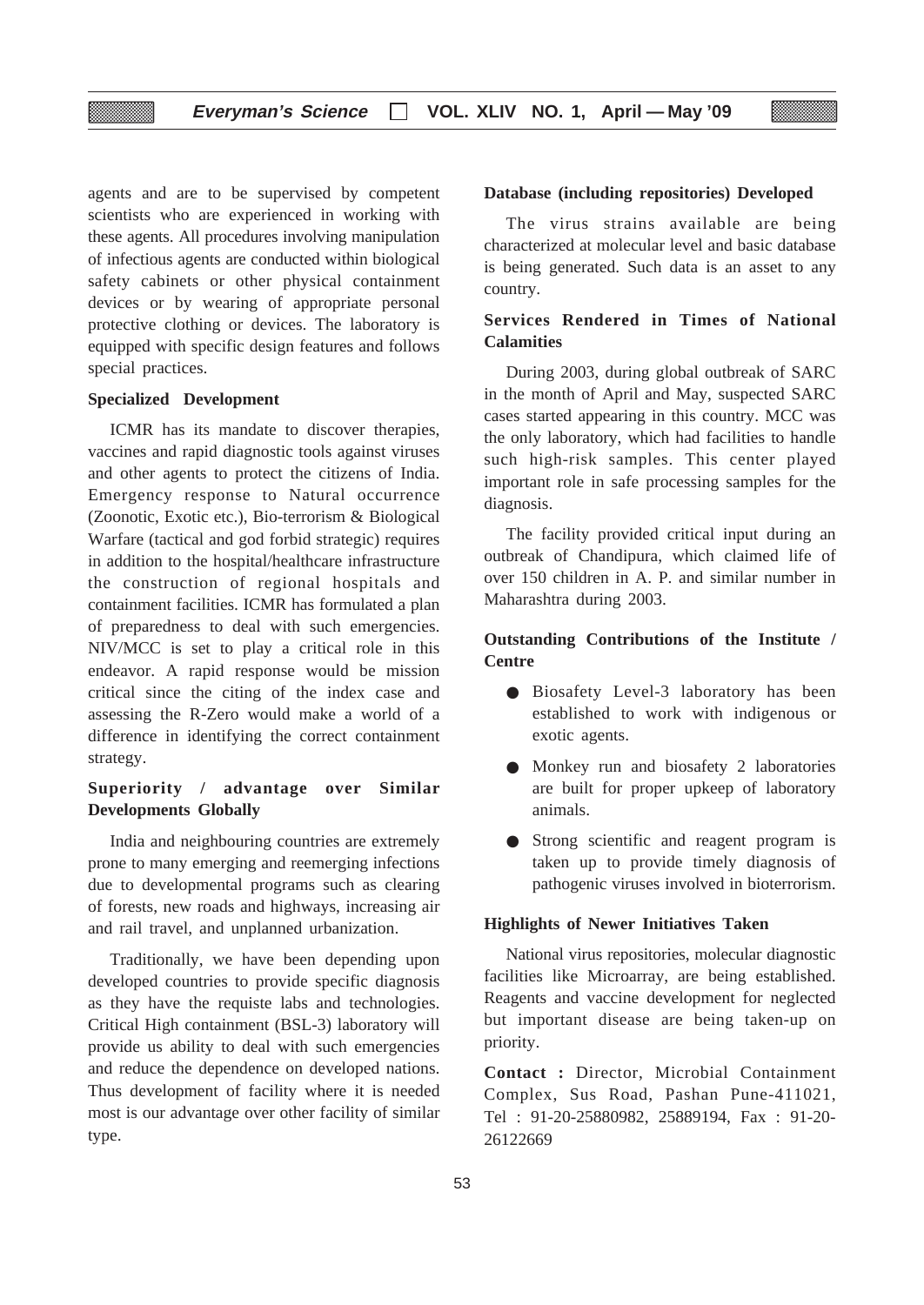# **Conferences / Meetings / Symposia / Seminars**

**Symposium on 'Bio-safety and Environmental Impact of Genetically Modified Organisms and Conventional Technologies for Pest Management' Theme : Environmental Impact Assesment & The 29th Session of Academy of Environmental Biology, 20–21 November 2009, Patancheru (Hyderabad)**

The workshop will address issues related to :

- 1. Protocols for assessment of bio-safety of conventional technologies and genetically modified organisms to the non-target organisms in the environment.
- 2. Impact of conventional technologies and genetically modified organisms on the non-target organisms in the environment.
- 3. Impact of conventional technologies and genetically modified organisms on biodiversity.
- 4. Policies and guidelines for deployment of conventional technologies and genetically modified organisms for pest management and environmental safety.
- 5. Toxicity and fate of pollutants in biological systems.
- 6. Hazardous waste management/risk assessment and Environmental management Programs.

Submission of Abstracts last date 30 sept. 2009.

*Contact* : *Dr. Krishna Gopal*, Aquatic Toxicology, Indian Institute of Toxicological Research, Post Box-80, M. G. Marg, Lucknow 226001, Uttar Pradesh, India. Email : aeb1@rediffmail.com Tel. : 091-522 2613786 / 2627586 Ext–259, 260 ; Fax : 091-522-2628227.

## **46th Annual Convention of Chemists, December 1-6, 2009, Vellore Institute of Technology, Vellore.**

Research papers in the following sections shall be presented in oral / poster sessions. Some Young Scientist awards shall be given on the basis of scientific contents and presentations (mentioned against names of respective sections)

- 1. Analytical Chemistry & Environmental Chemistry Section : (i) Dr. Upadhyayyulu V. Rao Memorial Award (ii) Dr. Upadhyayyulu Annapurna & Satyanarayana Memorial Award (iii) Prof. V. Pandu Ranga Rao Award (iv) Prof. A. K. Dey Award (v) Prof. G. Gopalrao Young Scientist Award.
- 2. Inorganic Chemistry Section : (i) Prof. A. K. Dey Award (ii) Prof. B. C. Halder Memorial Award (iii) Sree B. M. L. Bhasin Memorial Award.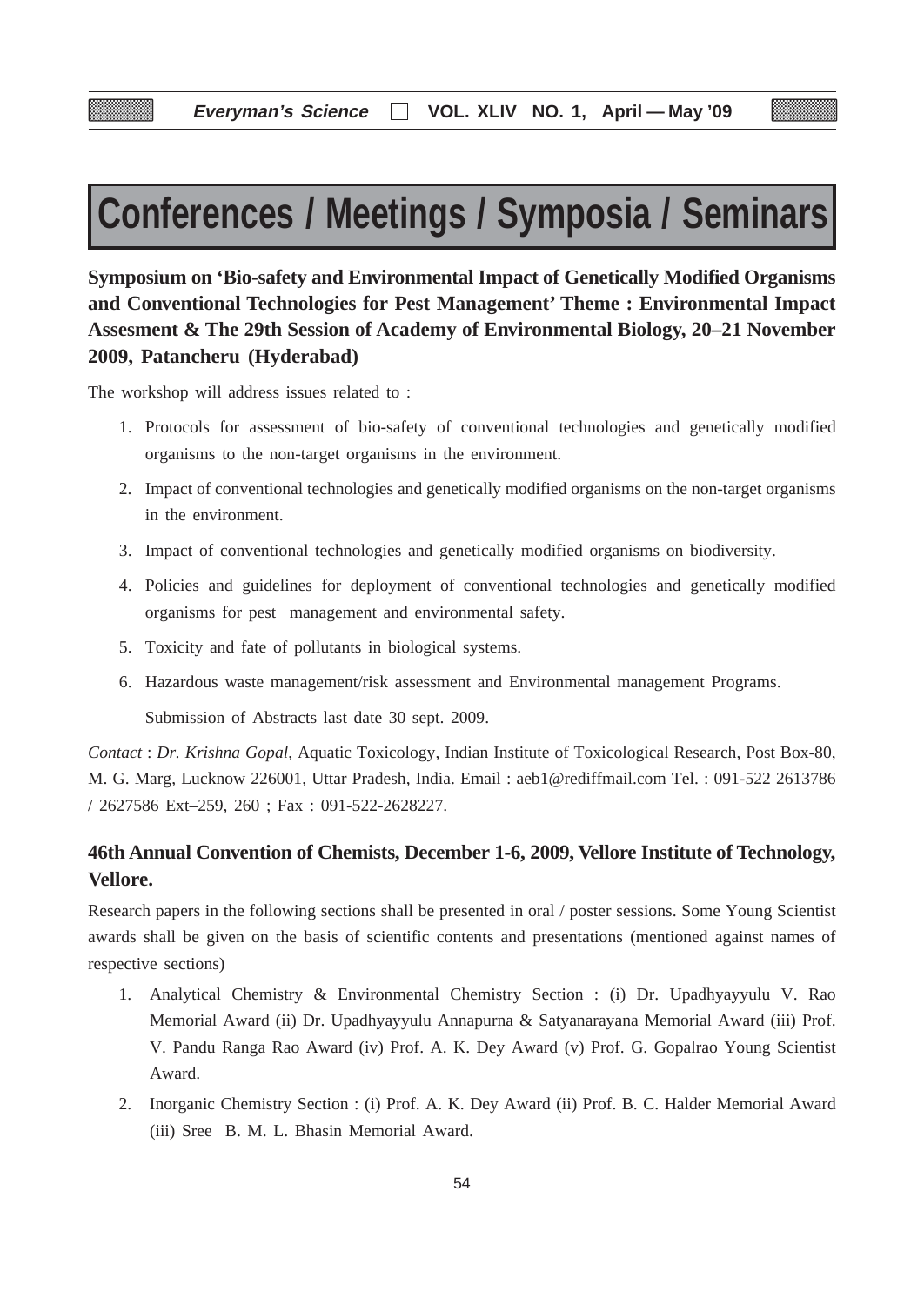#### **Everyman's Science VOL. XLIV NO. 1, April — May '09**

- 3. Organic and Biochemistry Section : (i) Indian Chemical Society Award.
- 4. Organic and Biochemistry Section : (i) Dr. D. S. Bhakuni Award (ii) Dr. B. N. Mankand Award (iii) Dr. J. M. Dasgupta Award (iv) Prof. P. Sengupta Memorial Award.
- 5. Physical Chemistry Section : (i) Prof. Santi R. Palit Award (ii) Association of Kinetics Award. Last date for Submission of Abstract of papers–24 September 2009.

*Contact* : *Prof. P. L. Majumder*, Honorary Secretary, Indian Chemical Society, 92, A. P. C. Road, Kolkata-700 009. E-mail : priyalalm@hotmail.com.

## **National Conference on Quality Improvement Concepts and their Implementation in Higher Educational Institutions (QICIHEL – 2009), December 11-12, 2009, Coimbatore Tamilnadu, India**

The conference is organized by Department of Mathematics, Amrita Vishwa Vidyapeethan in association with IQAC. The Conference is aimed at the target group from both educational institutions and industries who are either doing research or attempting to implement various quality improvement. The staff responsible for internal Quality Assessment Cells in NAAC certified institutions will also benefit from the Conference.

*Contact* : *Dr. J. Ravichandran*, Organising Secretary (QICIHEL–2009), Department of Mathematics, Amrita Vishwa Vidyapeetham, Coimbatore-641105, Tamilnadu. Website : www.amrita.edu/qicihei09 Email : j–ravichandran@ettimadai.amrita.edu.

#### **54th DAE Symposium on Solid State Physics, December 14–18, 2009, The Maharaja Sayajirao University of Baroda, Vadodara**

Symposium is organized by Board of Research in Nuclear Sciences, Department of Atomic Energy. Government of India. Manuscripts (contributed papers, thesis presentations and YAA presentations) should be submitted by e-mail as a Microsoft Word document. pap\_ssps@barc.gov.in.

*Contact* : *Dr. A. K. Rajarajan / Dr. Alka B. Garg*. Secretary, DAE-SSPS 2009, Solid State Physics Division, Bhabha Atomic Research Centre, Mumbai–400 085, INDIA, Email : daessps09@gmail.com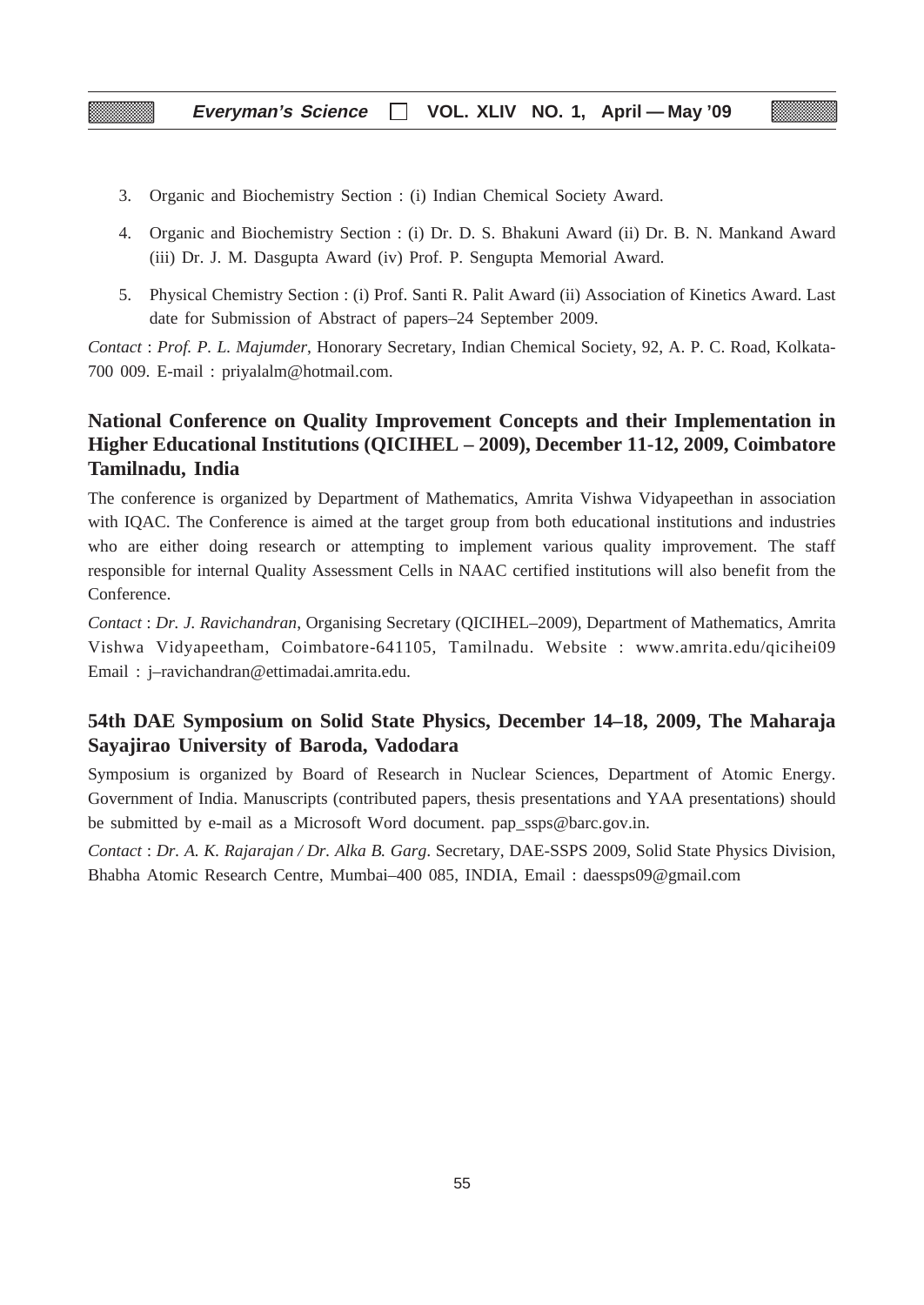## **S & T ACROSS THE WORLD**

#### **ZERO DISCHARGE TOILETS**

Eco-friendly zero discharge toilets are all set to be introduced in trains across the country. The toilets jointly developed by IIT Kanpur, Research Designs and Standards Organization, Lucknow and a private agency in Chennai, ensure that all liquid discharges are converted into "pure water" which can be used as re-cycled water to flush and clean toilets and sanitary fittings. The solid waste is converted into odour free paste by certain biochemicals or additives applied at the departing terminal. This can be stored for 15 days in a tank and can easily be emptied at the destination point through pressurised evacuation.

The odourless solid waste could yield revenue since the paste would form an excellent manure after being dried in the sun. After some more trial runs and studies the scheme would be a permanent feature in Indian Railways.

Presently, the system has been installed in trains running between Chennai and Jammu Tawi and Chennai-Lucknow.

*(PTI Science Service, Mar 1-15, 2009)*

#### **BIOCONTROLLING CONGRESS GRASS**

Congress grass or parthenium, a native of tropical America, came to India accidentally in 1955. A rapidly growing invasive species, this grass competes well for nutrients and space and reproduces fast. One of the world's seven most notorious weeds, parthenium has already taken over about five million hectares of this country's land. Many methods, ranging from manual

uprooting, chemical herbicides to biological control agents, have been proposed to limit the spread of this uncontrollable variety of grass. Biocontrol agents are the most preferred as they are inexpensive and cause few side-effects.

Quite a few bioagents, including the leaf beetle, Zygogramma sp, and the rust fungus, Puccinia abrupta, have been used in the management of parthenium in different parts of the world with some limitation in field trials. Further need based research is continuing in this area.

*(Down to Earth, Feb 16-18, 2009)*

#### **GREEN RATING FOR BUILDINGS**

Bureau of Energy Efficiency is reportedly extending the star rating scheme to buildings as well. The ratings, meant only for offices at present, will award certificates to buildings based on their energy consumption over a period of at least one year. Organizations that apply to BEE will be assessed on their power consumption and awarded star ratings from one to five, with five signifying a highly efficient building. It takes off from the energy conservation building code that had been enforced in May 2007. So far around 500 buildings have been designed according to it.

Benefits are likely to motivate builders to adopt better construction practices. However, only existing buildings will benfit from the programme since a building has to be in existence for at least one year to qualify for the audit. New buildings can probably take tips from LEED or GRIHA codes developed by separate organizations for energy efficient buildings so that when they are finally assessed, they can get a good rating.

*(Indian Building Congress, Mar, 2009)*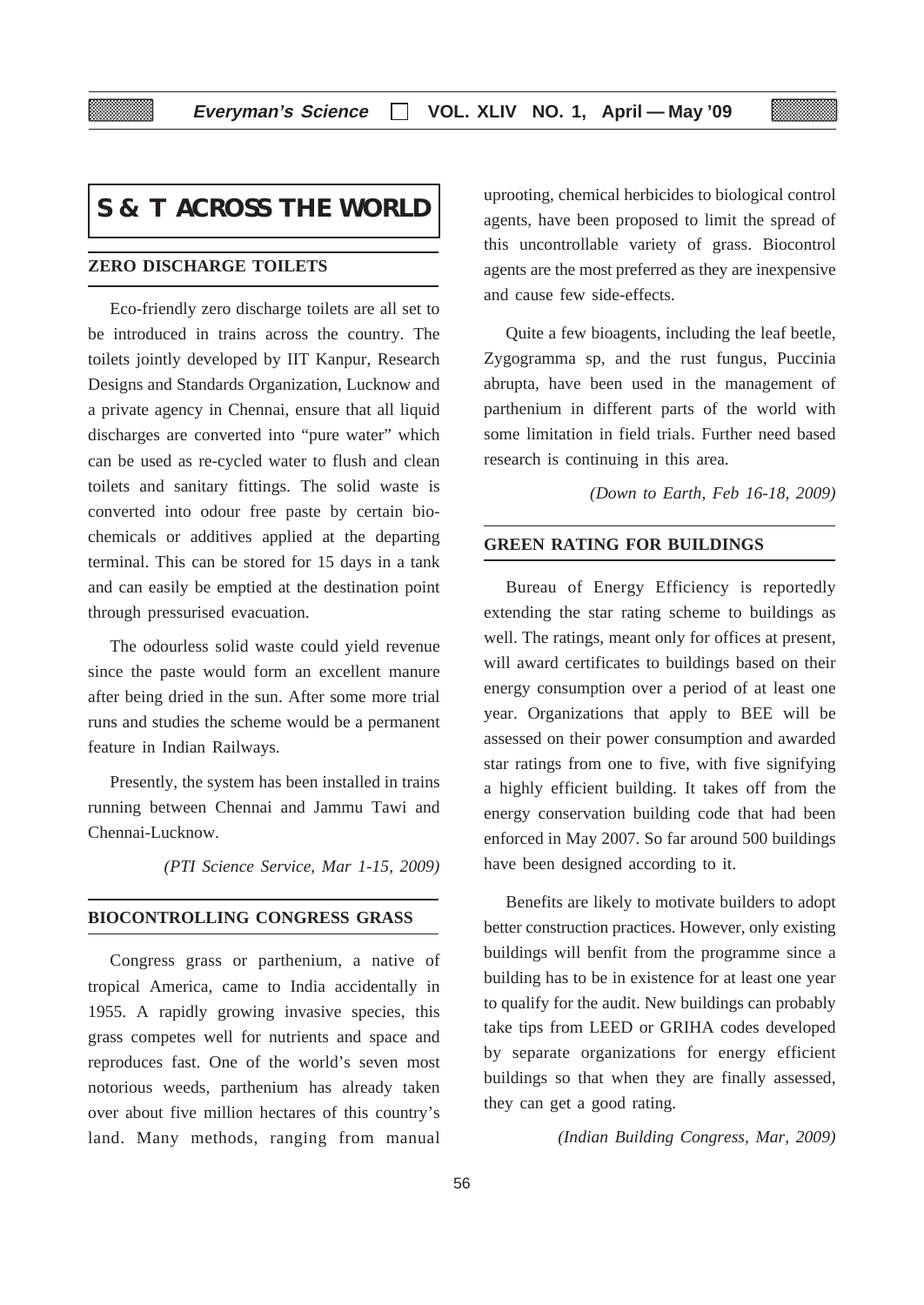#### **MICROBES TO SOLVE ENERGY CRISIS**

Microbes may well be the answer to our global energy crisis. By fermenting biomass to produce biofuels, they offer a possible climate-friendly solution to the anticipated shortfall in fossil fuel supply. Global oil reserves and new petroleum discoveries will not be enough to meet the annual demand worldwide. It is, therefore, essential to anticipate and avoid any shortfall in future supply and to provide access to new bioenergy alternatives for the marketplace. In the context of a strong global political and economical debate on the gradual substitution of petroleum by renewable alternatives, such as biofuels, microbes can help solve the energy problem, and focuses on the organisms that ferment lignocellulosic biomass to produce bioethanol, biobutanol, biodiesel and biohydrocarbons in particular.

Use of these biofuels would help reduce greenhouse gas emissions. Also there have been a number of US government initiatives pushing for and backing the develpment of biofuels. Finally, what remains is a major effort and challenge to biochemical engineering at the many new plants being built for biofuel production. Processes have to be scaled up and carried out in cost-effective way.

*(Chemical Weekly, Feb 17, 2009)*

#### **NEW SHOCK ABSORBER**

A new shock absorber developed by a team of researchers from the Massachusetts University of Technology, USA, can generate electricity to fuel your vehicle when it hits a bump. The group used different car models, fitted the suspension with sensors and drove around. The tests showed a significant amount of energy wasted, specially in heavy vehicles.

To find methods to harness wasted energy, scientists replaced the suspension system with a contraption consisting of a hydraulic system that forced the fluid through a turbine when the vehicle hit a bump. The turbine was connected to a generator that converted mechanical energy to electrical energy. The electrical energy was used by the vehicle, thus saving energy. The system can operate in vehicles which are completely batterydriven or run on a combination of fuel and battery (hybrids).

Calculations indicate the heavy vehicles could increase their fuel efficiency by 10 percent with this new shock absorber. The group filed for a patent last year and formed a company called the Levant Power Corporation to develop and commercialize the product.

*(Down to Earth, Mar 16-31, 2009)*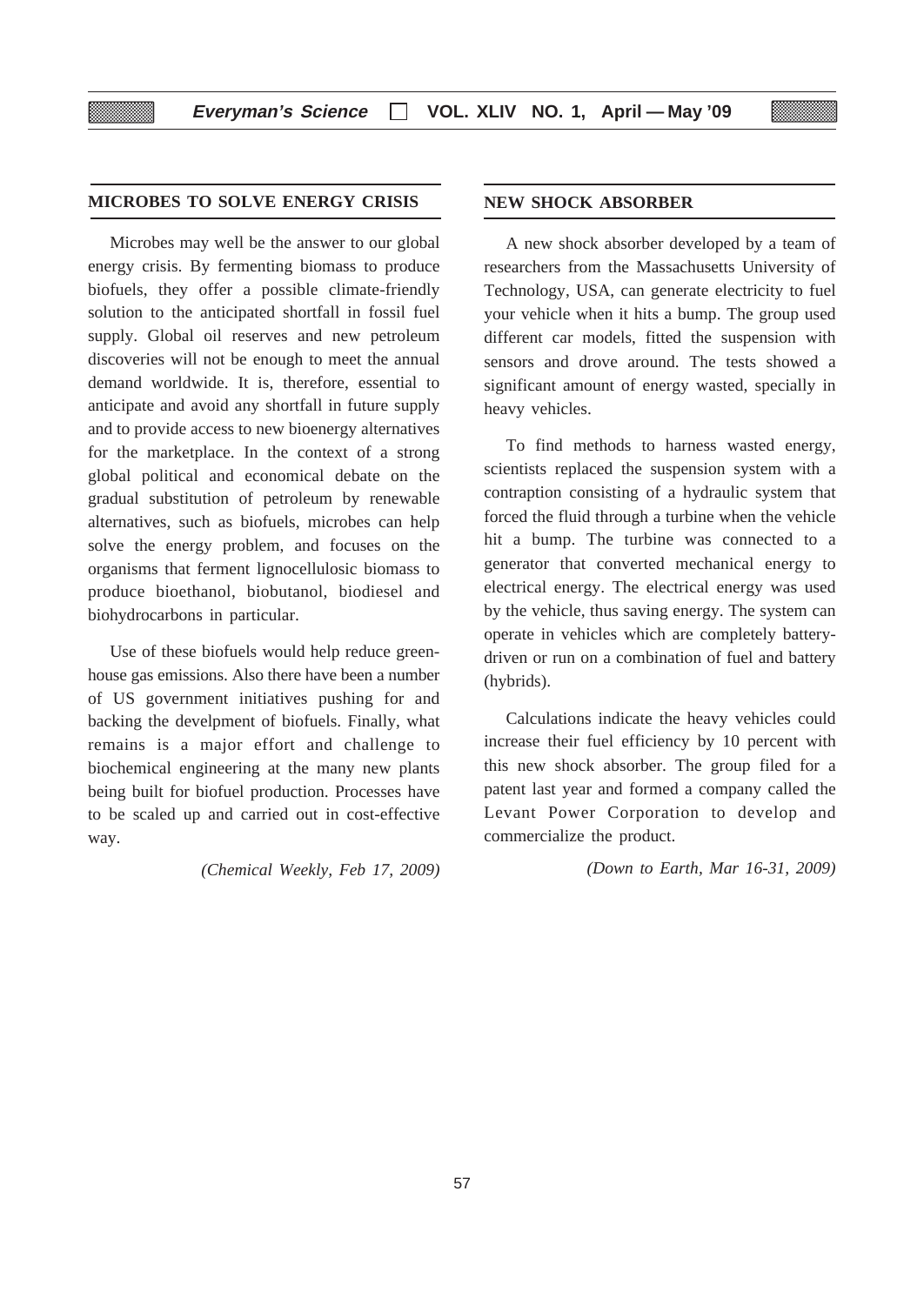## **MEMBERS OF THE COUNCIL FOR 2009-2010**

Dr. G. Madhavan Nair, Bangalore **Immediate Past General President** Dr. T. Ramasami, New Delhi **General President-Elect** Prof. K. C. Pandey, Lucknow. **General Secretary (Headquarters)** Prof. Col. Dr. Ranajit Sen, Kolkata **General Secretary (Outstation)** Dr. Ashok K. Saxena, Kanpur **Treasurer** Prof. B. P. Chatterjee, Kolkata **Elected Members of the Executive Committee** Prof. S. S. Katiyar, Kanpur Dr. (Mrs.) Vijay Laxmi Saxena, Kanpur Mr. Gauravendra Swarup, Kanpur Prof. R. Ramamurthi, Tirupati Prof. Gangadhar, Bangalore Dr. P. P. Mathur, Puducherry Dr. M. Aruchami, Coimbatore Prof. Santosh Kumar, Bhopal Dr. Dhyanendra Kumar, Arrah Prof. Aditya Shastri, Banasthali Vidyapith **Representative of the Department of Science & Technology, Government of India** Dr. B. Hari Gopal, New Delhi **Local Secretaries** Smt. T. S. Ramadevi, Thiruvananthapuram Prof. T. Rajamohan, Thiruvananthapuram **Past General Presidents** Prof. M. S. Swaminathan, Chennai Dr. H. N. Sethna, Mumbai Prof. A. K. Sharma, Kolkata Prof. M. G. K. Menon, New Delhi Prof. R. P. Bambah, Chandigarh Prof. C. N. R. Rao, Bangalore Prof. Yash Pal, Noida Prof. D. K. Sinha, Kolkata Dr. Vasant Gowariker, Pune Dr. S. Z. Qasim, New Delhi Prof. P. N. Srivastava, Haryana Dr. S. C. Pakrashi, Kolkata Prof. U. R. Rao, Bangalore Prof. S. K. Joshi, New Delhi Dr. P. Rama Rao, Hyderabad Dr. (Mrs.) Manju Sharma, New Delhi Dr. R. A. Mashelkar, Pune Dr. R. S. Paroda, New Delhi Dr. K. Kasturirangan, Bangalore Prof. Asis Datta, New Delhi

**General President**

Prof. N. K. Ganguly, New Delhi Dr. I. V. Subba Rao, Secunderabad Prof. Harsh Gupta, Hyderabad **Past General Secretaries** Dr. (Miss) S. P. Arya, New Delhi Prof. H. P. Tiwari, Allahabad Prof. S. P. Mukherjee, Kolkata Dr. (Mrs.) Yogini Pathak, Vadodara Prof. Uma Kant, Jaipur Dr. A. B. Banerjee, Kolkata Prof. B. Satyanarayana, Hyderabad Prof. S. P. Singh, Kurukshetra Prof. Avijit Banerji, Kolkata **Past Treasurer** Dr. S. B. Mahato, Kolkata **Sectional Presidents** Dr. D. D. Patra, Lucknow Dr. G. K. Kulkarni, Aurangabad Dr. Avneesh Singh, Noida Dr. J. S. Yadav, Hyderabad Prof. H. S. Sharma, Jaipur Dr. Gauri Sankar Mukherjee, Delhi Dr. S. P. Gautam, Delhi Dr. (Mrs.) S. V. Ingale, Ahmednagar Dr. Indranil Manna, Kharagpur Prof. A. K. Agarwal, Chandigarh Prof. Dr. Tapas Kumar Bose, Kolkata Dr. P. K. Seth, Lucknow Prof. S. H. Behere, Aurangabad Prof. Pramod Tandon, Shillong **Elected Members of the Council** Mr. Anurag Srivastava, New Delhi Prof. Nirupama Agrawal, Lucknow Dr. Manoj Kumar Chakrabarti, Kolkata Prof. Ranjit K. Verma, Bodh Gaya Dr. A. K. Pradhan, Kolkata Prof. K. Janardhan Reddy, Hyderabad Prof. Kandarapa Viswanath, Visakhapatnam **Representative of the Kolkata Municipal Corporation** Mr. N. B. Basu, Kolkata **Co-opted Members of the Finance Committee** Dr. S. C. Pakrashi, Kolkata **Co-opted Members of the Establishment Committee** Prof. Avijit Banerjee, Kolkata Dr. A. B. Banerjee, Kolkata **Editor-in-Chief of Everyman's Science** Prof. S. P. Mukherjee, Kolkata **Representative of Indian National Science Academy (INSA) Council** Prof. N. K. Gupta, New Delhi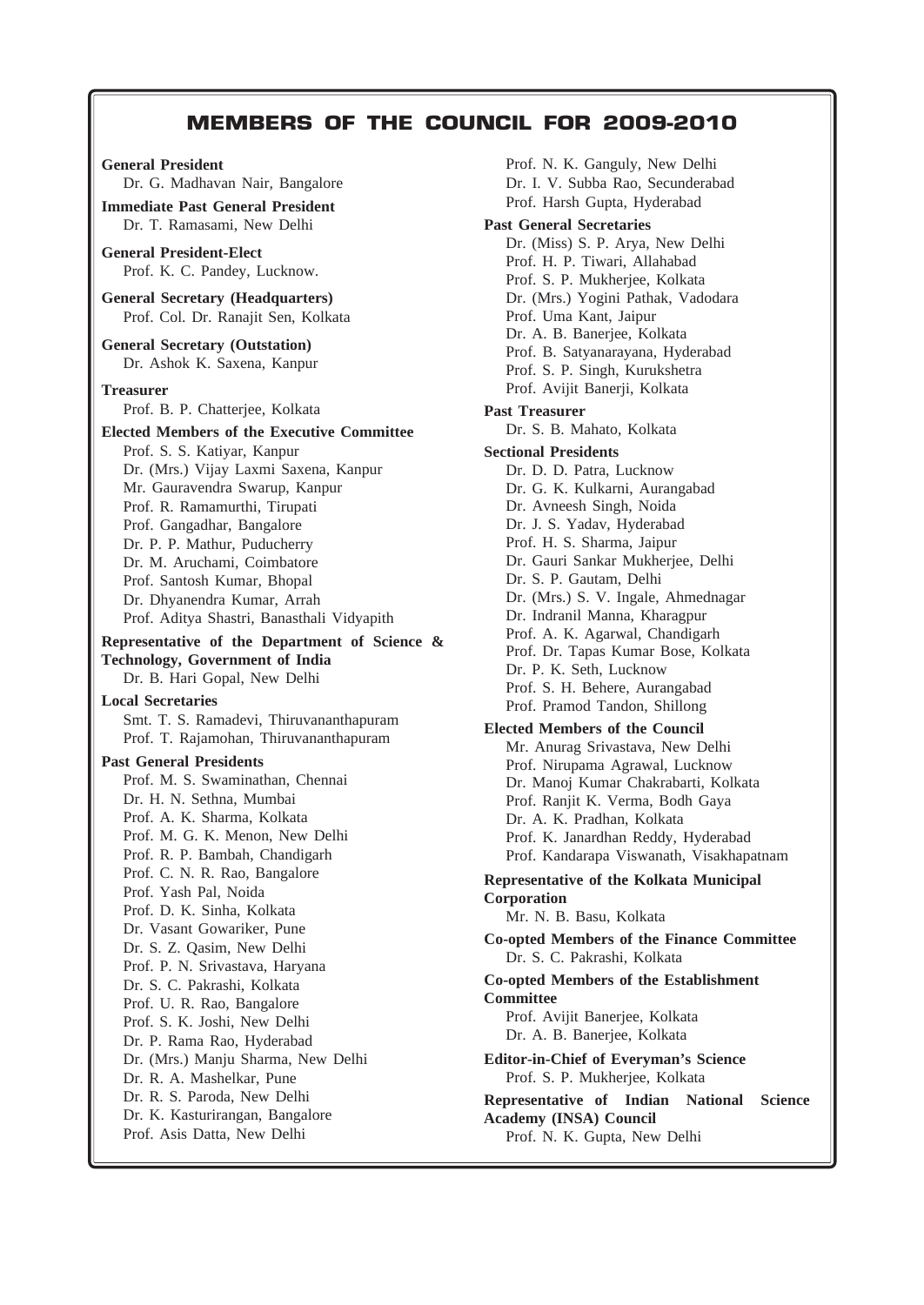## **GUIDELINES FOR SUBMISSION OF MANUSCRIPTS**

1. Everymans's Science intends to Propagate the *latest message of science* in all its varied branches to its readers and through them, to every one interested in Science or Engineering or Technology. *Research articles* usually meant for publication in periodicals devoted to particular branches of Science & Technology and addressed to specialised sections of the readers, are not appropriate for Everyman's Science. Instead, popular or easily intelligible expositions of new or recent developments in different branches of Science & Technology are welcome.

2. Manuscripts should be typewritten on one side of the paper with double spacing. Articles should be written generally in non-technical language and should not ordinarily *exceed 2000 words.* Articles must be understandable by the average enthusiastic readers with some modest scientific background but outside the field. It should not be a review article in a specialised area. Without being too technical, it must also reflect state of the art situation in the field. *A summary* in 50 words should be submitted along with the paper highlighting the importance of the work. *Two copies* of the manuscript complete in all respects should be submitted. The title should be written in capital letters and name(s) of the author(s) should be given along with the Department, Institution, City and Country of each author.

3. Illustration & Tables : The size of illustrations should be such as to permit reduction to about one-third. Legends and captions should be typed on a separate sheet of paper. Photographs should be on glossy paper with strong contrast in black and white. Typed tables should be in separate pages and provided with titles and their serial numbers. The exact position for the placement of the tables should be marked in the script. Authors are specially requested to reduce the number of tables, illustrations and diagrams to a minimum (maximum of 3)

4. References : References to be given on a selective basis, (maximum of 10) and the order of placement should be numerically with (a) name(s) of the author(s) (surname last), (b) name of the journal in abbreviated form according to the 'World list of Scientific Periodicals' and in italics, (c) volume number (in bold) (d) page number and (e) year of publication.

For citations of books the author's name should be followed by the (a) title of the book, (b) year of publication or edition or both, (c) page number, (d) name of publishers, and (e) place of publication.

5. The Indian Science Congress Association and the Editors of Everyman's Science assume no responsibility for statements and opinions advanced by the contributors to the journal.

Reprints : The communicating author with receive 1 copy of the journal and 10 reprints free of cost.

All manuscripts and correspondences should be addressed to the *Hony, Editor, Everyman's Science, The Indian Science Congress Association 14, Dr. Biresh Guha Street, Kolkata-700 017.* Email : iscacal@vsnl.net. iscacal\_2004@yahoo.com, Fax : 91-33-2287-2551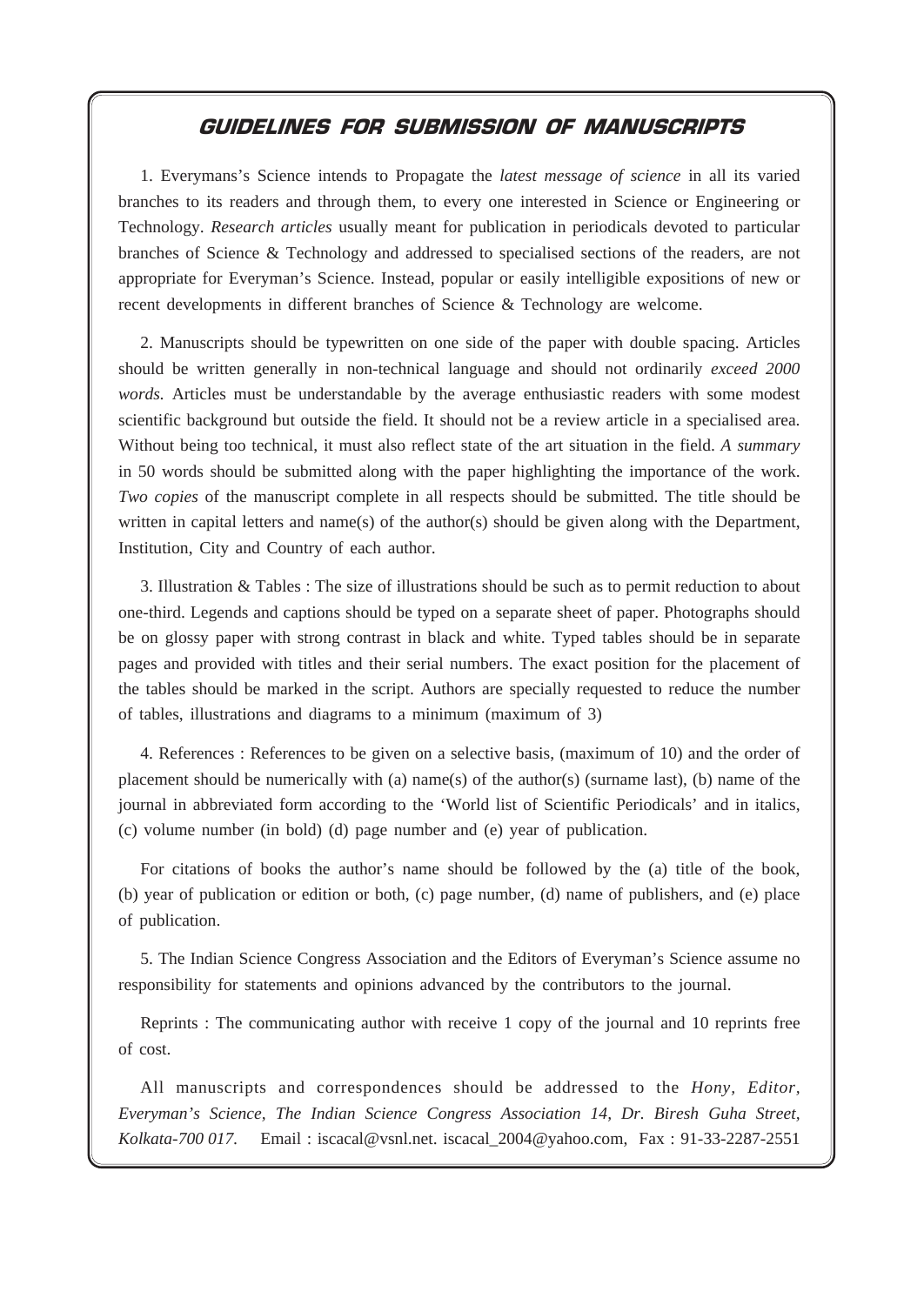Registered with the Registrar of Newspapers for India under No. R.N.I. 12058/66

## **THE INDIAN SCIENCE CONGRESS ASSOCIATION 14, DR. BIRESH GUHA STREET KOLKATA–700 017**

## INSTRUCTION TO AUTHORS FOR PAPER PRESENTATION AT THE 97TH INDIAN SCIENCE CONGRESS TO BE HELD AT KERALA UNIVERSITY, THIRUVANANTHAPURAM, DURING JANUARY 3 TO 7, 2010

## PAPER PRESENTATION (ORAL/POSTER)

- 1. All papers to be submitted for presentation at the 97th Science Congress must be sent to the **Concerned Sectional Presidents.** Each paper must be accompanied by *three copies* of the abstracts (within 100 words, without any sketches, tables, etc.) and a copy of the full paper. The name of the Section where the paper is to be presented should be indicated. The model format for abstract along with addresses of Sectional Presidents are given in the website : http//sciencecongress.nic.in
- 2. Each author is entitled to submit only two papers.
- 3. All authors must be **members** of ISCA. Corresponding author must give a declaration that authors/co-authors are members of ISCA or will become members of ISCA before the Session.
- 4. Papers should reach on or before **September 15, 2009.** The Abstracts of these papers if approved will be printed in Part II of the Proceedings of the 97th Science Congress. Papers (along with abstracts) received after **September 15, 2009** will not be considered.
- 5. Contributed papers would be presented primarily by way of posters. Authors of the accepted papers will be advised by the concerned Sectional Presidents about preparation of posters. Size of each poster should be **1 meter x 1 meter** and should be neatly prepared which can be read from a distance of 3 feet.
- 6. To encourage scientists, The Indian Science Congress Association has introduced a number of prizes for **Best Poster** presentation in January, 1999. **Two** prizes of Rs. 5000/- in cash along with a certficate will be awarded to the best presentation in each Section during the valedictory function of the 97th Indian Science Congress.

*For further details please contact :*

*Excutive Secretary :* **The Indian Science Congress Association, 14, Dr. Biresh Guha Street, Kolkata-700017. Phone : 033-2287-4530, Fax No. ; 0091-2287-2551, E-mail : iscacal@vsnl.net/ iscacal\_2004@yahoo.com Website : http//sciencecongress.nic.in**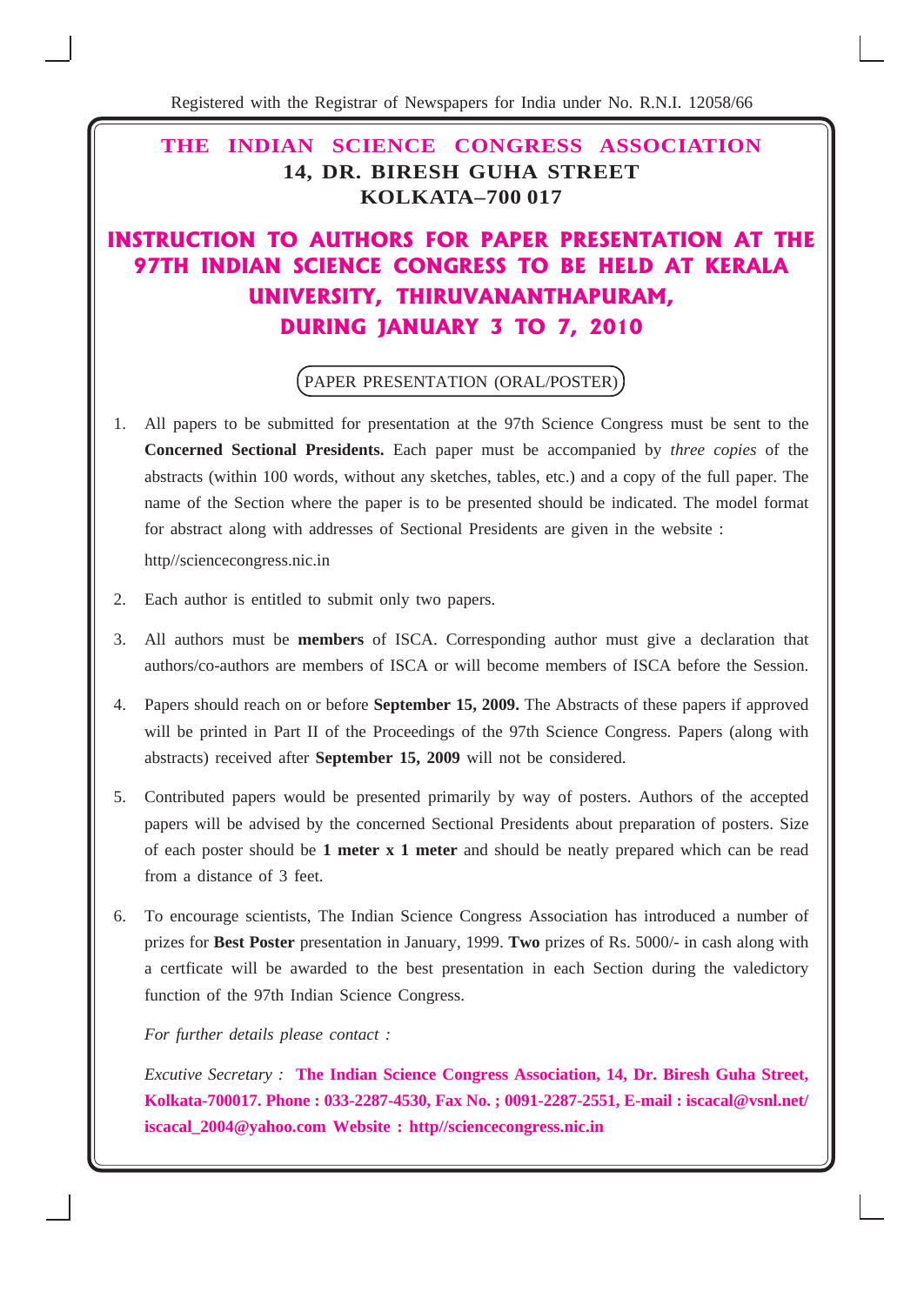## **14, DR. BIRESH GUHA STREET KOLKATA–700 017**

#### PAPER PRESENTATION (ORAL/POSTER)

- 1. All papers to be submitted for presentation at the 97th Science Congress must be sent to the **Concerned Sectional Presidents.** Each paper must be accompanied by *three copies* of the abstracts (within 100 words, without any sketches, tables, etc.) and a copy of the full paper. The name of the Section where the paper is to be presented should be indicated. The model format for abstract along with addresses of Sectional Presidents are given in the website : http//sciencecongress.nic.in
- 2. Each author is entitled to submit only two papers.
- 3. All authors must be **members** of ISCA. Corresponding author must give a declaration that authors/co-authors are members of ISCA or will become members of ISCA before the Session.
- 4. Papers should reach on or before **September 15, 2009.** The Abstracts of these papers if approved will be printed in Part II of the Proceedings of the 97th Science Congress. Papers (along with abstracts) received after **September 15, 2009** will not be considered.
- 5. Contributed papers would be presented primarily by way of posters. Authors of the accepted papers will be advised by the concerned Sectional Presidents about preparation of posters. Size of each poster should be **1 meter x 1 meter** and should be neatly prepared which can be read from a distance of 3 feet.
- 6. To encourage scientists, The Indian Science Congress Association has introduced a number of prizes for **Best Poster** presentation in January, 1999. **Two** prizes of Rs. 5000/- in cash along with a certficate will be awarded to the best presentation in each Section during the valedictory function of the 97th Indian Science Congress.

*For further details please contact : Excutive Secretary :*